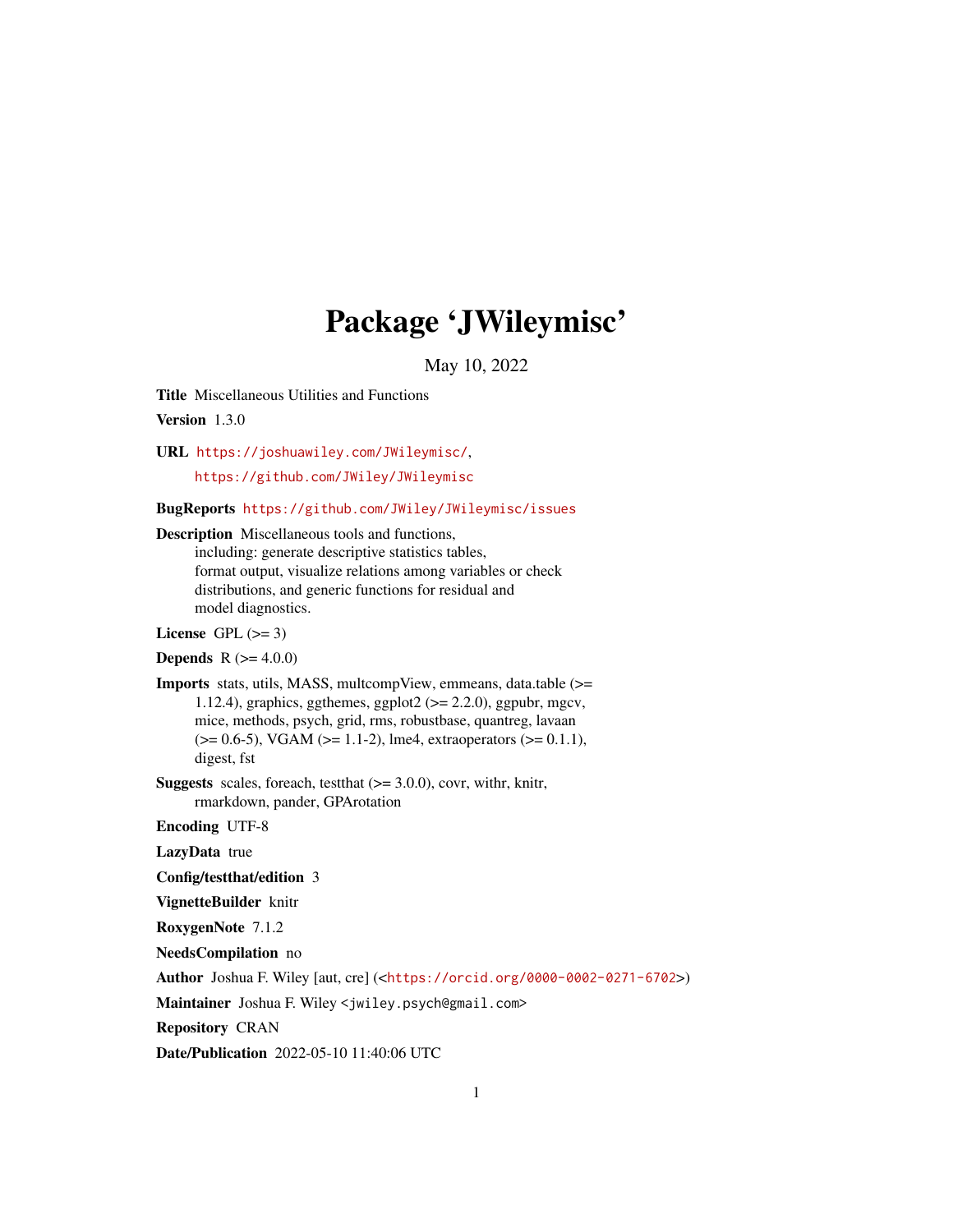# R topics documented:

|               | 3              |
|---------------|----------------|
|               | $\overline{3}$ |
|               | $\overline{4}$ |
|               | 5              |
|               | 5              |
|               | 6              |
|               | 7              |
|               | 7              |
|               | 9              |
|               | 10             |
|               | 11             |
|               | 12             |
|               | 13             |
|               | 14             |
|               | 15             |
|               | 16             |
|               | 17             |
|               | 19             |
|               | 19             |
|               | 20             |
|               | 22             |
|               | 23             |
|               | 24             |
|               | 25             |
|               | 25             |
|               | 26             |
|               | 28             |
|               | 29             |
|               | 30             |
|               | 31             |
|               | 32             |
|               | 33             |
|               | 34             |
|               | 36             |
|               | 37             |
|               | 39             |
|               | 40             |
| param summary | 41             |
|               | 42             |
|               | 42             |
|               | 43             |
|               | 44             |
|               | 45             |
|               | 46             |
| R2            | 48             |
|               | 49             |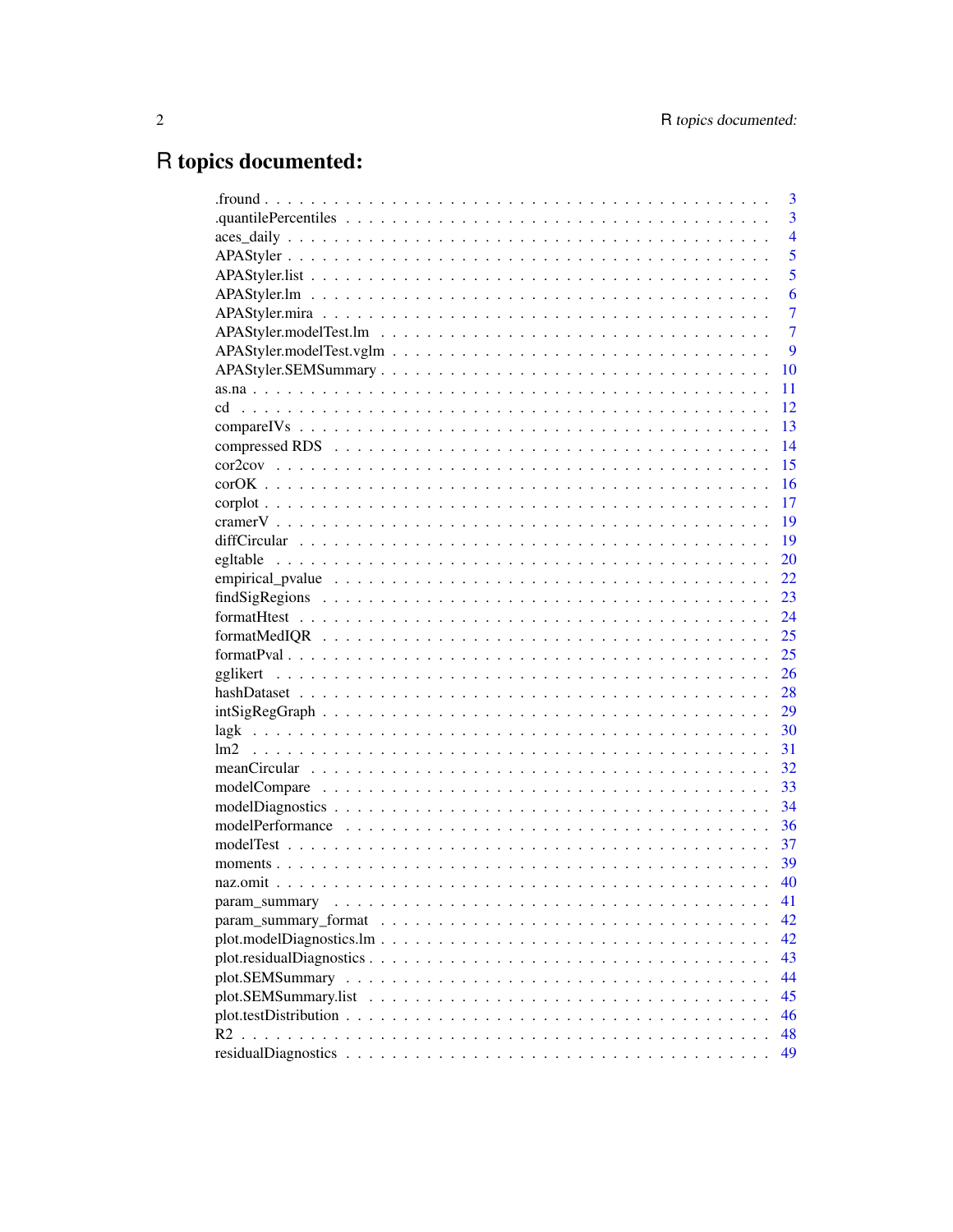#### <span id="page-2-0"></span>.fround 3

| Index | 66 |  |
|-------|----|--|

.fround *Function to round and format a number*

## Description

Function to round and format a number

## Usage

.fround(x, digits)

## Arguments

| X      | the data to round and format |
|--------|------------------------------|
| digits | the number of digits to used |

## Value

a character vector

.quantilePercentiles *Internal Function to Calculate Quantiles*

## Description

Function calculates smoothing spline quantiles or linear quantiles as a fall back. Not intended for general use. Expected predicted and residual data. Exported to support related packages.

## Usage

```
.quantilePercentiles(data, LL = 0.1, UL = 0.9, na.rm = TRUE, cut = 4L)
```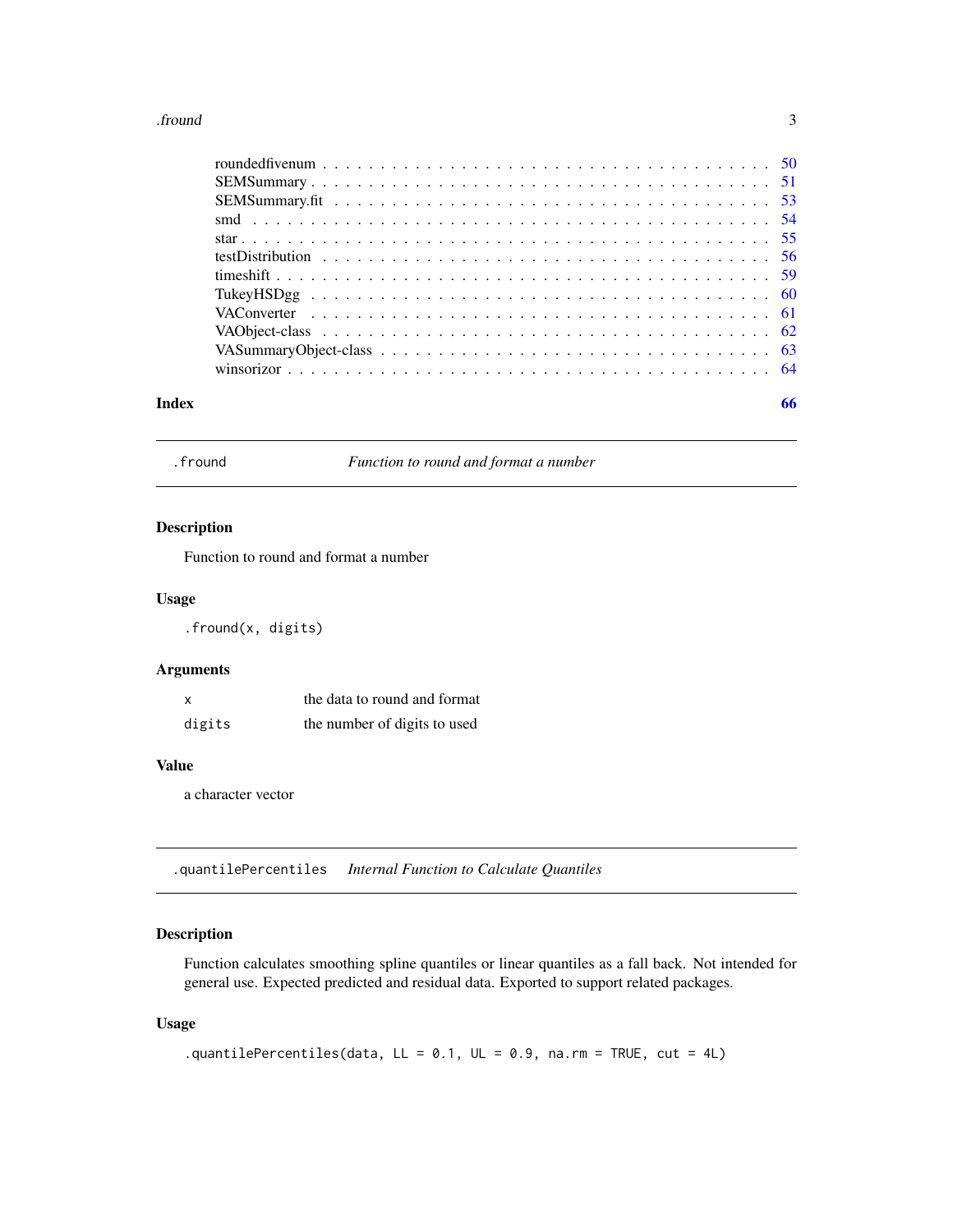#### <span id="page-3-0"></span>**Arguments**

| data  | A dataset of predicted and residual values. Assumed from some sort of (proba-<br>bly parametric) model.                                                               |
|-------|-----------------------------------------------------------------------------------------------------------------------------------------------------------------------|
| LL    | The lower limit for prediction. Defaults to .1 to give the 10th percentile.                                                                                           |
| UL    | The upper limit for prediction. Defaults to .9 to give the 90th percentile.                                                                                           |
| na.rm | A logical whether to remove missing values. Defaults to TRUE                                                                                                          |
| cut   | An integer, how many unique predicted values there have to be at least for it to<br>use quantile regression or treat the predicted values as discrete. Defaults to 4. |

## Value

A data.table with the scores and predicted LL and UL, possibly missing if quantile regression models do not converge.

aces\_daily *Multilevel Daily Data Example*

#### **Description**

A data frame drawn from a daily diary study, conducted at Monash University in 2017 where young adults old completed measures up to three times per day (morning, afternoon, and evening) for about 12 days. Thus each participant contributed about 36 observations to the dataset. To protect participant confidentiality and anonymity, the data used here were simulated from the original data, but in such a way as to preserve the relations among variables and most features of the raw data.

## Usage

aces\_daily

#### Format

A data frame containing 19 variables.

UserID A unique identifier for each individual

SurveyDay The date each observation occured on

**SurveyInteger** The survey coded as an integer  $(1 = \text{morning}, 2 = \text{afternoon}, 3 = \text{evening})$ 

SurveyStartTimec11 Survey start time, centered at time since 11am

**Female** A 0 or 1 variable, where  $1 =$  female and  $0 =$  male

Age Participant age in years, top coded at 25

**BornAUS** A 0 or 1 variable where  $1 =$  born in Australia and  $0 =$  born outside of Australia

SES\_1 Participants subjective SES, bottom coded at 4 and top coded at 8

EDU Participants level of education  $(1 =$  university graduate or higher,  $0 =$  less than university graduate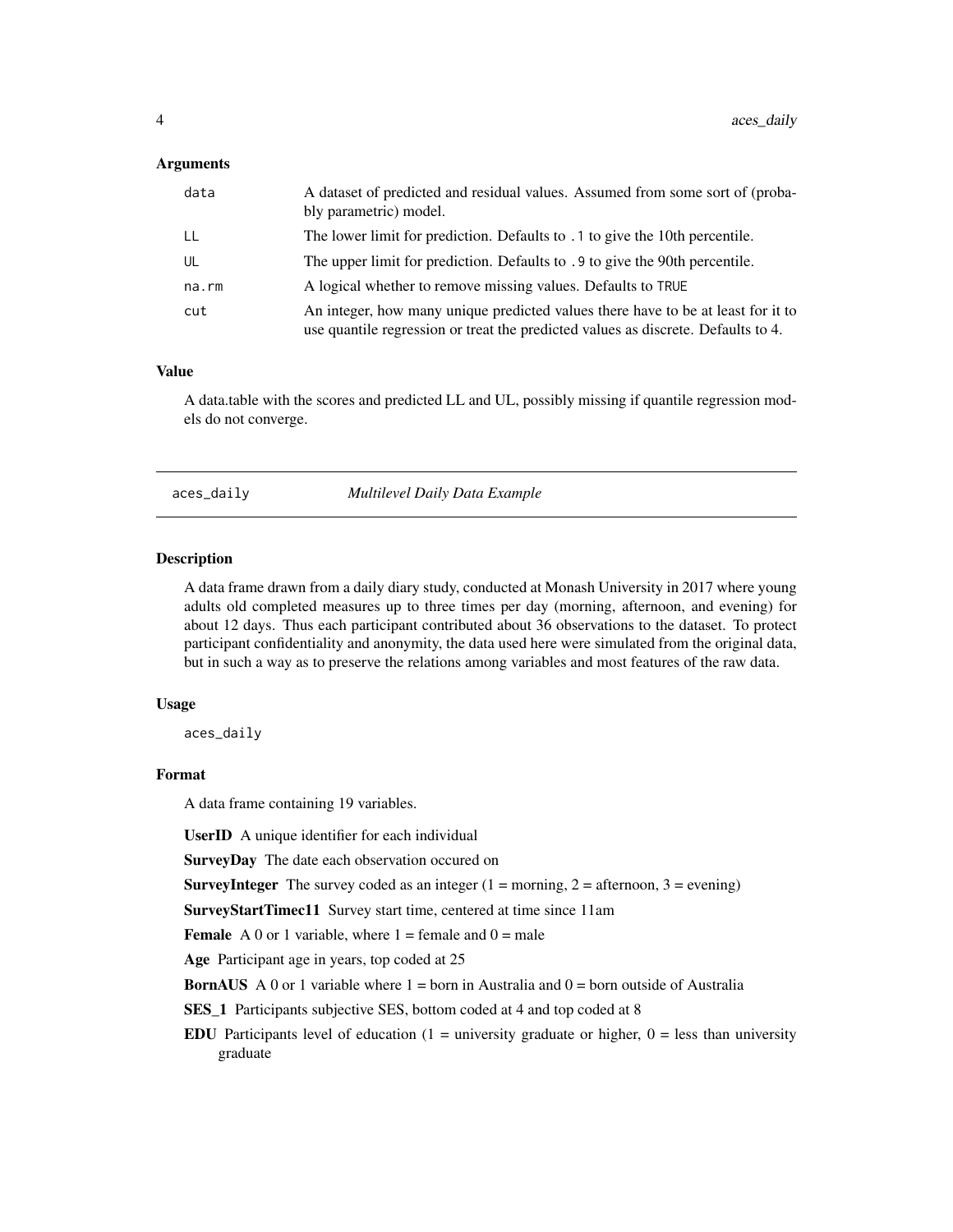#### <span id="page-4-0"></span>APAStyler 5

SOLs Self-reported sleep onset latency in minutes, morning survey only

WASONs Self-reported number of wakenings after sleep onset, top coded at 4, morning survey only

STRESS Overall stress ratings on a 0–10 scale, repeated 3x daily

SUPPORT Overall social support ratings on a 0–10 scale, repeated 3x daily

PosAff Positive affect ratings on a 1–5 scale, repeated 3x daily

NegAff Negative affect ratings on a 1–5 scale, repeated 3x daily

COPEPrb Problem focused coping on a 1–4 scale, repeated 1x daily at the evening survey

COPEPrc Emotional processing coping on a 1–4 scale, repeated 1x daily at the evening survey

COPEExp Emotional exprsesion coping on a 1–4 scale, repeated 1x daily at the evening survey

COPEDis Mental disengagement coping on a 1–4 scale, repeated 1x daily at the evening survey

<span id="page-4-1"></span>APAStyler *A generic function for pretty printing in (semi) APA Style*

#### Description

A generic function for pretty printing in (semi) APA Style

#### Usage

```
APAStyler(object, ...)
```
## Arguments

| object | An object with a class matching one of the methods |
|--------|----------------------------------------------------|
| .      | Additional argiuments passed on to methods.        |

APAStyler.list *APAStyler method for lists*

## Description

This assumes that all the objects in a list have the same class and that an APAStyler method exists for that class.

#### Usage

```
## S3 method for class 'list'
APAStyler(object, ...)
```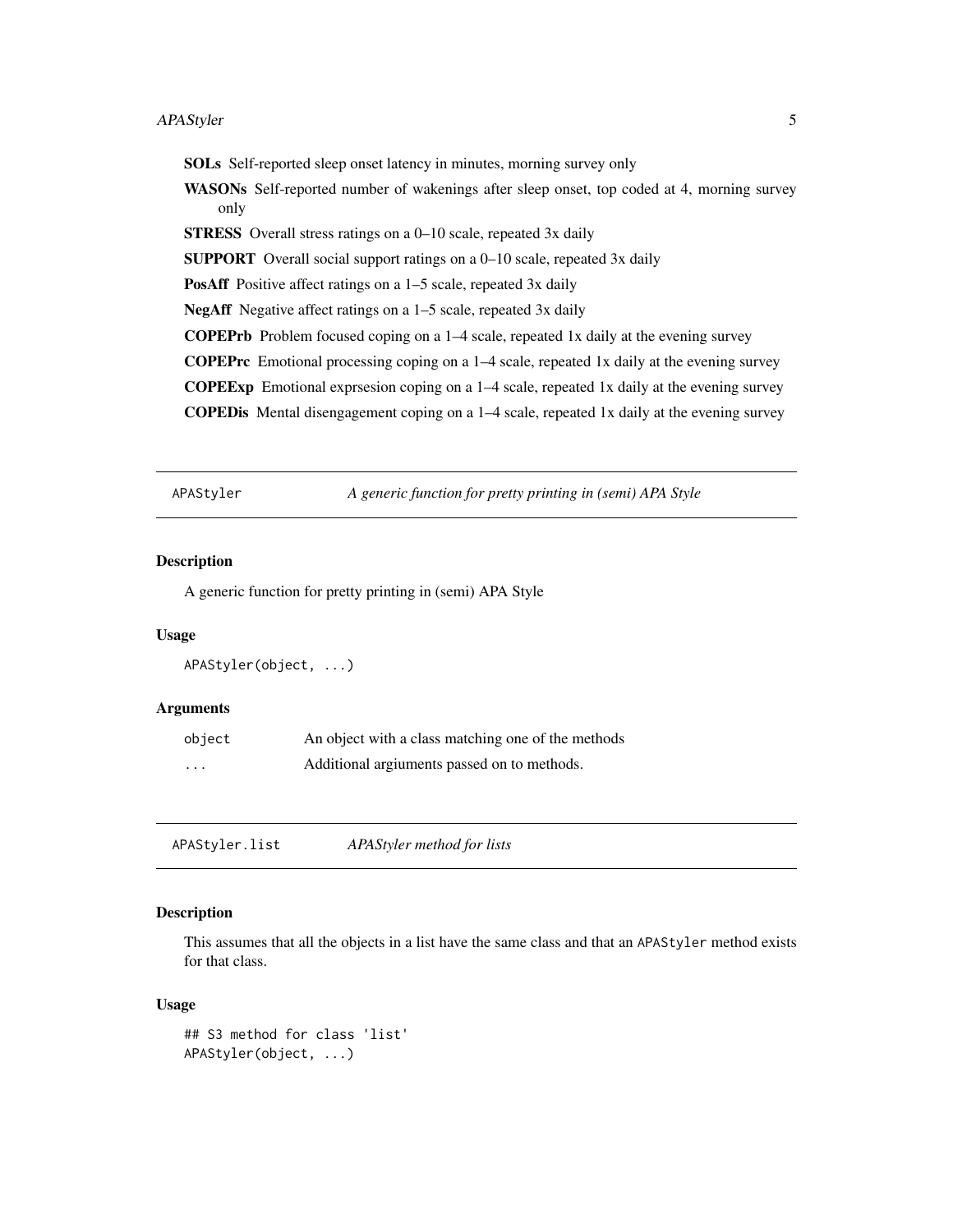#### <span id="page-5-0"></span>**Arguments**

| object | A list in this case, where each element is another known class. |
|--------|-----------------------------------------------------------------|
| .      | Additional arguments.                                           |

#### Value

Styled results.

## Examples

```
## Not run:
m1 < - \ln(mpg \sim qsec \times hp, data = mtcars)m2 < -1m(mpg \sim qsec + hp, data = mtcars)m3 \leq Im(mpg \sim am + vs, data = mtcars)mt1 <- modelTest(m1)
mt2 <- modelTest(m2)
mt3 <- modelTest(m3)
## styling regression models
APAStyler(list(m1, m2))
## modelTest objects get merged
APAStyler(list(mt1, mt2))
## the models can be named by passing a named list
## including "special" characters using backticks, like spaces
APAStyler(list(Full = mt1, Reduced = mt2))
APAStyler(list(Full = mt1, Reduced = mt2, 'Alternate Model' = mt3))## you can customize the way output is presented
APAStyler(list(mt1, mt2), format = list(
  FixedEffects = "%s, %s\n(%s, %s)",
  EffectSizes = "Cohen's f2 = %s (%s)"))
## clean up
rm(m1, m2, m3, mt1, mt2, mt3)
## End(Not run)
```
APAStyler.lm *APAStyler method for linear models*

#### Description

APAStyler method for linear models

#### Usage

```
## S3 method for class 'lm'
APAStyler(object, digits = 2, pdigits, file, ...)
```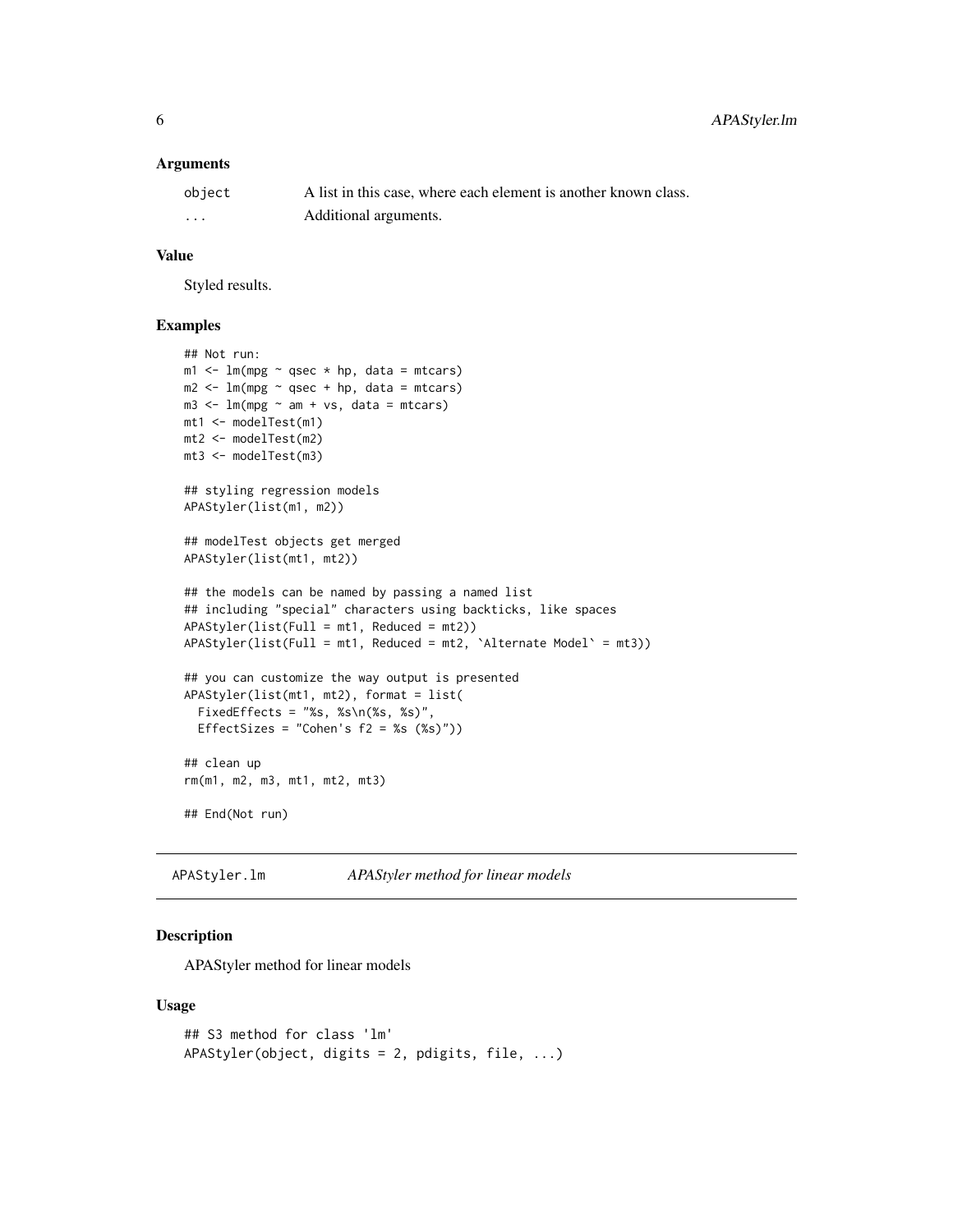## <span id="page-6-0"></span>APAStyler.mira 7

## Arguments

| object   | A 1m object                                                                     |
|----------|---------------------------------------------------------------------------------|
| digits   | The number of digits to round results to. Defaults to 2.                        |
| pdigits  | The number of digits to use for p values. Defaults to digits $+1$ if missing.   |
| file     | An optional argument indicating whether the output should be written to a file. |
| $\cdots$ | Additional argiuments passed on to write.table.                                 |

APAStyler.mira *A generic function for pretty printing in (semi) APA Style*

## Description

A generic function for pretty printing in (semi) APA Style

## Usage

```
## S3 method for class 'mira'
APAStyler(object, lmobject, digits = 2, pdigits, file, ...)
```
## Arguments

| object    | mira object                                                                          |
|-----------|--------------------------------------------------------------------------------------|
| lmobject  | an lm object the degrees of freedom of which can be used for conservative F<br>tests |
| digits    | The number of digits to round results to. Defaults to 2.                             |
| pdigits   | The number of digits to use for p values. Defaults to digits $+1$ if missing.        |
| file      | An optional argument indicating whether the output should be written to a file.      |
| $\ddotsc$ | Additional argiuments passed on to write.table.                                      |
|           |                                                                                      |

APAStyler.modelTest.lm

*APAStyler method for model tests from a linear model*

## Description

APAStyler method for model tests from a linear model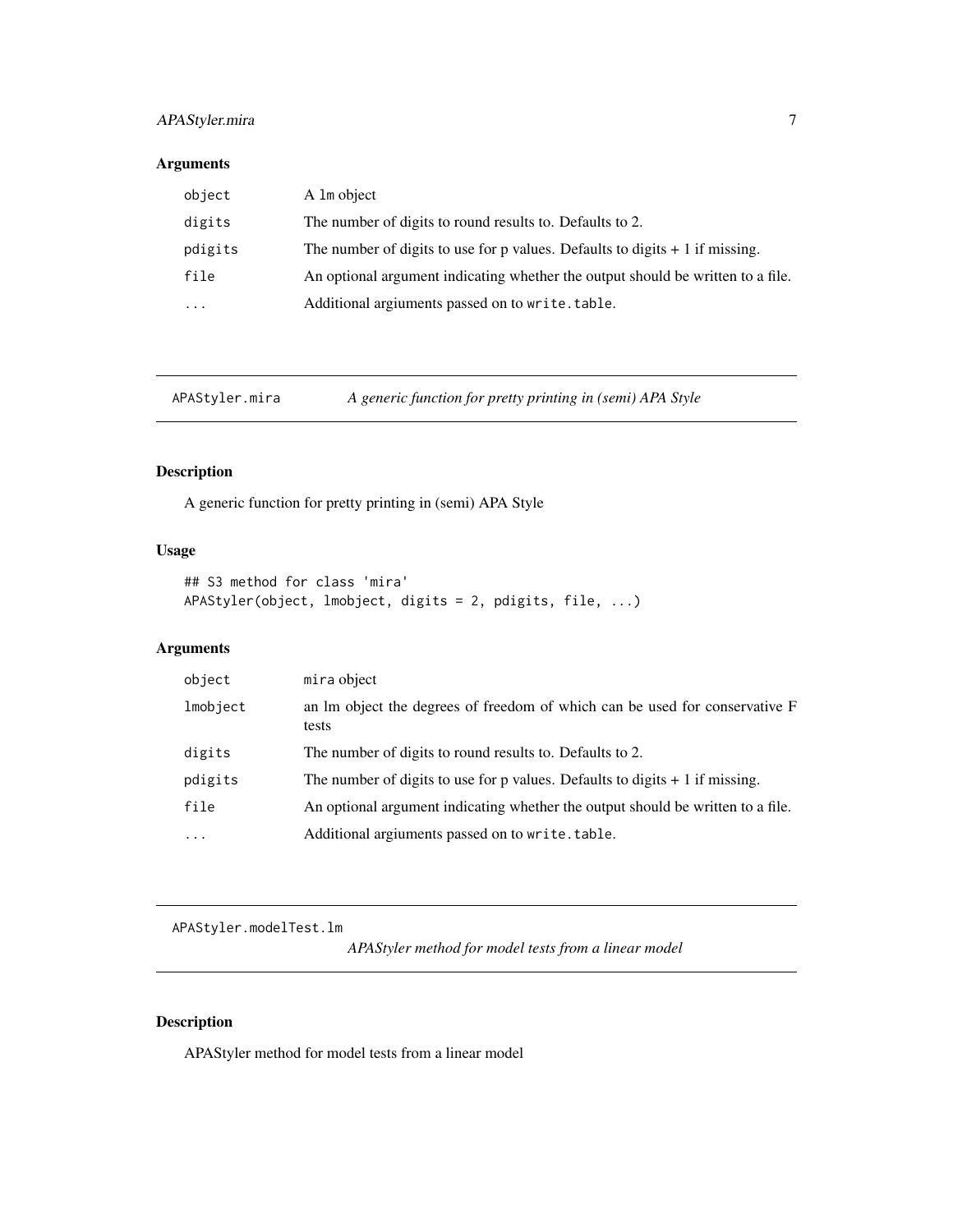## Usage

```
## S3 method for class 'modelTest.lm'
APAStyler(
  object,
  format = list(FixedEffects = c("%s%s [%s, %s]"), EffectSizes =
    c("f2 = %s, %s"),
 digits = 2,
 pcontrol = list(digits = 3, stars = TRUE, includeP = FALSE, includeSign = FALSE,
    dropLeadingZero = TRUE),
  ...
\mathcal{L}
```
## Arguments

| object    | A modelTest. Im class object, results from running modelTest() function on a<br>class 1 m object.                                                                                                                 |
|-----------|-------------------------------------------------------------------------------------------------------------------------------------------------------------------------------------------------------------------|
| format    | A list giving the formatting style to be used for the fixed effects and effect sizes.                                                                                                                             |
| digits    | A numeric value indicating the number of digits to print. This is still in early im-<br>plementation stages and currently does not change all parts of the output (which<br>default to 2 decimals per APA style). |
| pcontrol  | A list controlling how p values are formatted.                                                                                                                                                                    |
| $\ddotsc$ | Additional arguments.                                                                                                                                                                                             |

## Value

Styled results.

```
m1 < - \ln(mpg \sim qsec \times hp, data = mtcars)APAStyler(modelTest(m1))
APAStyler(modelTest(m1),
format = list(FixedEffects = "%s, %s\n(%s, %s)",
  EffectSizes = "Cohen's f2 = %s (%s)"),
pcontrol = list(digits = 4,
  stars = FALSE, includeP = TRUE,
  includeSign = TRUE,
  dropLeadingZero = TRUE))
## clean up
rm(m1)
```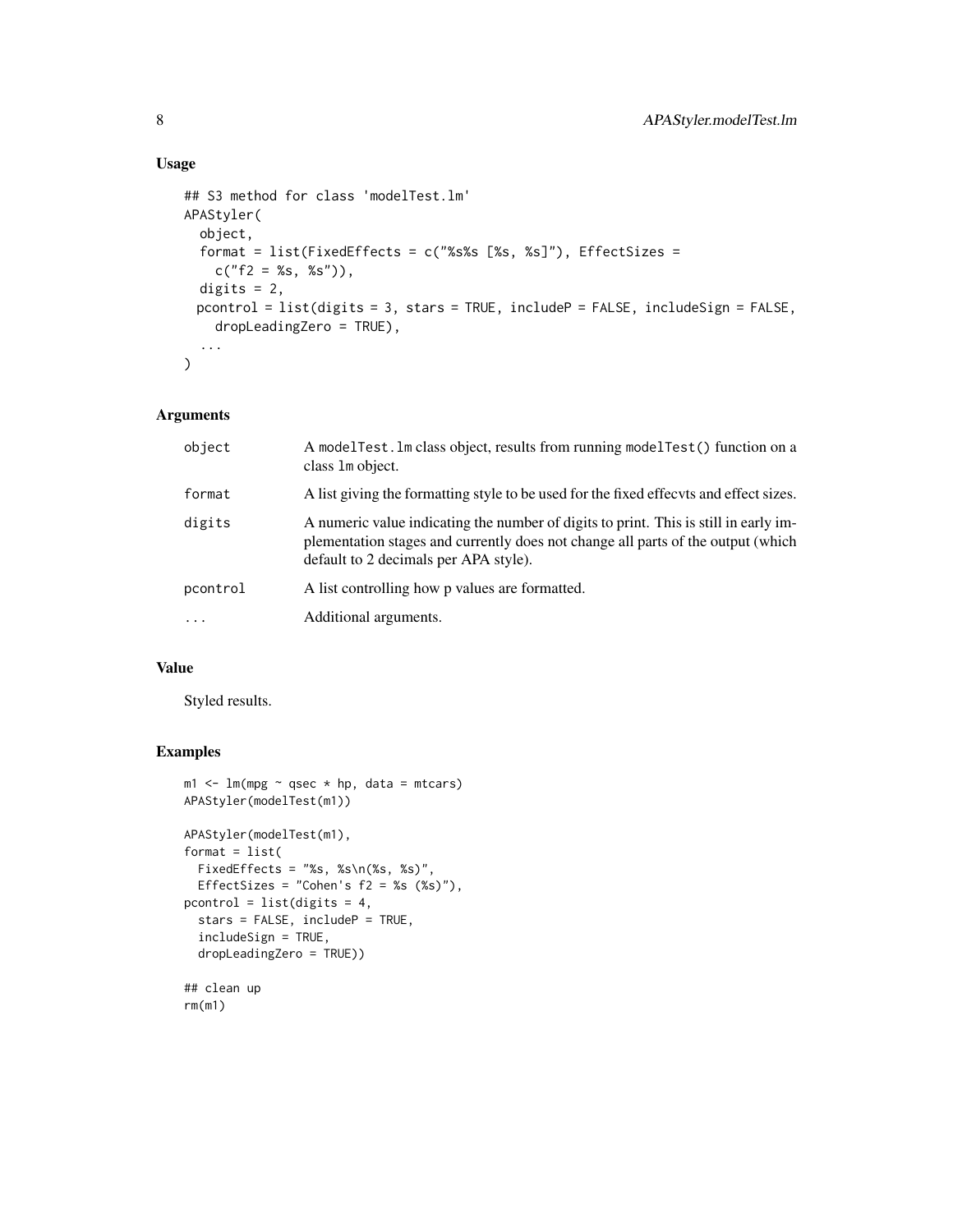<span id="page-8-0"></span>APAStyler.modelTest.vglm

*APAStyler method for model tests from a vglm multinomial model*

#### Description

APAStyler method for model tests from a vglm multinomial model

## Usage

```
## S3 method for class 'modelTest.vglm'
APAStyler(
  object,
  format = list(FixedEffects = c("%s%s [%s, %s]"), EffectSizes =
    c("Chi-square (df = %s) = %s, %s"),
 digits = 2,
 pcontrol = list(digits = 3, stars = TRUE, include P = FALSE, includeSign = FALSE,dropLeadingZero = TRUE),
 OR = TRUE,...
)
```
#### Arguments

| object   | A modelTest. vglm class object, results from running modelTest() function on<br>a class vglm object with a multinomial family                                                                                     |
|----------|-------------------------------------------------------------------------------------------------------------------------------------------------------------------------------------------------------------------|
| format   | A list giving the formatting style to be used for the fixed effects and effect sizes.                                                                                                                             |
| digits   | A numeric value indicating the number of digits to print. This is still in early im-<br>plementation stages and currently does not change all parts of the output (which<br>default to 2 decimals per APA style). |
| pcontrol | A list controlling how p values are formatted.                                                                                                                                                                    |
| 0R       | a logical value whether to report odds ratios and 95 percent confidence inter-<br>vals, if TRUE, or regression coefficients on the logit scale with standard errors, if<br>FALSE.                                 |
| $\cdots$ | Additional arguments.                                                                                                                                                                                             |

#### Value

Styled results.

```
mtcars$cyl <- factor(mtcars$cyl)
m <- VGAM::vglm(cyl ~ qsec,
 family = VGAM::multinomial(), data = mtcars)
mt <- modelTest(m)
```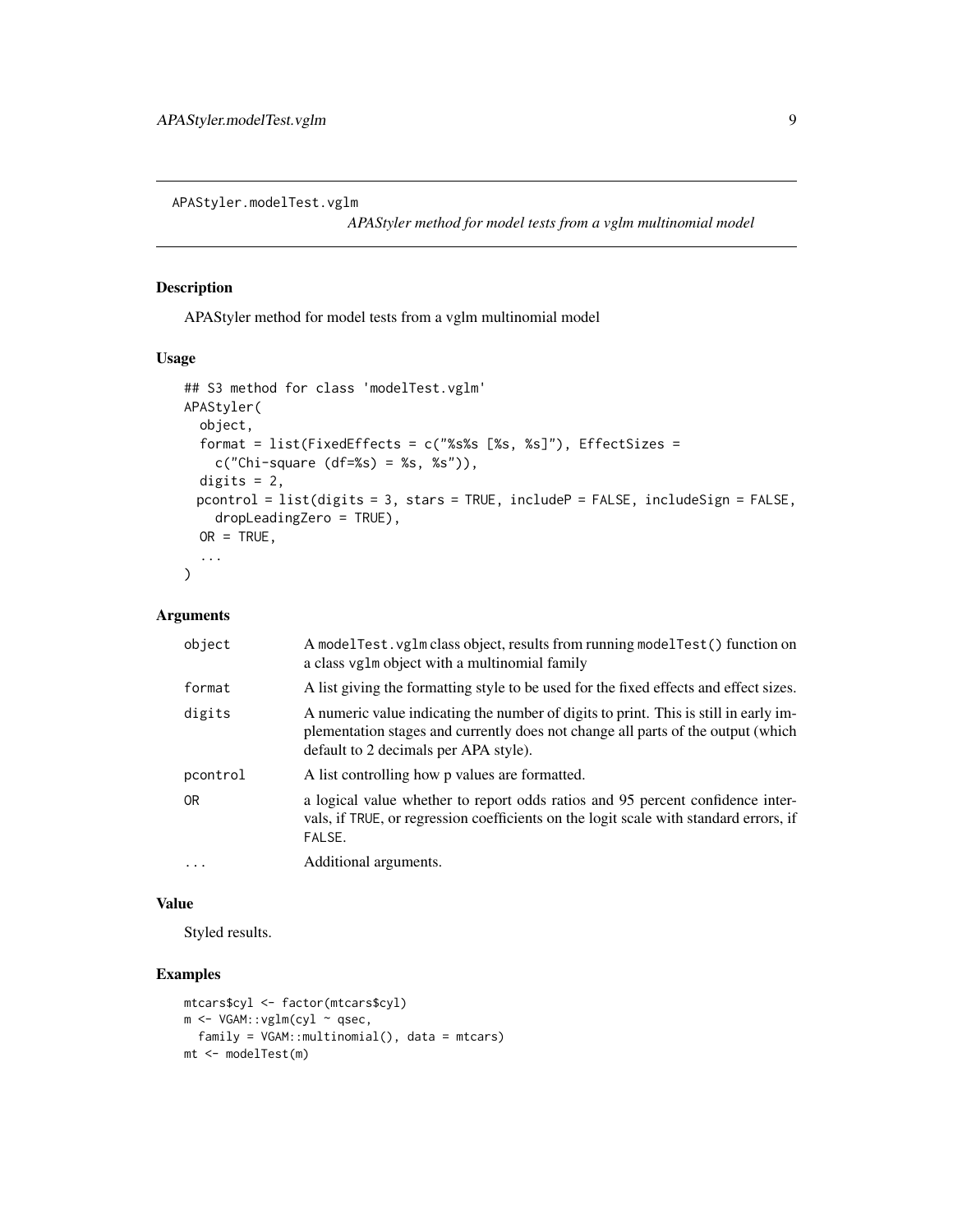```
APAStyler(mt)
APAStyler(mt, OR = FALSE)
## clean up
rm(m, mt, mtcars)
## Not run:
mtcars$cyl <- factor(mtcars$cyl)
mtcars$am <- factor(mtcars$am)
m <- VGAM::vglm(cyl ~ qsec,
  family = VGAM::multinomial(), data = mtcars)
APAStyler(modelTest(m))
m <- VGAM::vglm(cyl ~ scale(qsec),
  family = VGAM::multinomial(), data = mtcars)
APAStyler(modelTest(m))
m2 \leq VGAM::vglm(cyl \sim factor(vs) * scale(qsec),
  family = VGAM::multinomial(), data = mtcars)
APAStyler(modelTest(m2))
m <- VGAM::vglm(Species ~ Sepal.Length,
  family = VGAM::multinomial(), data = iris)
APAStyler(modelTest(m))
set.seed(1234)
sampdata <- data.frame(
  Outcome = factor(sample(letters[1:3], 20 * 9, TRUE)),
  C1 = rnorm(20 * 9),D3 = sample(paste0("L", 1:3), 20 * 9, TRUE)m <- VGAM::vglm(Outcome ~ factor(D3),
  family = VGAM::multinomial(), data = sampdata)
APAStyler(modelTest(m))
m <- VGAM::vglm(Outcome ~ factor(D3) + C1,
  family = VGAM::multinomial(), data = sampdata)
APAStyler(modelTest(m))
## End(Not run)
```
APAStyler.SEMSummary *A generic function for pretty printing in (semi) APA Style*

#### Description

A generic function for pretty printing in (semi) APA Style

<span id="page-9-0"></span>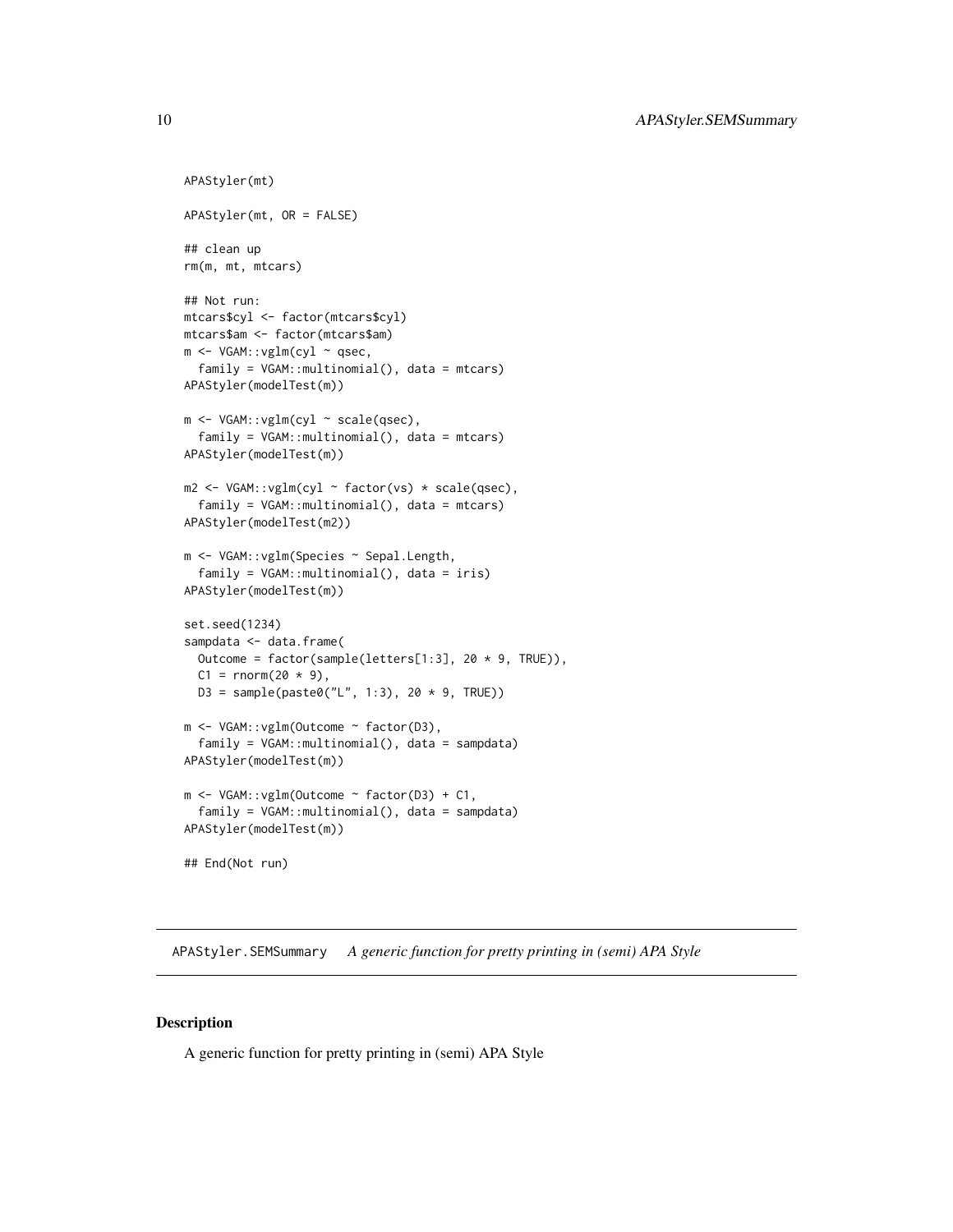<span id="page-10-0"></span>as.na 11

## Usage

```
## S3 method for class 'SEMSummary'
APAStyler(
  object,
  digits = 2,
  type = c("cov", "cor", "both"),
  stars = FALSE,
  file = ifelse(.Platform$OS.type == "windows", "clipboard", FALSE),
  sep = "\t",
  ...
)
```
#### Arguments

| object   | SEMSummary object                                                                                                   |
|----------|---------------------------------------------------------------------------------------------------------------------|
| digits   | The number of digits to round results to. Defaults to 2.                                                            |
| type     | A character vector giving what to print. Defaults to 'cov', the covariances. Other<br>options are 'cor' and 'both'. |
| stars    | A logical value whether to include significance values as stars (*** $p < .001$ , **<br>$p < .01$ , * $p < .05$ ).  |
| file     | An optional argument indicating whether the output should be written to a file.                                     |
| sep      | Character what the separator for the table should be. Defaults to tabs.                                             |
| $\cdots$ | Additional argiuments passed on to write.table.                                                                     |
|          |                                                                                                                     |

#### Examples

```
m <- SEMSummary(~., data = mtcars)
APAStyler(m, type = "cor", stars = FALSE, file = FALSE)
APAStyler(m, type = "cov", stars = FALSE, file = FALSE)
APAStyler(m, type = "both", stars = FALSE, file = FALSE)
APAStyler(m, type = "cor", stars = TRUE, file = FALSE)
APAStyler(m, type = "cov", stars = TRUE, file = FALSE)
APAStyler(m, type = "both", stars = TRUE, file = FALSE)
```
as.na *Coerces vectors to missing*

#### Description

Given a vector, convert it to missing (NA) values, where the class of the missing matches the input class. Currently supports character, logical, integer, factor, numeric, times (from chron), Date, POSIXct, POSIXlt, and zoo (from zoo).

#### Usage

as.na(x)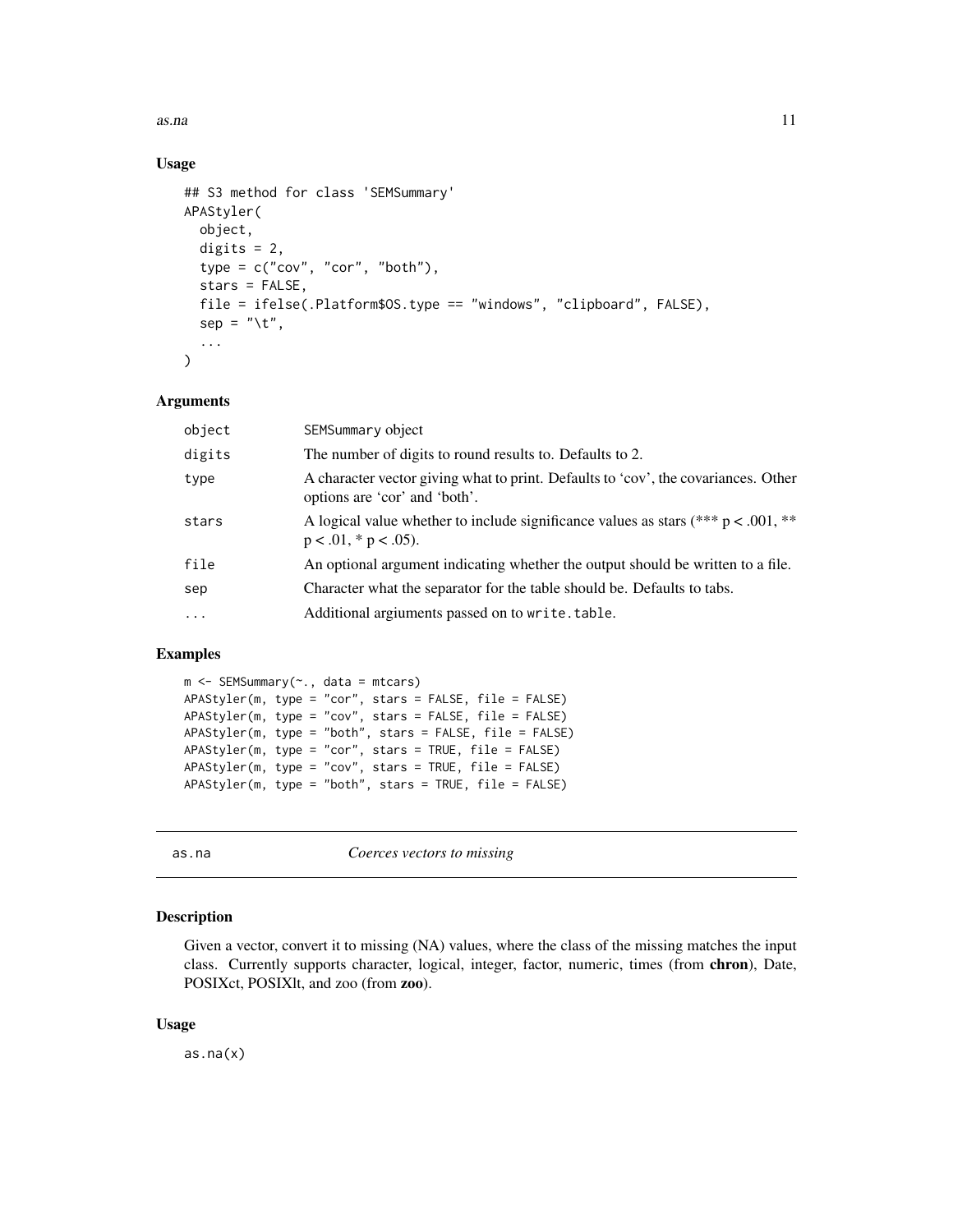## <span id="page-11-0"></span>Arguments

x A vector to convert to missing (NA)

## Value

a vector the same length as the input with missing values of the same class

## Examples

```
str(as.na(1L:5L))
str(as.na(rnorm(5)))
str(as.na(c(TRUE, FALSE)))
str(as.na(as.Date("2017-01-01")))
```
cd *Change directory*

#### Description

The function takes a path and changes the current working directory to the path. If the directory specified in the path does not currently exist, it will be created.

#### Usage

cd(base, pre, num)

#### Arguments

| base | a character string with the base path to the directory. This is required.                                                          |
|------|------------------------------------------------------------------------------------------------------------------------------------|
| pre  | an optional character string with the prefix to add to the base path. Non character<br>strings will be coerced to character class. |
| num  | an optional character string, prefixed by pre. Non character strings will be co-<br>erced to character class.                      |

## Details

The function has been designed to be platform independent, although it has had limited testing. Path creation is done using file.path, the existence of the directory is checked using file.exists and the directory created with dir.create. Only the first argument, is required. The other optional arguments are handy when one wants to create many similar directories with a common base.

#### Value

NULL, changes the current working directory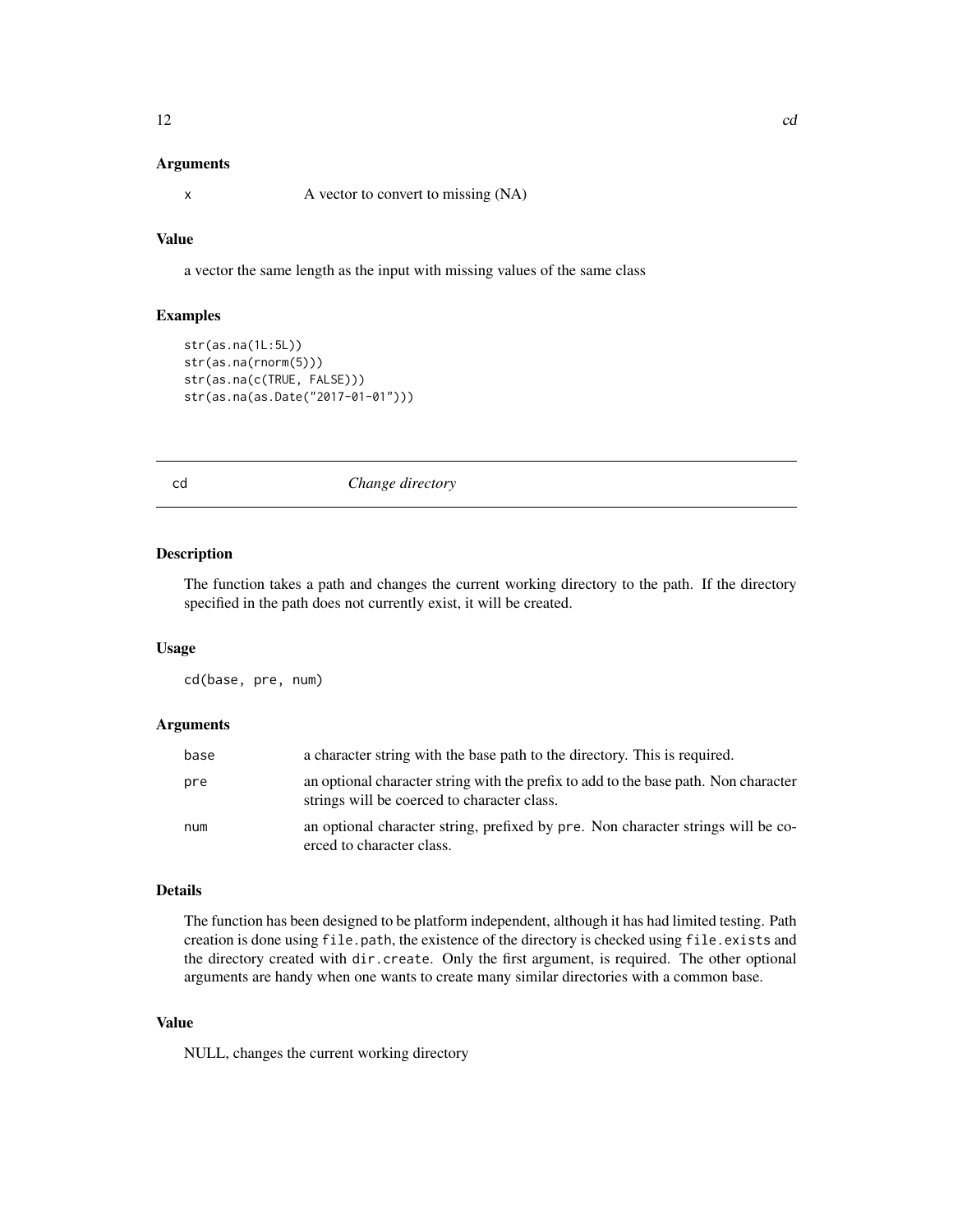## <span id="page-12-0"></span>compareIVs 13

## Examples

```
## Not run:
# an example just using the base
cd("~/testdir")
# an example using the optional arguments
base <- "~/testdir"
pre <- "test_"
cd(base, pre, 1)
cd(base, pre, 2)
## End(Not run)
```
compareIVs *Compares the effects of various independent variables on dependent variables*

## Description

Utility to estimate the unadjusted, covariate adjusted, and multivariate adjusted unique contributions of one or more IVs on one or more DVs

## Usage

```
compareIVs(
  dv,
  type,
  iv,
  covariates = character(),
 data,
 multivariate = FALSE,
  ...
)
```
## Arguments

| dv           | A character string or vector of the depentent variable(s)                 |
|--------------|---------------------------------------------------------------------------|
| type         | A character string or vector indicating the type of dependent variable(s) |
| iv           | A character string or vector giving the $IV(s)$                           |
| covariates   | A character string or vector giving the covariate(s)                      |
| data         | The data to be used for analysis                                          |
| multivariate | A logical value whether to have models with all IVs simultaneously.       |
| $\ddotsc$    | Additional arguments passed on to the internal function, . runIt.         |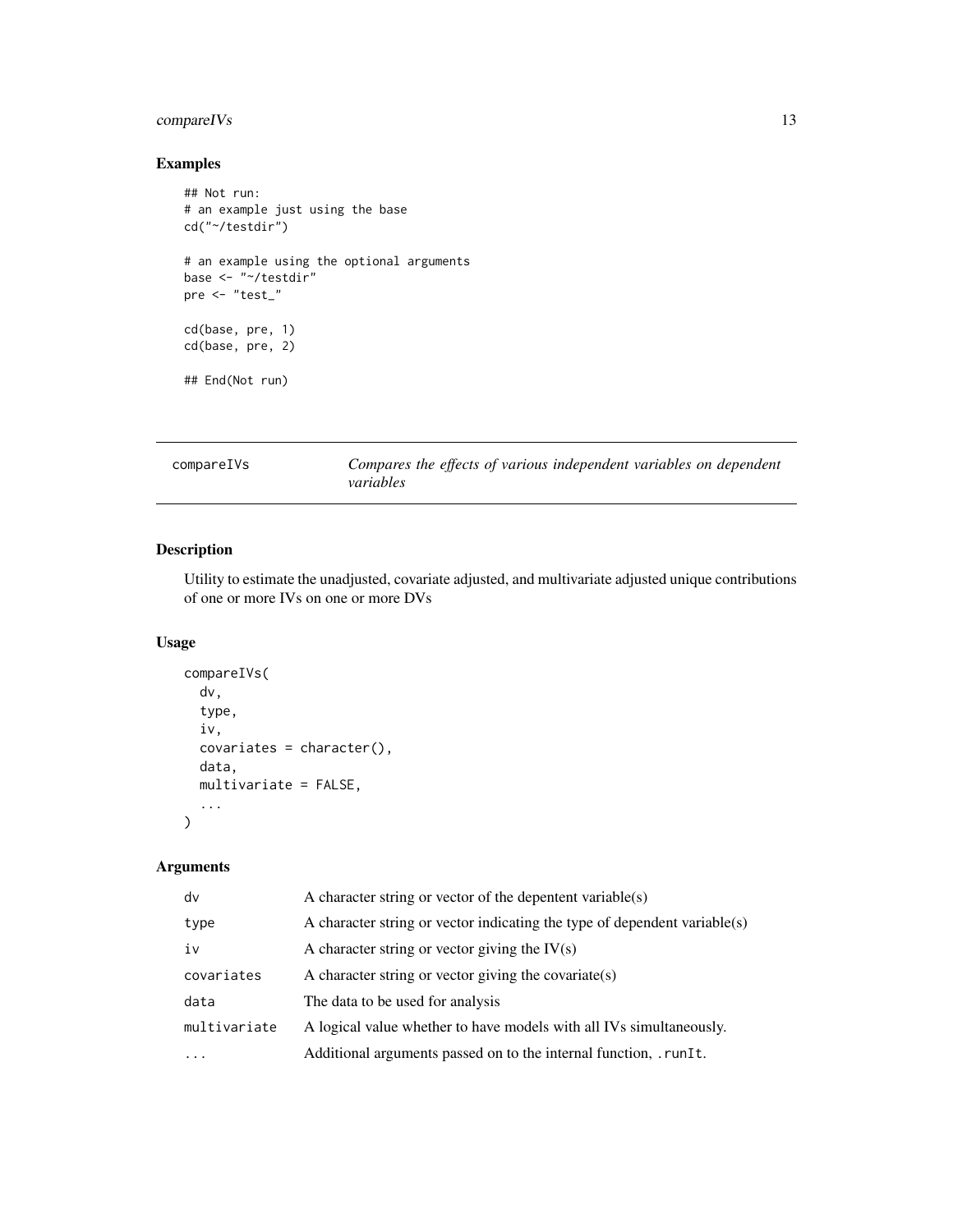## Value

A list with all the model results.

#### Examples

```
test1 <- compareIVs(
  dv = c("mpg", "disp"),
  type = c("normal", "normal"),
  iv = c("hp", "qsec"),covariates = "am",
  data = mtcars, multivariate = TRUE)
test1$OverallSummary
rm(test1)
```

| compressed RDS | Save and read RDS functions for using multithreaded "ZSTD" or |
|----------------|---------------------------------------------------------------|
|                | "LZ4" compression                                             |

## Description

Save and read RDS functions for using multithreaded "ZSTD" or "LZ4" compression

#### Usage

```
saveRDSfst(object, filename = "", compression = 100, algorithm = "ZSTD")
```
readRDSfst(filename)

## Arguments

| object      | An R object to be saved.                                                                                                                                                                                |
|-------------|---------------------------------------------------------------------------------------------------------------------------------------------------------------------------------------------------------|
| filename    | A character string giving the filename of the object on disk (to save to or read<br>from)                                                                                                               |
| compression | A numeric value between 0 and 100 indicating the amount of compression. De-<br>faults to 100, the highest level of compression. 0 gives the lowest compression.                                         |
| algorithm   | A character string of the type of compression to use. Defaults to "ZSTD" which<br>is better compression but slower. The only other option is "LZ4" which is faster<br>but may provide less compression. |

## Details

By default, saveRDS() does not have multithreaded compression built in. These functions use "ZSTD" or "LZ4" compression via the fst package for multithreaded compression and decompression with good performance. To save them, objects are serialized, compressed, and then saved using saveRDS(). To read them, objects are read in using readRDS(), decompressed, and then unserialized. Hashing is used to verify the results. saveRDS() is performed using version = 3, so it will not work on older versions of R.

<span id="page-13-0"></span>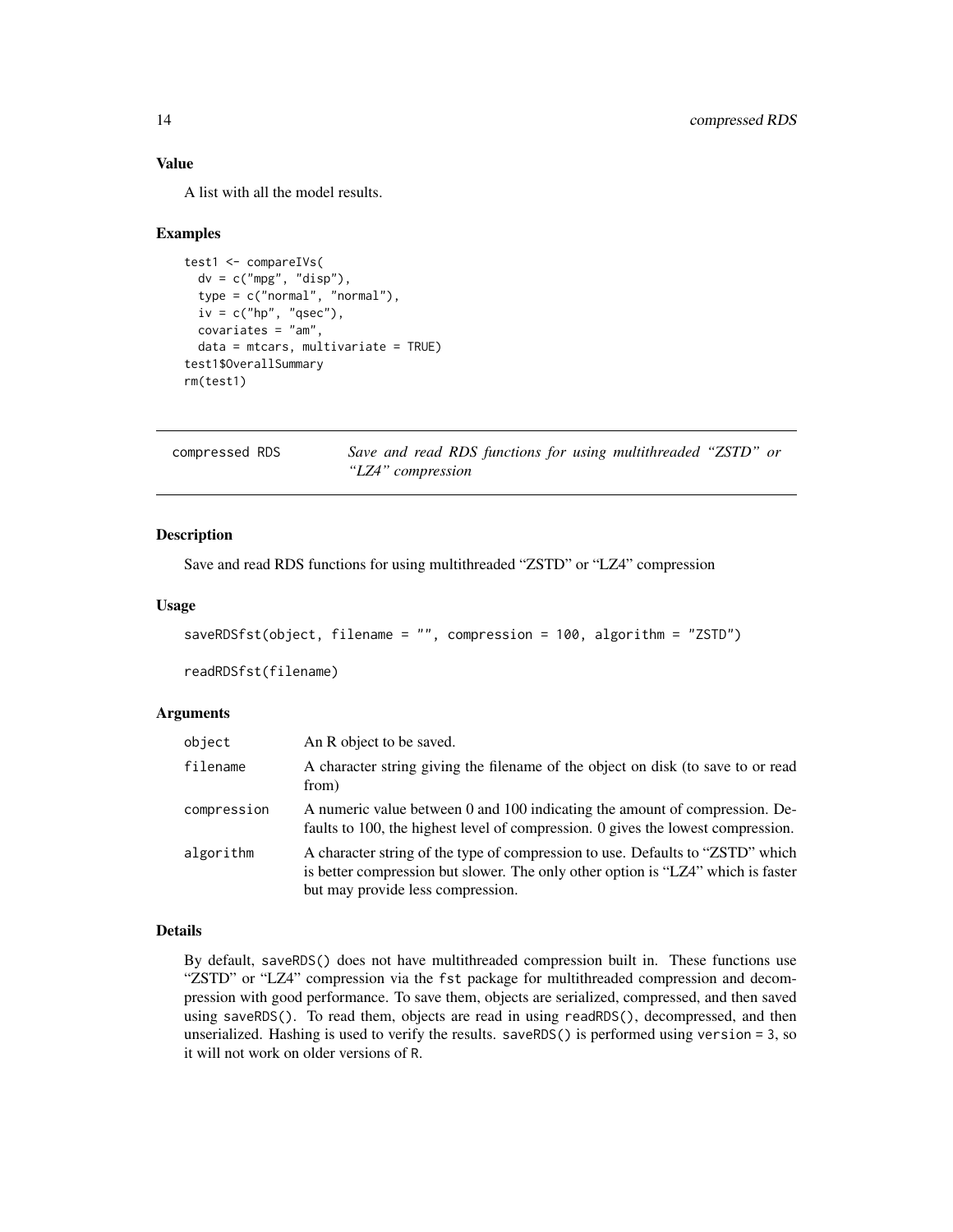#### <span id="page-14-0"></span>cor2cov and the contract of the contract of the contract of the contract of the contract of the contract of the contract of the contract of the contract of the contract of the contract of the contract of the contract of th

## Value

saveRDSfst() is called for its side effect of saving a file to disk. The original R object if using readRDSfst().

#### Examples

```
saveRDSfst(mtcars, filename = file.path(tempdir(), "mtcars.RDS"))
saveRDSfst(mtcars, filename = file.path(tempdir(), "mtcars.RDS"))
readRDSfst(file.path(tempdir(), "mtcars.RDS"))
```

| cor <sub>2</sub> cov | Convert a correlation matrix and standard deviations to a covariance |
|----------------------|----------------------------------------------------------------------|
|                      | matrix                                                               |

## Description

This is a simple function designed to convert a correlation matrix (standardized covariance matrix) back to a covariance matrix. It is the opposite of cov2cor.

#### Usage

cor2cov(V, sigma)

#### Arguments

| V     | an n x n correlation matrix. Should be numeric, square, and symmetric.       |
|-------|------------------------------------------------------------------------------|
| sigma | an n length vector of the standard deviations. The length of the vector must |
|       | match the number of columns in the correlation matrix.                       |

#### Value

an n x n covariance matrix

## See Also

[cov2cor](#page-0-0)

```
# using a built in dataset
cor2cov(cor(longley), sapply(longley, sd))
# should match the above covariance matarix
cov(longley)
all.equal(cov(longley), cor2cov(cor(longley), sapply(longley, sd)))
```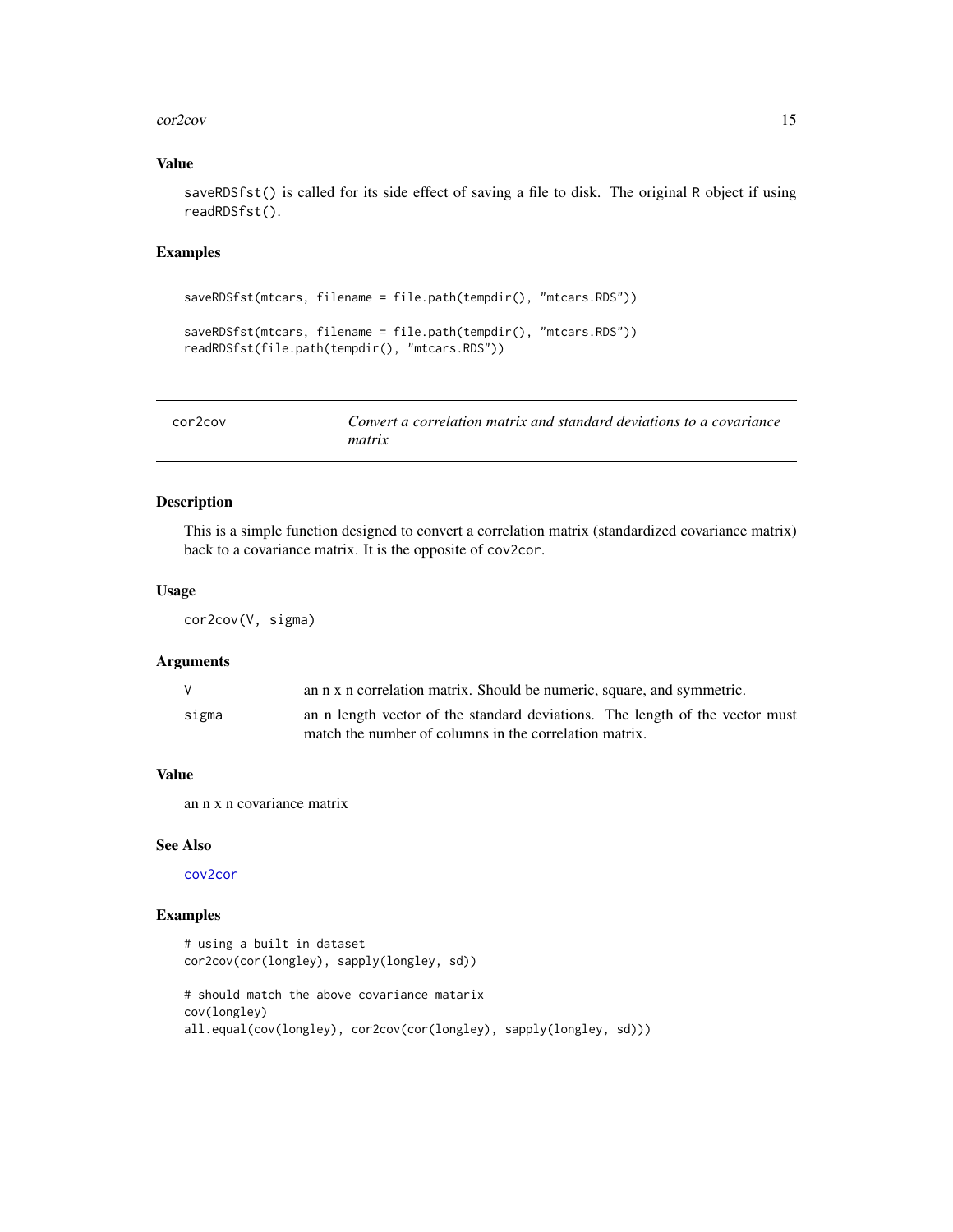<span id="page-15-0"></span>Given a square, symmetric matrix (such as a correlation matrix) this function tries to drop the fewest possible number of variables to return a (square, symmetric) matrix with no missing cells.

## Usage

 $corOK(x, maxiter = 100)$ 

#### Arguments

| X       | a square, symmetric matrix or object coercable to such (such as a data frame).                     |
|---------|----------------------------------------------------------------------------------------------------|
| maxiter | a number indicating the maximum number of iterations, currently as a sanity<br>check. See details. |

## Details

The assumption that x is square and symmetric comes because it is assumed that the number of missing cells for a given column are identical to that of the corresponding row. corOK finds the column with the most missing values, and drops that (and its corresponding row), and continues on in like manner until the matrix has no missing values. Although this was intended for a correlation matrix, it could be used on other types of matrices. Note that because corOK uses an iterative method, it can be slow when many columns/rows need to be removed. For the intended use (correlation matrices) there probably should not be many missing. As a sanity check and to prevent tediously long computations, the maximum number of iterations can be set.

#### Value

A list with two elements

|              | The complete non missing matrix.                                                 |
|--------------|----------------------------------------------------------------------------------|
| keep.indices | A vector of the columns and rows from the original matrix to be kept (i.e., that |
|              | are nonmissing).                                                                 |

```
commat \leftarrow cor(iris[, -5])# set missing
\text{cormat}[cbind(c(1,2), c(2,1))] <- NA
# print
cormat
# return complete
corOK(cormat)
```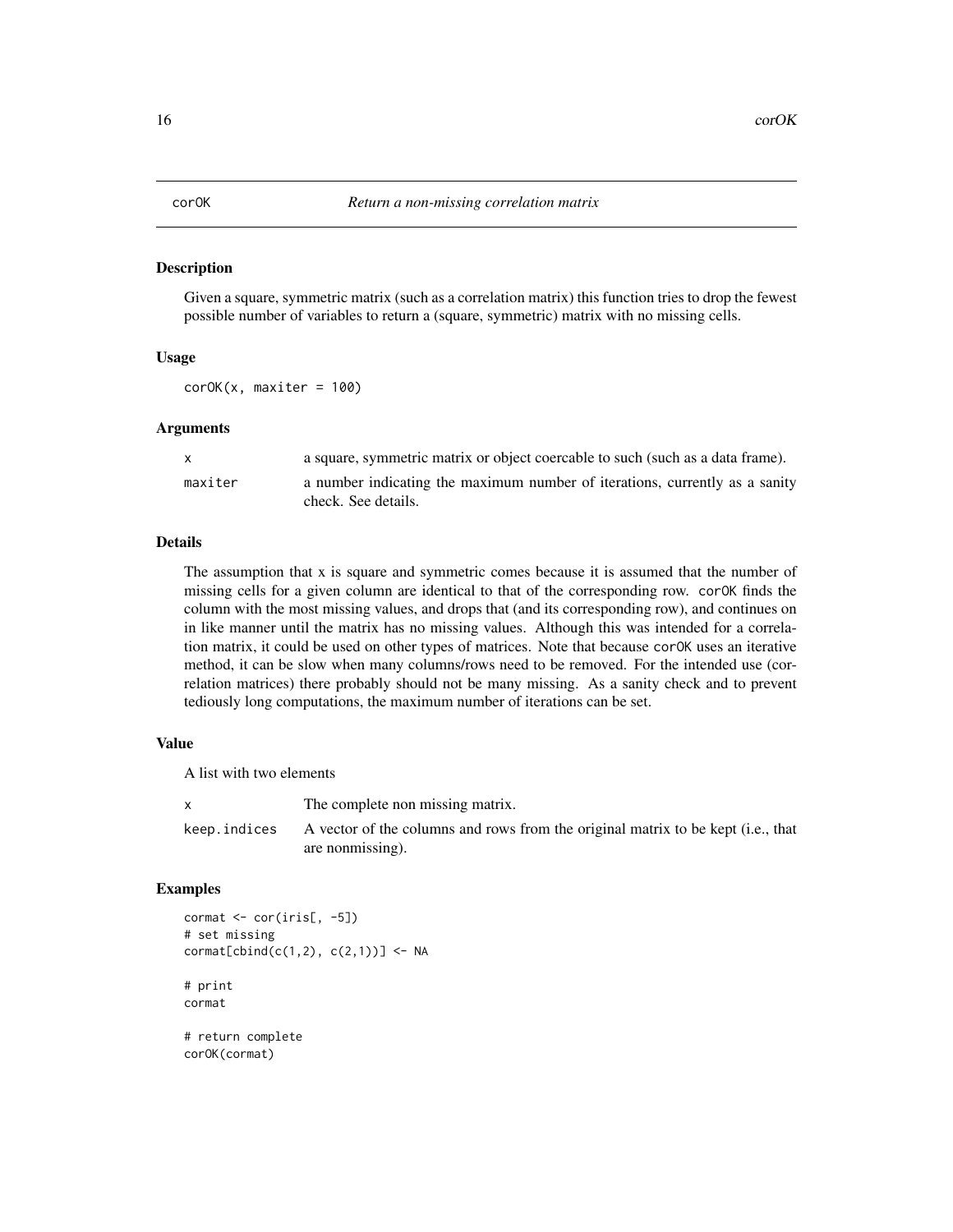#### <span id="page-16-0"></span>corplot that the contract of the contract of the contract of the contract of the contract of the contract of the contract of the contract of the contract of the contract of the contract of the contract of the contract of t

```
# using maximum iterations
corOK(cormat, maxiter=0)
# clean up
rm(cormat)
```
<span id="page-16-1"></span>corplot *Heatmap of a Correlation Matrix*

## Description

This function creates a heatmap of a correlation matrix using ggplot2.

## Usage

```
corplot(
  x,
  coverage,
  pvalues,
  type = c("both", "cor", "p", "coverage"),
  digits = 2,
  order = c("cluster", "asis"),
  ...,
  control.grobs = list()
\mathcal{L}
```
## Arguments

| x             | A correlation matrix or some other square symmetric matrix.                                                                                                                                                                                                                                                                                                                               |
|---------------|-------------------------------------------------------------------------------------------------------------------------------------------------------------------------------------------------------------------------------------------------------------------------------------------------------------------------------------------------------------------------------------------|
| coverage      | An (optional) matrix with the same dimensions as x giving the proportion of data<br>present. Particularly useful when the correlation matrix is a pairwise present.                                                                                                                                                                                                                       |
| pvalues       | An (optional) matrix with the same dimensions as x giving the p values for each<br>correlation. To show, use $plot = "p".$                                                                                                                                                                                                                                                                |
| type          | A character string indicating what to show on top of the heatmap. Can be 'cov-<br>erage', in which case bubble points show coverage; 'p', in which case p values<br>are shown; 'cor', in which case correlations are shown; or 'both', in which case<br>both correlations and p-values are shown. Only has an effect if a coverage (or<br>pvalue) matrix is passed also. Defaults to cor. |
| digits        | The number of digits to round to when printing the correlations on the heatmap.<br>Text is suppressed when a coverage matrix is passed and points = TRUE.                                                                                                                                                                                                                                 |
| order         | A character string indicating how to order the resulting plot. Defaults to 'cluster'<br>which uses hierarchical clustering to sensibly order the variables. The other<br>option is 'asis' in which case the matrix is plotted in the order it is passed.                                                                                                                                  |
| .             | Additional arguments currently only passed to hclust and cor0K.                                                                                                                                                                                                                                                                                                                           |
| control.grobs | A list of additional quote () d options to customize the ggplot2 output.                                                                                                                                                                                                                                                                                                                  |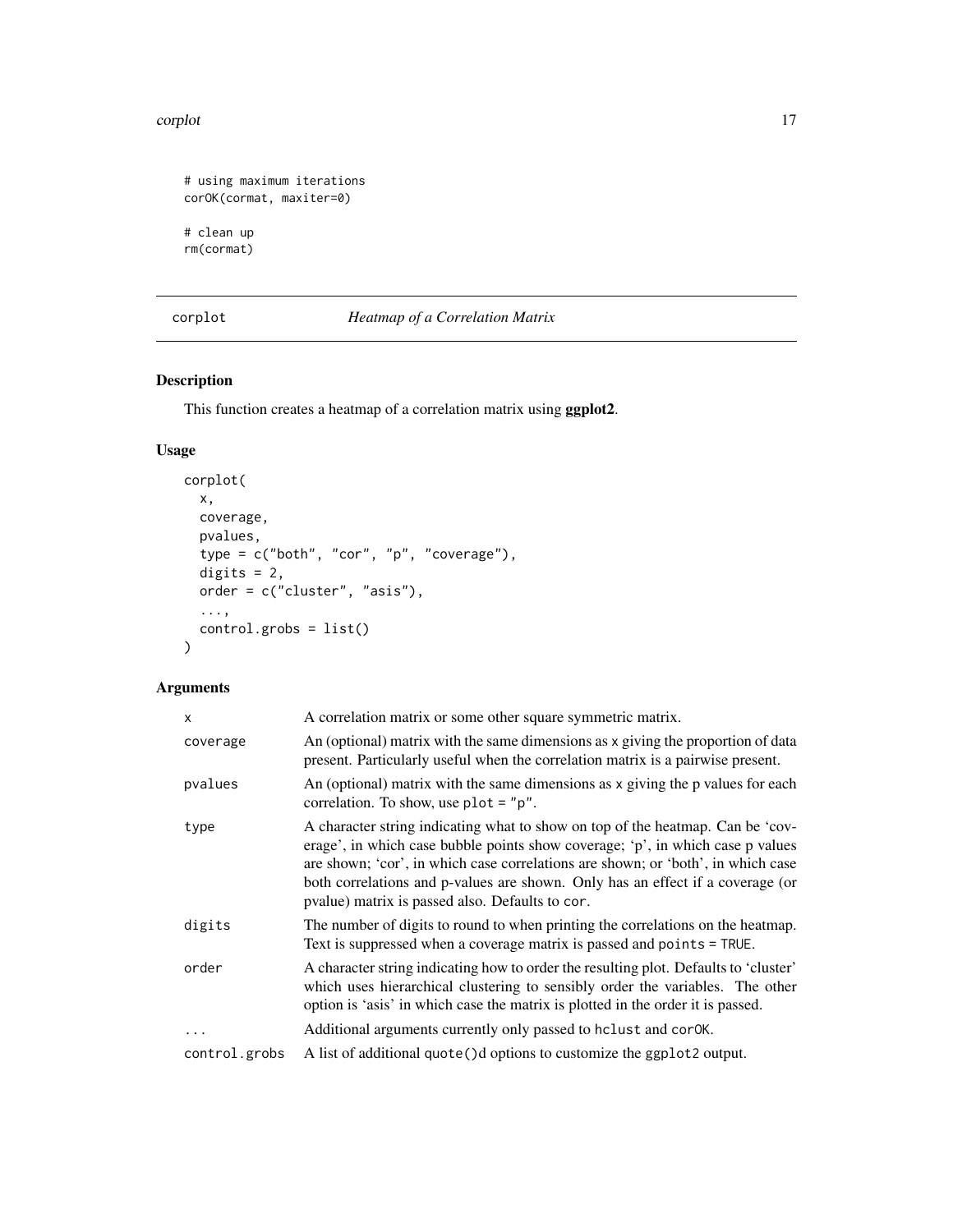#### Details

The actual plot is created using ggplot2 and geom\_tile. In addition to creating the plot, the variables are ordered based on a hierarchical clustering of the correlation matrix. Specifically, 1 x is used as the distance matrix. If coverage is passed, will also add a bubble plot with the area proportional to the proportion of data present for any given cell. Defaults for ggplot2 are set, but it is possible to use a named list of quote()d ggplot calls to override all defaults. This is not expected for typical use. Particularly main, points, and text as these rely on internal variable names; however, labels, the gradient color, and area scaling can be adjusted more safely.

## Value

Primarily called for the side effect of creating a plot. However, the ggplot2 plot object is returned, so it can be saved, replotted, edited, etc.

```
# example plotting the correlation matrix from the
# mtcars dataset
corplot(cor(mtcars))
dat <- as.matrix(iris[, 1:4])
# randomly set 25% of the data to missing
set.seed(10)
dat[sample(length(dat), length(dat) * .25)] <- NA
cor(data, use = "pair")cor(dat, use = "complete")
# create a summary of the data (including coverage matrix)
sdat \leq SEMSummary(\sim ., data = dat, use = "pair")
str(sdat)
# using the plot method for SEMSummary (which basically just calls corplot)
## getting correlations above diagonal and p values below diagonal#'
plot(sdat)
## get correlations only
plot(sdat, type = "cor")
## showing coverage
plot(sdat, type = "coverage")
# use the control.grobs argument to adjust the coverage scaling
# to go from 0 to 1 rather than the range of coverage
corplot(x = sdat$sSigma, coverage = sdat$coverage,type = "coverage",
  control.grobs = list(area = quote(scale_size_area(limits = c(0, 1))))
)
# also works with plot() on a SEMSummary
plot(x = sdat, type = "coverage",control.grobs = list(area = quote(scale_size_area(limits = c(0, 1))))
```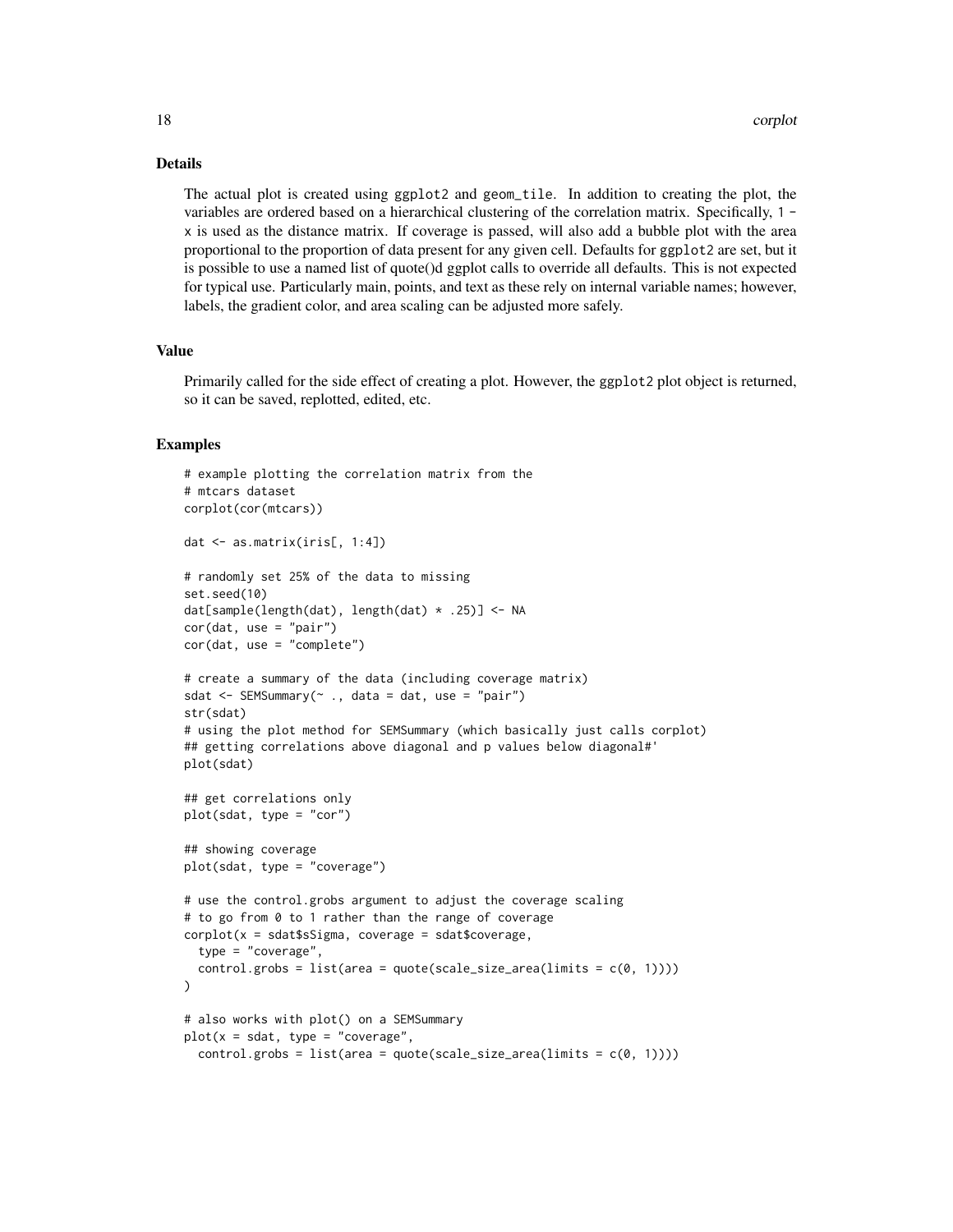#### <span id="page-18-0"></span>cramer V and the contract of the contract of the contract of the contract of the contract of the contract of the contract of the contract of the contract of the contract of the contract of the contract of the contract of t

```
\mathcal{L}
```

```
rm(dat, sdat)
```
## cramerV *Calculate Phi or Cramer's V effect size*

## Description

Simple function to calculate effect sizes for frequency tables.

#### Usage

cramerV(x)

## Arguments

x A frequency table, such as from xtabs().

## Value

A numeric value with Phi for 2 x 2 tables or Cramer's V for tables larger than 2 x 2.

## Examples

 $cramerV(xtabs(\sim am + vs, data = mtcars))$ cramerV(xtabs(~ cyl + vs, data = mtcars))  $cramerV(xtabs(\sim cyl + am, data = mtcars))$ 

diffCircular *Calculate the Circular Difference*

## Description

Calculate the Circular Difference

#### Usage

diffCircular(x, y, max)

## Arguments

|     | Numeric or integer values                                                  |
|-----|----------------------------------------------------------------------------|
|     | Numeric or integer values                                                  |
| max | the theoretical maximum (e.g., if degrees, $360$ ; if hours, $24$ ; etc.). |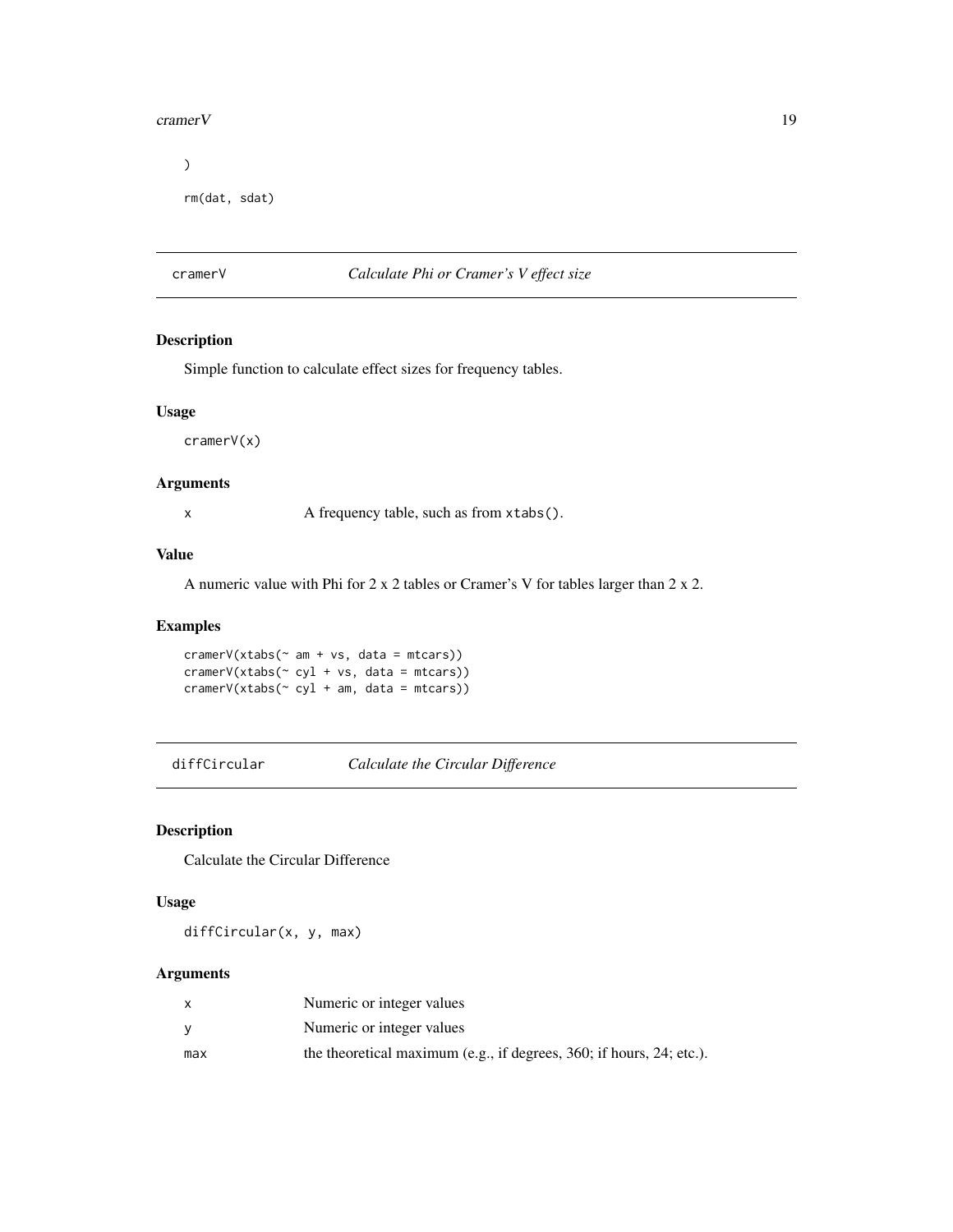## Value

A value with the circular difference. This will always be positive if defined.

## Examples

```
diffCircular(330, 30, max = 360)
diffCircular(22, 1, max = 24)
diffCircular(c(22, 23, 21, 22), c(1, 1, 23, 14), max = 24)
```
egltable *Function makes nice tables*

## Description

Give a dataset and a list of variables, or just the data in the vars. For best results, convert categorical variables into factors. Provides a table of estimated descriptive statistics optionally by group levels.

## Usage

```
egltable(
  vars,
  g,
  data,
  idvar,
  strict = TRUE,
  parametric = TRUE,
  paired = FALSE,
  simChisq = FALSE,
  sims = 1000000L
\mathcal{L}
```
## Arguments

| vars       | Either an index (numeric or character) of variables to access from the data ar-<br>gument, or the data to be described itself.                                                                                                              |
|------------|---------------------------------------------------------------------------------------------------------------------------------------------------------------------------------------------------------------------------------------------|
| g          | A variable used tou group/separate the data prior to calculating descriptive statis-<br>tics.                                                                                                                                               |
| data       | optional argument of the dataset containing the variables to be described.                                                                                                                                                                  |
| idvar      | A character string indicating the variable name of the ID variable. Not currently<br>used, but will eventually support egltable supporting repeated measures data.                                                                          |
| strict     | Logical, whether to strictly follow the type of each variable, or to assume cate-<br>gorical if the number of unique values is less than or equal to 3.                                                                                     |
| parametric | Logical whether to use parametric tests in the case of multiple groups to test<br>for differences. Only applies to continuous variables. If TRUE, the default, uses<br>one-way ANOVA, and a F test. If FALSE, uses the Kruskal-Wallis test. |

<span id="page-19-0"></span>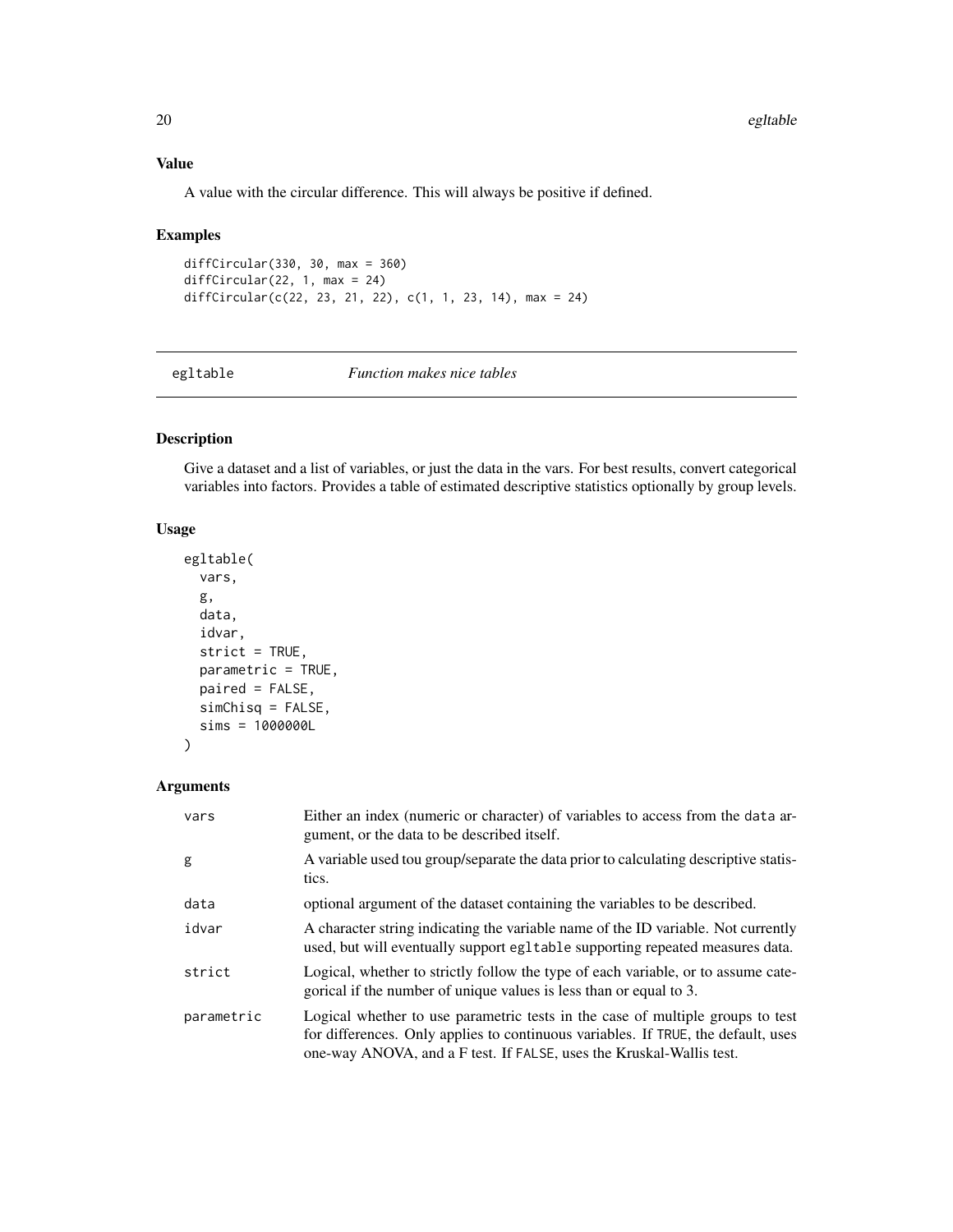#### egltable 21

| paired   | Logical whether the data are paired or not. Defaults to FALSE. If TRUE, the<br>grouping variable, g, must have two levels and idvar must be specified. When<br>used a paired t-test is used for parametric, continuous data and a Wilcoxon test<br>for paired non parametric, continuous data and a McNemar chi square test is<br>used for categorical data. |
|----------|--------------------------------------------------------------------------------------------------------------------------------------------------------------------------------------------------------------------------------------------------------------------------------------------------------------------------------------------------------------|
| simChisq | Logical whether to estimate p-values for chi-square test for categorical data<br>when there are multiple groups, by simulation. Defaults to FALSE. Useful when<br>there are small cells as will provide a more accurate test in extreme cases, similar<br>to Fisher Exact Test but generalizing to large dimension of tables.                                |
| sims     | Integer for the number of simulations to be used to estimate p-values for the chi-<br>square tests for categorical variables when there are multiple groups. Defaults<br>to one million (1e6L).                                                                                                                                                              |

#### Value

A data frame of the table.

```
egltable(iris)
egltable(colnames(iris)[1:4], "Species", data = iris)
egltable(iris, parametric = FALSE)
egltable(colnames(iris)[1:4], "Species", iris,
  parametric = FALSE)
egltable(colnames(iris)[1:4], "Species", iris,
  parametric = c(TRUE, TRUE, FALSE, FALSE))
egltable(colnames(iris)[1:4], "Species", iris,
  parametric = c(TRUE, TRUE, FALSE, FALSE), simChisq=TRUE)
diris <- data.table::as.data.table(iris)
egltable("Sepal.Length", g = "Species", data = diris)
tmp <- mtcars
tmp$cyl <- factor(tmp$cyl)
tmp$am <- factor(tmp$am, levels = 0:1)
egltable(c("mpg", "hp"), "vs", tmp)
egltable(c("mpg", "hp"), "am", tmp)
egltable(c("am", "cyl"), "vs", tmp)
tests <- with(sleep,
    wilcox.test(extra[group == 1],
           extra[group == 2], paired = TRUE)str(tests)
## example with paired data
egltable(c("extra"), g = "group", data = sleep, idvar = "ID", paired = TRUE)
## what happens when ignoring pairing (p-value off)
# egltable(c("extra"), g = "group", data = sleep, idvar = "ID")
```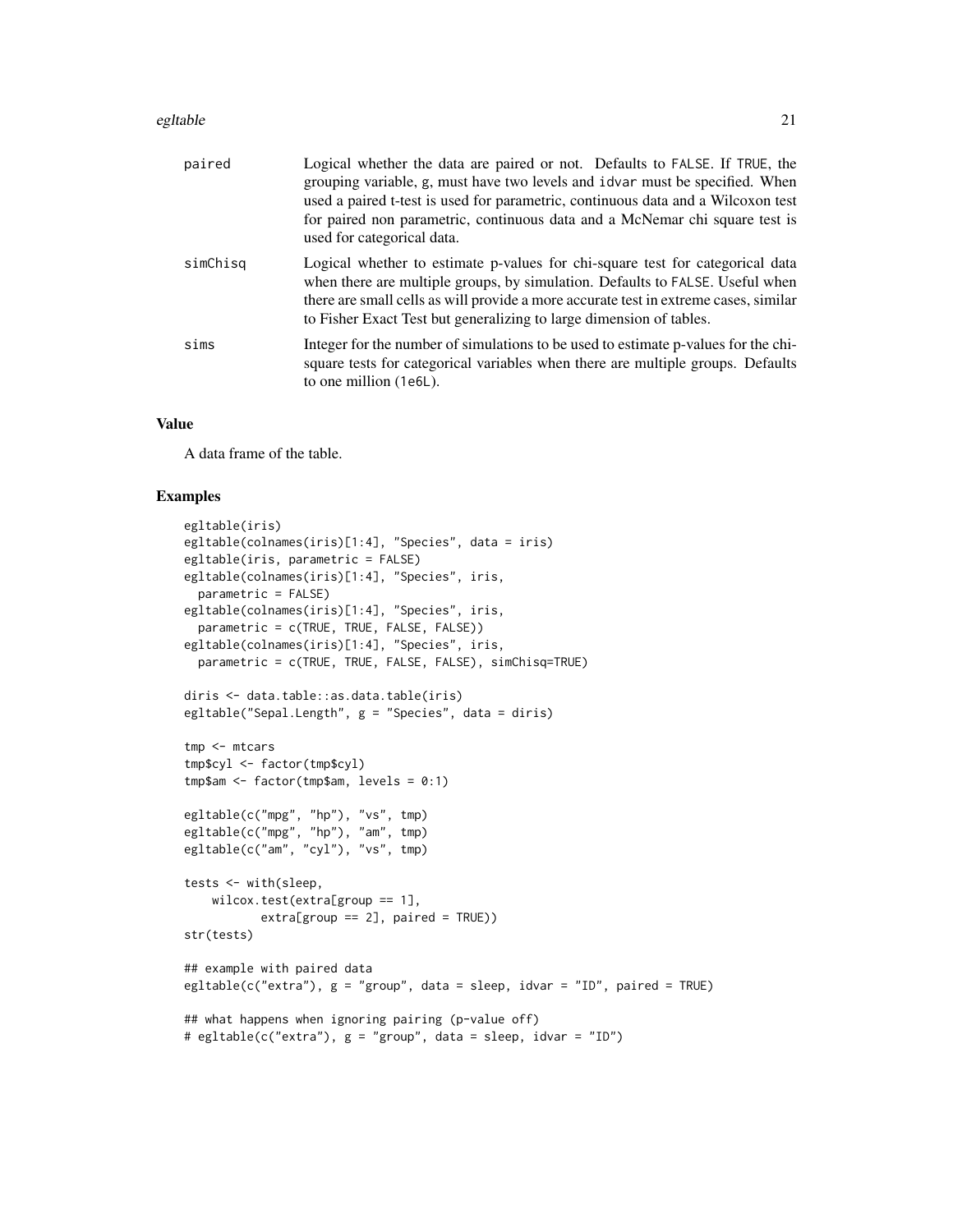```
## paired categorical data example
## using data on chick weights to create categorical data
tmp <- subset(ChickWeight, Time %in% c(0, 20))
tmp$WeightTertile <- cut(tmp$weight,
 breaks = quantile(tmp$weight, c(0, 1/3, 2/3, 1), na.rm = TRUE),
  include.lowest = TRUE)
egltable(c("weight", "WeightTertile"), g = "Time",
  data = tmp,
  idvar = "Chick", paired = TRUE)
rm(tmp)
```
empirical\_pvalue *Calculates an empirical p-value based on the data*

## Description

This function takes a vector of statistics and calculates the empirical p-value, that is, how many fall on the other side of zero. It calculates a two-tailed p-value.

#### Usage

empirical\_pvalue(x, na.rm = TRUE)

#### Arguments

|       | a data vector to operate on                           |
|-------|-------------------------------------------------------|
| na.rm | Logical whether to remove NA values. Defaults to TRUE |

## Value

a named vector with the number of values falling at or below zero, above zero, and the empirical p-value.

## Author(s)

Joshua F. Wiley <josh@elkhartgroup.com>

#### Examples

empirical\_pvalue(rnorm(100))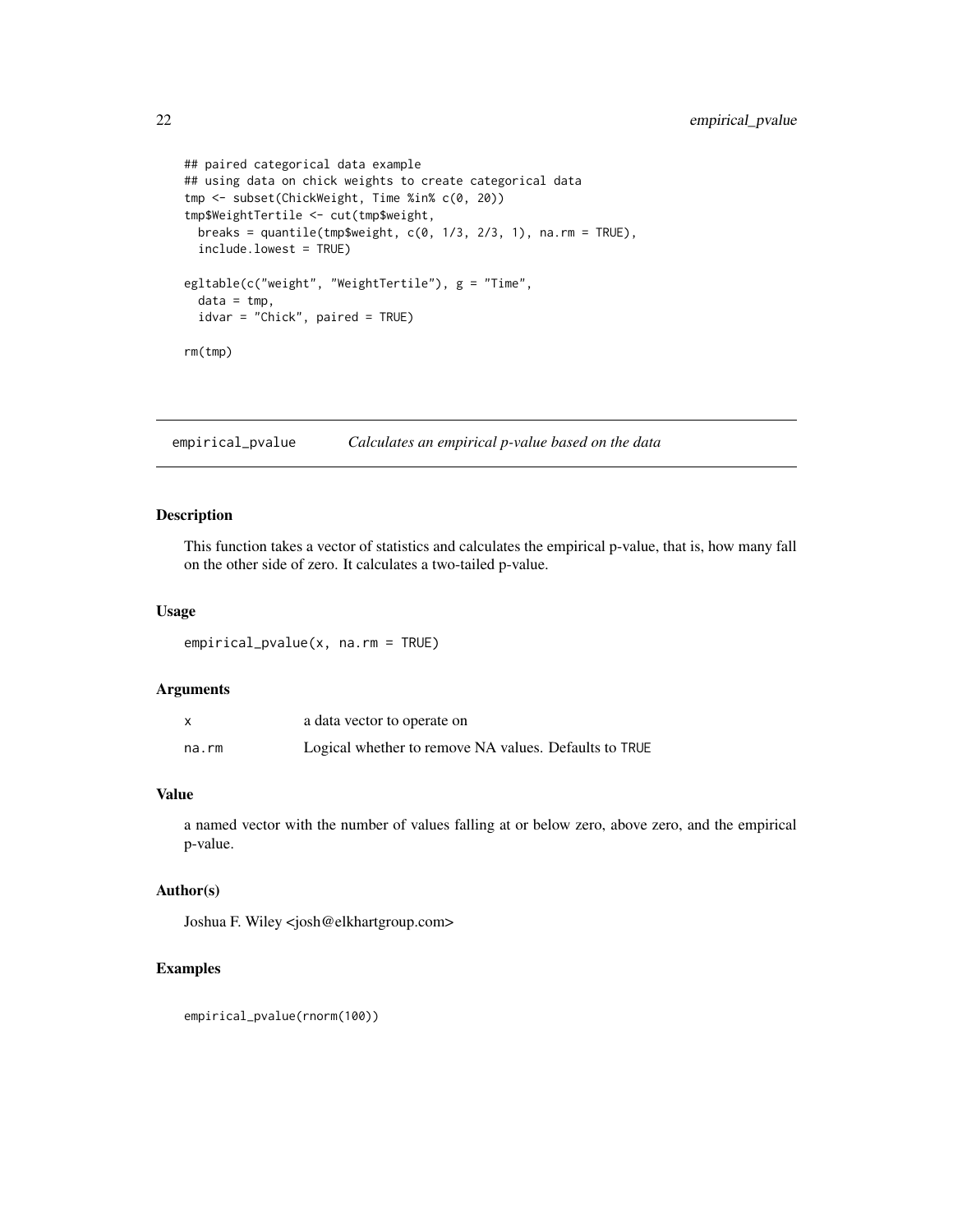<span id="page-22-0"></span>

This function uses the contrast function from rms to find the threshold for significance from interactions.

## Usage

```
findSigRegions(
  object,
  l1,
  l2,
  name.vary,
 lower,
  upper,
  alpha = 0.05,
  starts = 50
)
```
## Arguments

| object    | A fitted rms object                                                                                                                       |
|-----------|-------------------------------------------------------------------------------------------------------------------------------------------|
| 11        | the first set of values to fix for the contrast function                                                                                  |
| 12        | the second set of values to fix for the contrast function                                                                                 |
| name.vary | the name of the model parameter to vary values for to find the threshold. Note<br>that this should not be included in 11 or 12 arguments. |
| lower     | The lower bound to search for values for the varying value                                                                                |
| upper     | The upper bound to search for values for the varying value                                                                                |
| alpha     | The significance threshold, defaults to .05                                                                                               |
| starts    | Number of starting values to try between the lower and upper bounds.                                                                      |
|           |                                                                                                                                           |

## Value

A data table with notes if no convergence or significance thresholds (if any).

## Examples

## make me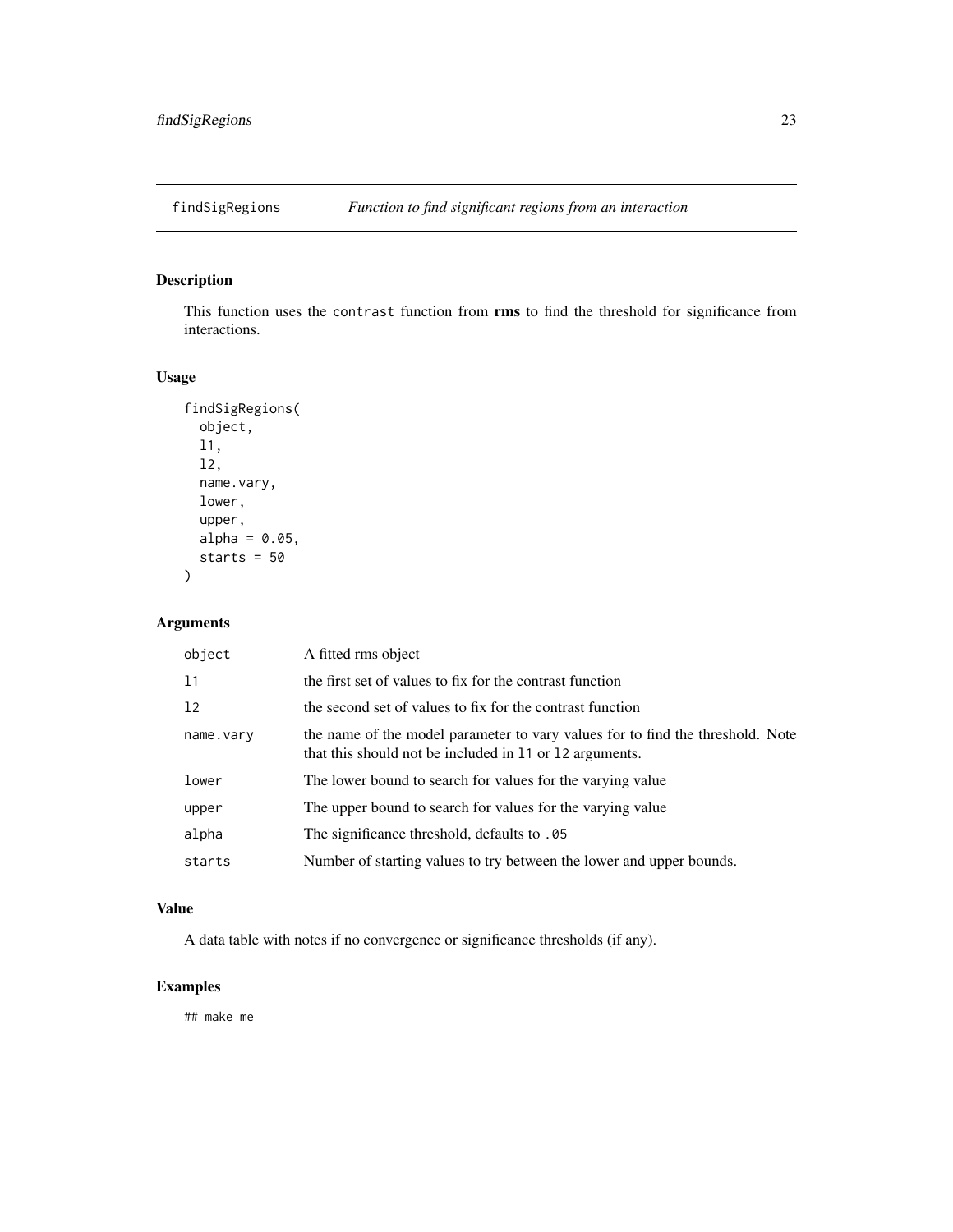<span id="page-23-0"></span>

Function to format the reuslts of a hypothesis test as text

## Usage

```
formatHtest(
 x,
 type = c("t", "F", "chisq", "kw", "mh", "r_pearson", "r_kendall", "r_spearman"),
  ...
)
```
#### Arguments

| $\mathsf{x}$ | A htest class object                                                                                                                                                                                                                                                                                   |
|--------------|--------------------------------------------------------------------------------------------------------------------------------------------------------------------------------------------------------------------------------------------------------------------------------------------------------|
| type         | The type of htest. Currently one of: "t", "F", "chisq", "kw", "mh", "r_pearson",<br>"r_kendall", or "r_spearman" for t-tests, F-tests, chi-square tests, kruskal-wallis<br>tests, Mantel-Haenszel tests, pearson correlations, kendall tau correlation, and<br>spearman rho correlation, respectively. |
| .            | Arguments passed on to p-value formatting                                                                                                                                                                                                                                                              |

### Value

A character string with results

```
formatHtest(t.test(extra \sim group, data = sleep), type = "t")
formatHtest(anova(aov(mpg ~ factor(cyl), data = mtcars)), type = "F")
formatHtest(chisq.test(c(A = 20, B = 15, C = 25)), type = "chisq")
formatHtest(kruskal.test(Ozone ~ Month, data = airquality), type = "kw")
formatHtest(mantelhaen.test(UCBAdmissions), type = "mh")
formatHtest(cor.test(~ mpg + hp, data = mtcars, method = "pearson"), type = "r_pearson")
formatHtest(cor.test(~ mpg + hp, data = mtcars, method = "kendall"), type = "r_kendall")
formatHtest(cor.test(\sim mpg + hp, data = mtcars, method = "spearman"), type = "r_spearman")
```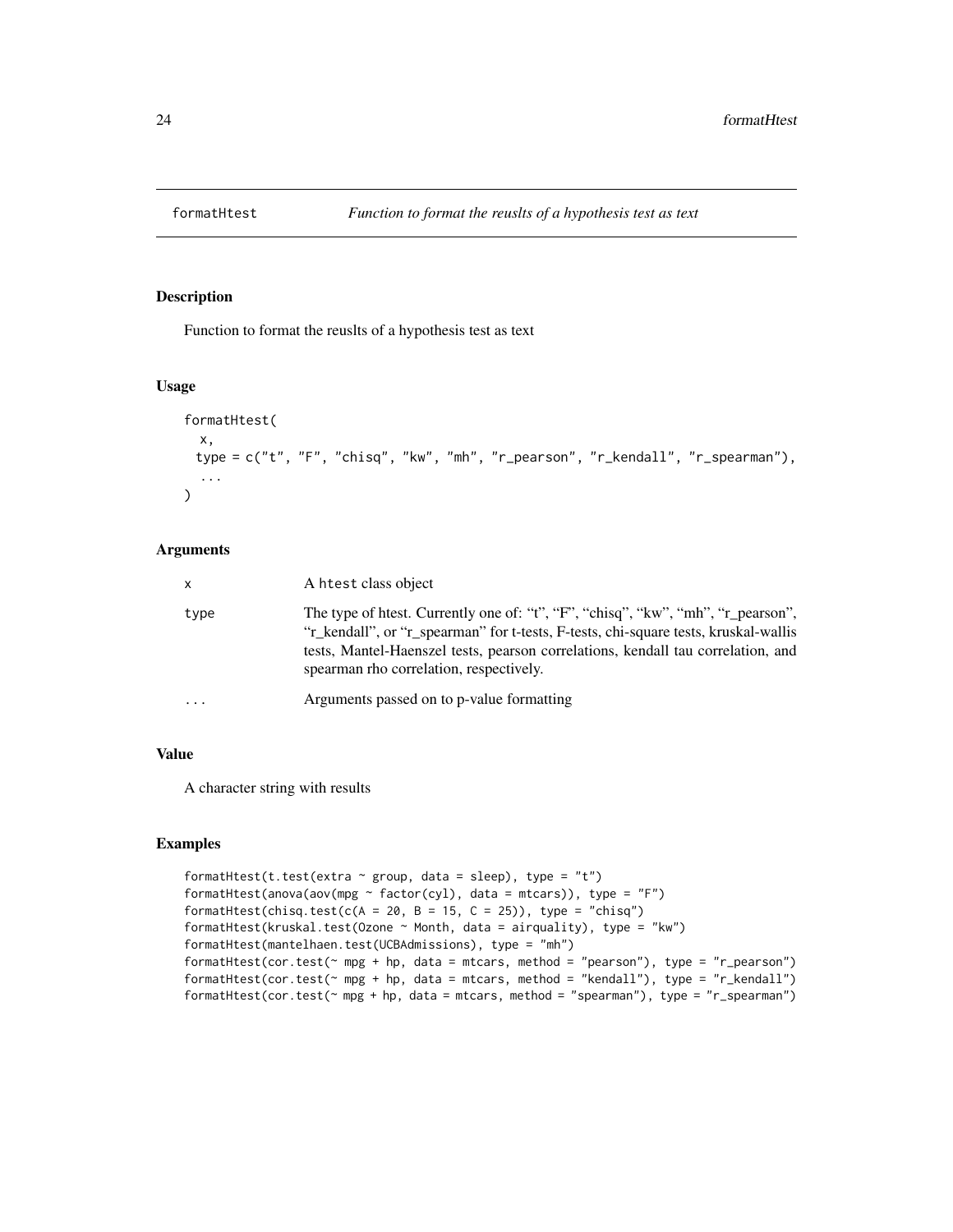<span id="page-24-0"></span>

Function to format the median and IQR of a variable

## Usage

formatMedIQR( $x$ ,  $d = 2$ ,  $na$ .rm = TRUE)

## Arguments

| X            | the data to have the median and IQR calculated              |
|--------------|-------------------------------------------------------------|
| <sub>d</sub> | How many digits to display. Defaults to 2.                  |
| na.rm        | Logical whether to remove missing values. Defaults to TRUE. |

## Value

A character string with results

## Examples

formatMedIQR(mtcars\$mpg)

formatPval *Function to simplify formatting p-values for easy viewing / publication*

## Description

Function to simplify formatting p-values for easy viewing / publication

## Usage

```
formatPval(
  x,
  d = 3,
  sd,
  includeP = FALSE,
  includeSign = FALSE,
  dropLeadingZero = TRUE
\mathcal{E}
```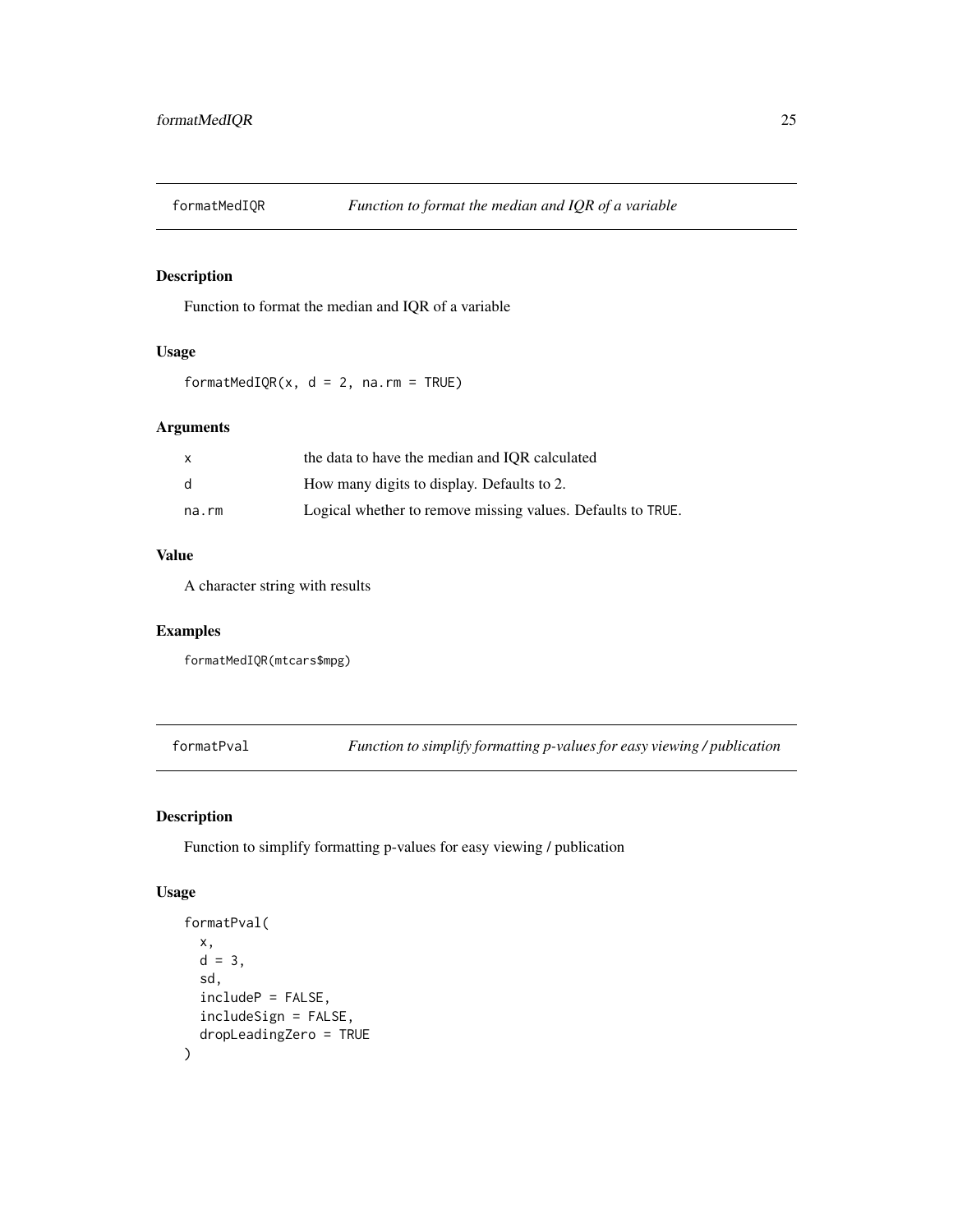<span id="page-25-0"></span>26 gglikert

#### Arguments

| x               | p values to convert                                                                                                              |  |
|-----------------|----------------------------------------------------------------------------------------------------------------------------------|--|
| d               | number of digits                                                                                                                 |  |
| sd              | number of scientific digits. Defaults to d if missing.                                                                           |  |
| includeP        | logical value whether to include the character "p" itself. Defaults to FALSE.                                                    |  |
| includeSign     | logical value whether to include the character "=" or " $\lt$ ". Defaults to FALSE and<br>if $include P = TRUE$ it must be TRUE. |  |
| dropLeadingZero |                                                                                                                                  |  |
|                 | logical value whether to drop leading zeros for p-values. Defaults to TRUE.                                                      |  |

#### Value

A character string with stars

## Examples

```
formatPval(c(.00052456, .000000124, .01035, .030489, .534946))
formatPval(c(.00052456, .000000124, .01035, .030489, .534946), 3, 3, FALSE, TRUE)
formatPval(c(.00052456, .000000124, .01035, .030489, .534946), 3, 3, TRUE, TRUE)
formatPval(c(.00052456, .000000124, .01035, .030489, .534946), 5)
formatPval(c(1, .15346, .085463, .05673, .04837, .015353462,
  .0089, .00164, .0006589, .0000000053326), 3, 5)
formatPval(c(1, .15346, .085463, .05673, .04837, .015353462,
  .0089, .00164, .0006589, .0000000053326), 3, 5, dropLeadingZero = FALSE)
```
gglikert *Creates a plot for likert scale*

## Description

Creates a plot for likert scale

## Usage

```
gglikert(
 x,
 y,
  leftLab,
  rightLab,
  colour,
  data,
  xlim,
  title,
  shape = 18,
  size = 7)
```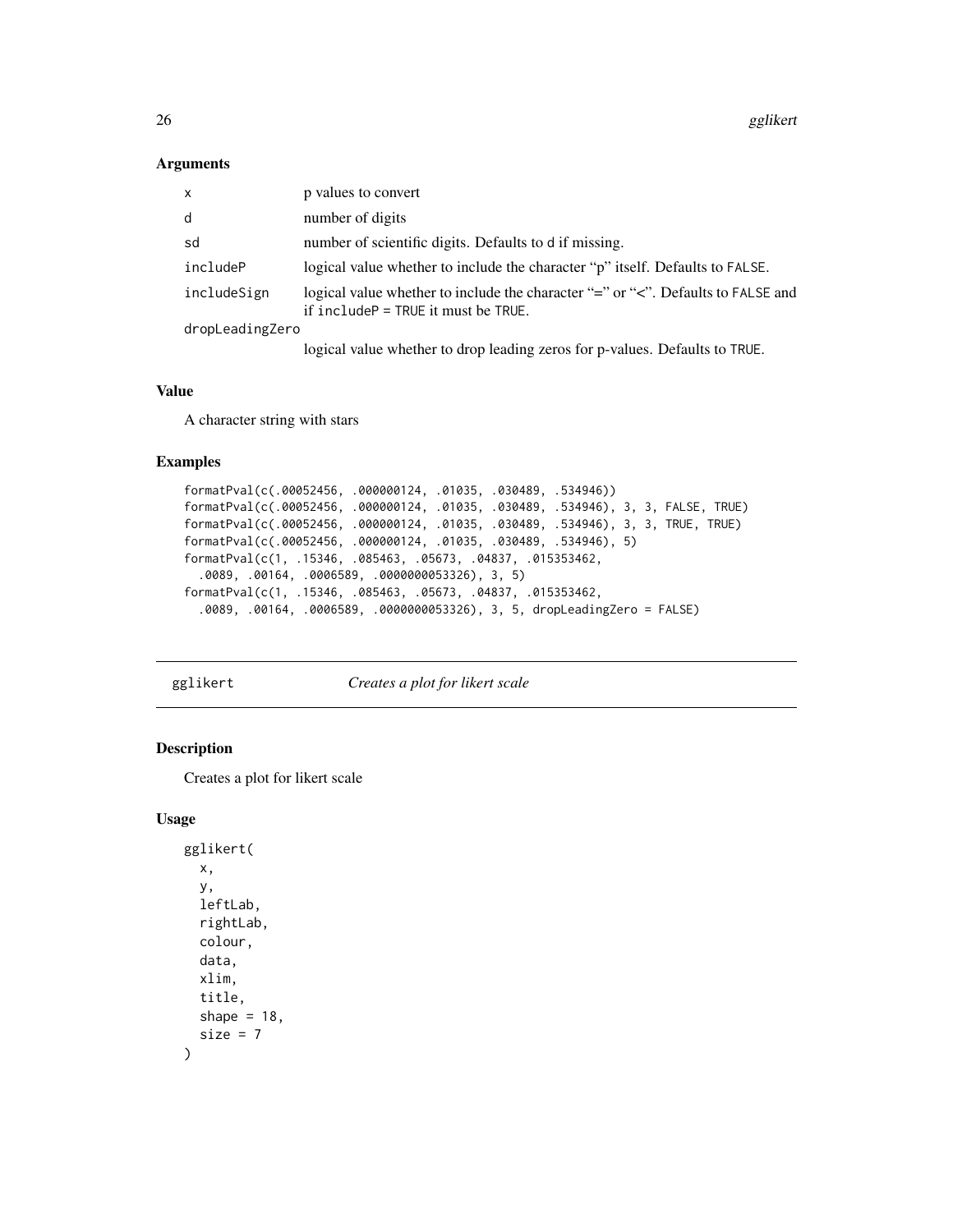#### <span id="page-26-0"></span>gglikert 27

#### Arguments

| X        | Variable to plot on the x axis (the likert scale responses or averages)                                                                                     |
|----------|-------------------------------------------------------------------------------------------------------------------------------------------------------------|
| У        | The variable containing an index of the different items, should be integers                                                                                 |
| leftLab  | The variable with anchors for the low end of the Likert scale                                                                                               |
| rightLab | The variable with anchors for the high end of the Likert scale                                                                                              |
| colour   | A character string giving the name of a variable for colouring the data, like a<br>grouping variable. Alternately the colour of points passed to geom_point |
| data     | The data to use for plotting                                                                                                                                |
| xlim     | A vector giving the lower an upper limit for the x axis. This should be the<br>possible range of the Likert scale, not the actual range.                    |
| title    | A character vector giving the title for the plot                                                                                                            |
| shape    | A number indicating the point shape, passed to geom_point                                                                                                   |
| size     | A number indicating the size of points, passed to geom_point                                                                                                |

```
library(JWileymisc)
library(ggplot2)
library(ggpubr)
testdat <- data.table::data.table(
 Var = 1:4,
 Mean = c(1.5, 3, 2.2, 4.6),
  Low = c("Happy", "Peaceful", "Excited", "Content"),
  High = c("Sad", "Angry", "Hopeless", "Anxious"))
gglikert("Mean", "Var", "Low", "High", data = testdat, xlim = c(1, 5),
  title = "Example Plot of Average Affect Ratings")
testdat <- rbind(
  cbind(testdat, Group = "Young"),
  cbind(testdat, Group = "Old"))
testdat$Mean[5:8] <- c(1.7, 2.6, 2.0, 4.4)
gglikert("Mean", "Var", "Low", "High", colour = "Group",
  data = testdat, xlim = c(1, 5),
  title = "Example Plot of Average Affect Ratings")
gglikert("Mean", "Var", "Low", "High", colour = "Group",
  data = testdat, xlim = c(1, 5),
  title = "Example Plot of Average Affect Ratings") +
ggplot2::scale_colour_manual(values = c("Young" = "grey50", "Old" = "black"))
## clean up
rm(testdat)
```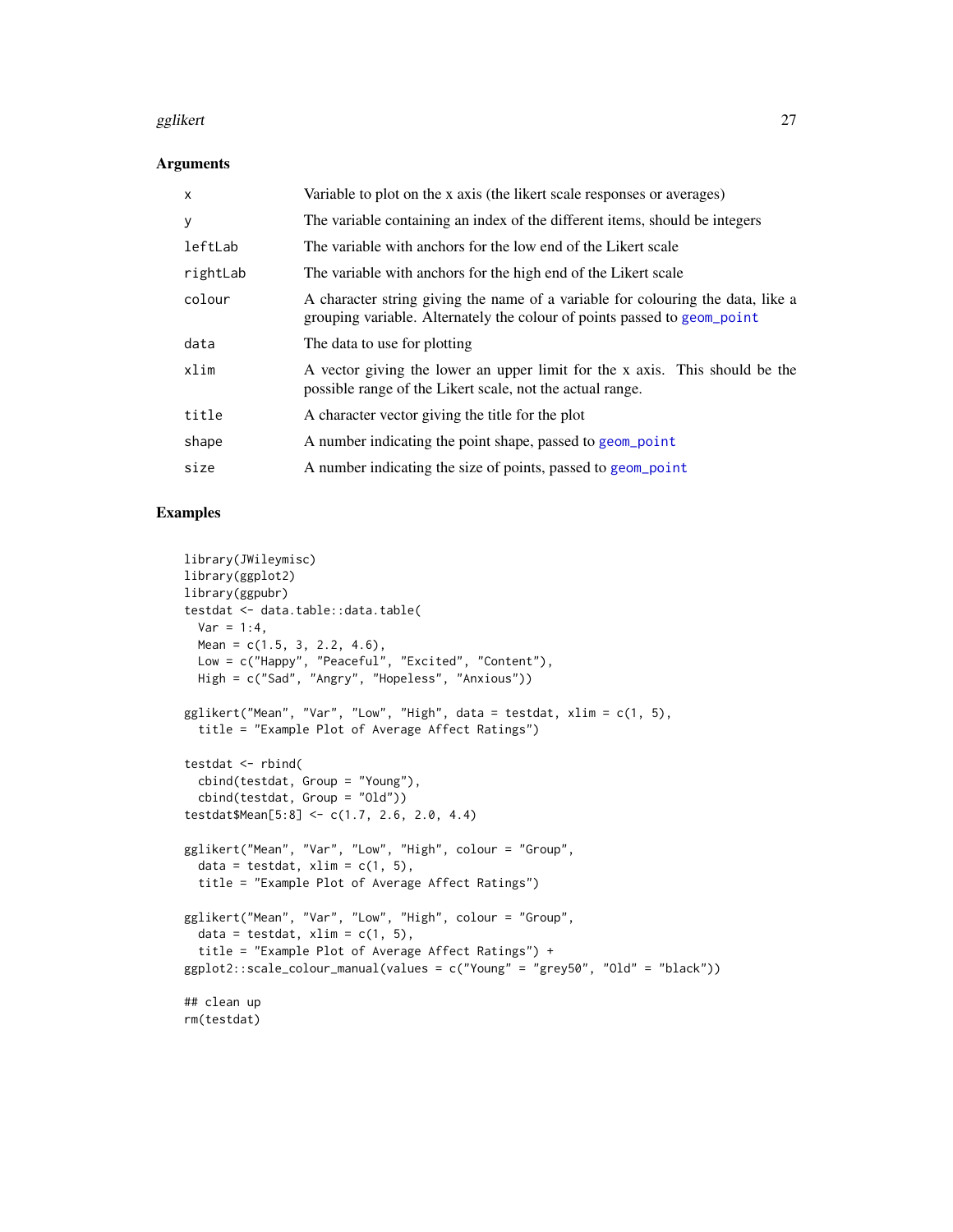<span id="page-27-0"></span>

Given a data.frame or data.table, create a character vector MD5 hash of the overall dataset and each variable. The goal of this is to create a secure vector / text file that can be tracked using version control (e.g., GitHub) without requiring commiting sensitive datasets. The tracking will make it possible to evaluate whether two datasets are the same, such as when sending data or when datasets may change over time to know which variable(s) changed, if any.

## Usage

hashDataset(x, file)

## Arguments

| x.   | A data. frame or data. table to be hashed.                                                                                                                                                                                                                                                             |
|------|--------------------------------------------------------------------------------------------------------------------------------------------------------------------------------------------------------------------------------------------------------------------------------------------------------|
| file | An optional character string. If given, assumed to be the path/name of a file to<br>write the character string hash out to, for convenience. When non missing, the<br>character vector is returned invisibly and a file written. When missing (default),<br>the character vector is returned directly. |

## Value

A (possibly invisible) character vector. Also (optionally) a text file written version of the character string.

```
hashDataset(mtcars)
## if a file is specified it will write the results to the text file
## nicely formatted, along these lines
```

```
cat(hashDataset(cars), sep = "\n")
```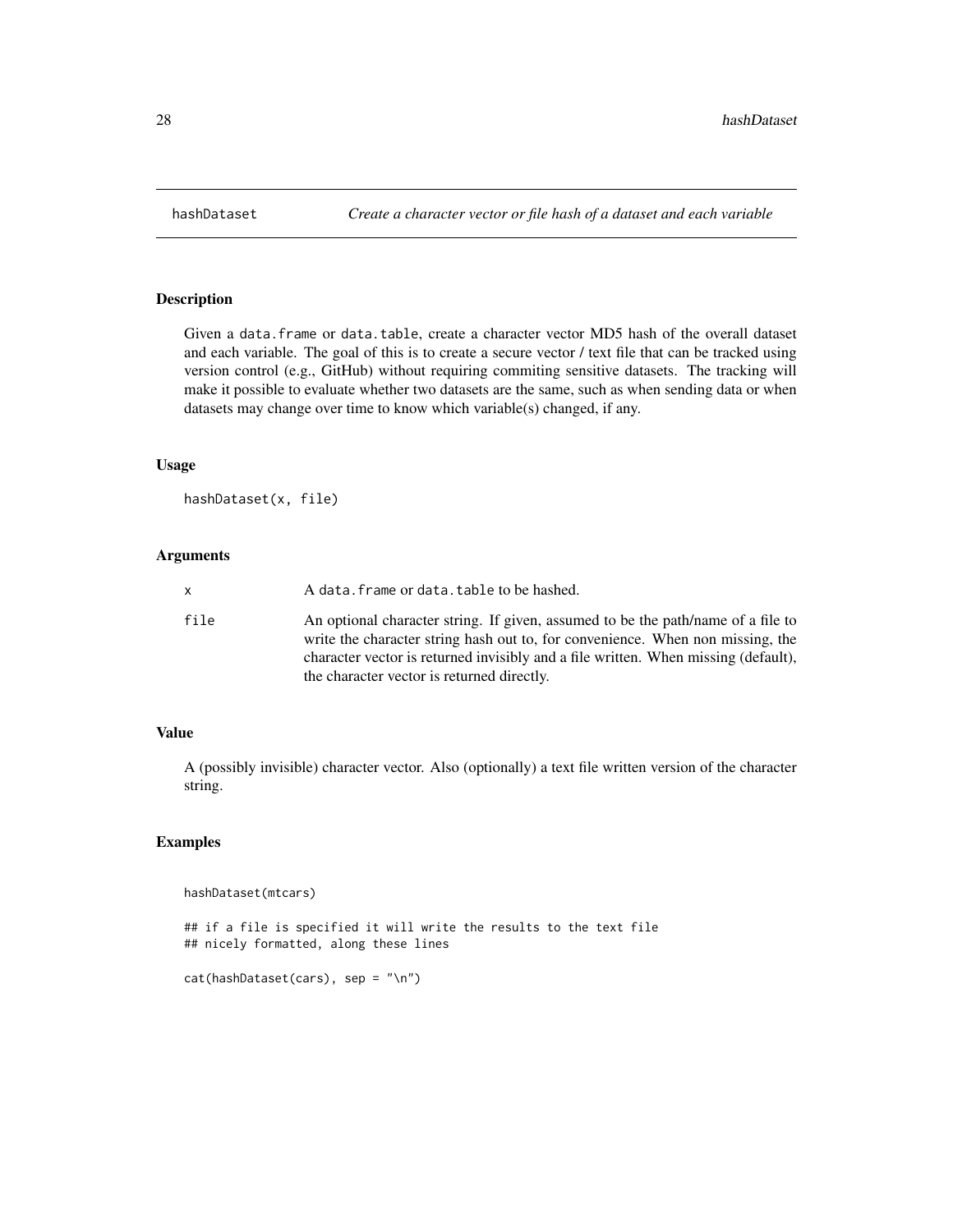<span id="page-28-0"></span>

This function uses the contrast function from rms to find the threshold for significance from interactions.

## Usage

```
intSigRegGraph(
 object,
 predList,
 contrastList,
 xvar,
 varyvar,
 varyvar.levels,
 xlab = xvar,
 ylab = "Predicted Values",
 ratio = 1,xlim,
 ylim,
 xbreaks,
 xlabels = xbreaks,
 scale.x = c(m = 0, s = 1),
 scale.y = c(m = 0, s = 1),starts = 50
)
```
## Arguments

| object              | A fitted rms object |
|---------------------|---------------------|
| predList            | <b>TODO</b>         |
| contrastlist        | <b>TODO</b>         |
| xvar                | <b>TODO</b>         |
| varyvar             | <b>TODO</b>         |
| varyvar.levels TODO |                     |
| xlab                | optional            |
|                     |                     |
| ylab                | <b>TODO</b>         |
| ratio               | <b>TODO</b>         |
| xlim                | <b>TODO</b>         |
| vlim                | TODO                |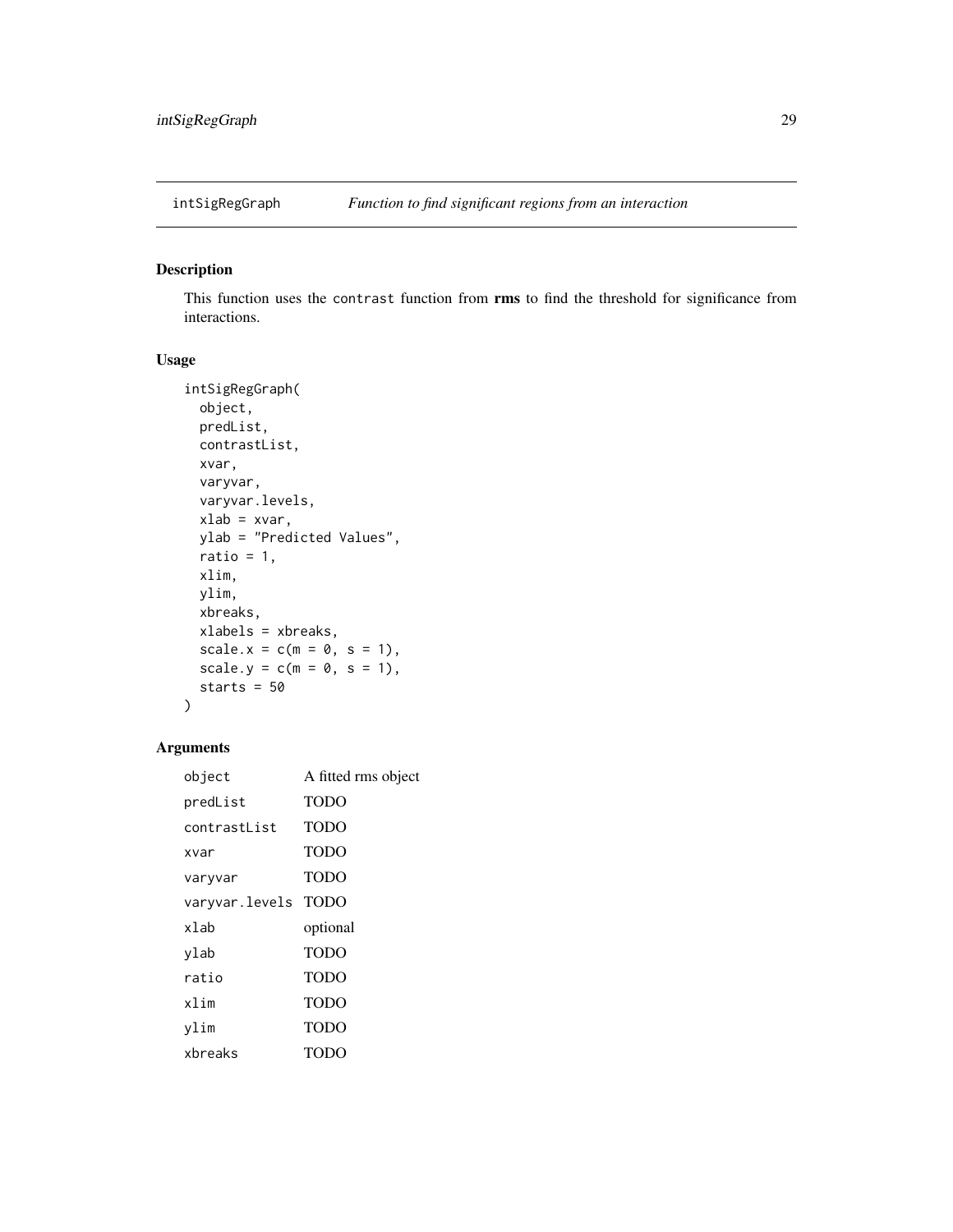<span id="page-29-0"></span>

| xlabels | optional                                                             |
|---------|----------------------------------------------------------------------|
| scale.x | optional                                                             |
| scale.v | optional                                                             |
| starts  | Number of starting values to try between the lower and upper bounds. |
|         |                                                                      |

## Value

A data table with notes if no convergence or significance thresholds (if any).

## Examples

## make me

## lagk *Create a lagged variable*

## Description

Given a variable, create a k lagged version, optionally do it by a grouping factor, such as an ID.

## Usage

 $\text{lagk}(x, k = 1, by)$ 

## Arguments

| х  | the variable to lag                   |
|----|---------------------------------------|
| k  | the length to lag it                  |
| by | a variable to lag by. Must be sorted. |

## Value

a vector of the lagged values

## Examples

lagk(1:4, 1)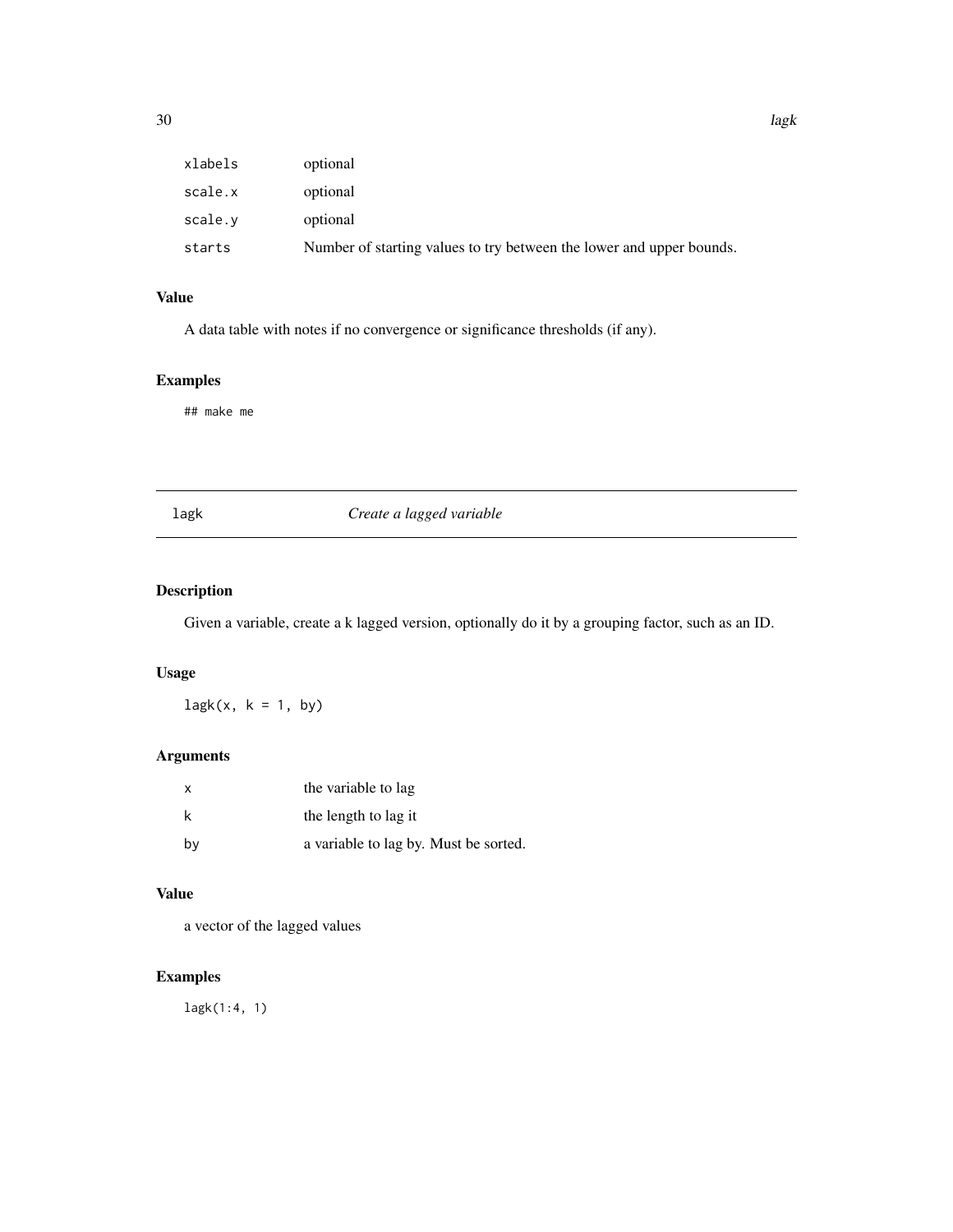<span id="page-30-0"></span>This function is a minor modification of the lm() function to allow the use of a pre-specified design matrix. It is not intended for public use but only to support modelTest.lm.

## Usage

```
lm2(
  formula,
  data,
  subset,
 weights,
 na.action,
 model = TRUE,x = FALSE,
 y =FALSE,
  qr = TRUE,singular.ok = TRUE,
  contrasts = NULL,
  offset,
  designMatrix,
  yObserved,
  ...
\mathcal{L}
```
## Arguments

| formula      | An object of class "formula" although it is only minimally used                                 |
|--------------|-------------------------------------------------------------------------------------------------|
| data         | the dataset                                                                                     |
| subset       | subset                                                                                          |
| weights      | any weights                                                                                     |
| na.action    | Defaults to na. omit                                                                            |
| model        | defaults to TRUE                                                                                |
| $\mathsf{x}$ | defaults to FALSE                                                                               |
| У            | defaults to FALSE                                                                               |
| qr           | defaults to TRUE                                                                                |
| singular.ok  | defaults to TRUE                                                                                |
| contrasts    | defaults to NULL                                                                                |
| offset       | missing by default                                                                              |
| designMatrix | a model matrix / design matrix (all numeric, pre coded if applicable for discrete<br>variables) |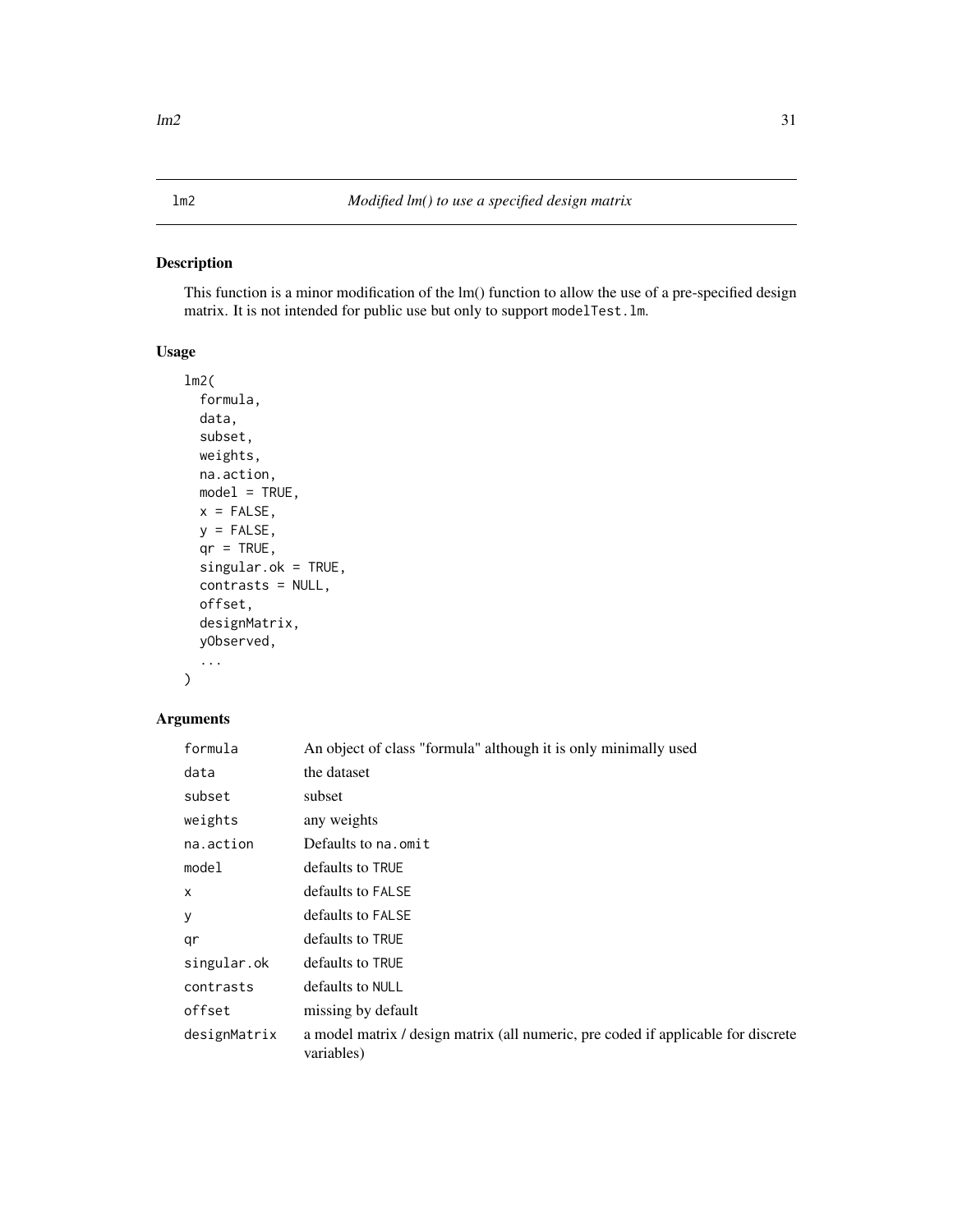<span id="page-31-0"></span>

| yObserved | the observed y values |
|-----------|-----------------------|
| $\cdots$  | additional arguments  |

#### Value

an lm class object

## See Also

lm

## Examples

```
mtcars$cyl <- factor(mtcars$cyl)
m \le - \ln(mpg \sim hp \times cyl, data = mtcars)x <- model.matrix(m)
y <- mtcars$mpg
m2 \le - JWileymisc:::lm2(mpg \sim 1 + cyl + hp:cyl, data = mtcars,designMatrix = x[, -2, drop = FALSE],
  yObserved = y)
anova(m, m2)
rm(m, m2, x, y)
```
meanCircular *Calculate a Circular Mean*

## Description

Function to calculate circular mean

## Usage

```
meanCircular(x, max, na.rm = TRUE)
```
## Arguments

|       | Numeric or integer values                                                      |
|-------|--------------------------------------------------------------------------------|
| max   | The theoretical maximum (e.g., if degrees, $360$ )                             |
| na.rm | A logical value indicating whether to remove missing values. Defaults to TRUE. |

### Value

A numeric value with the circular mean.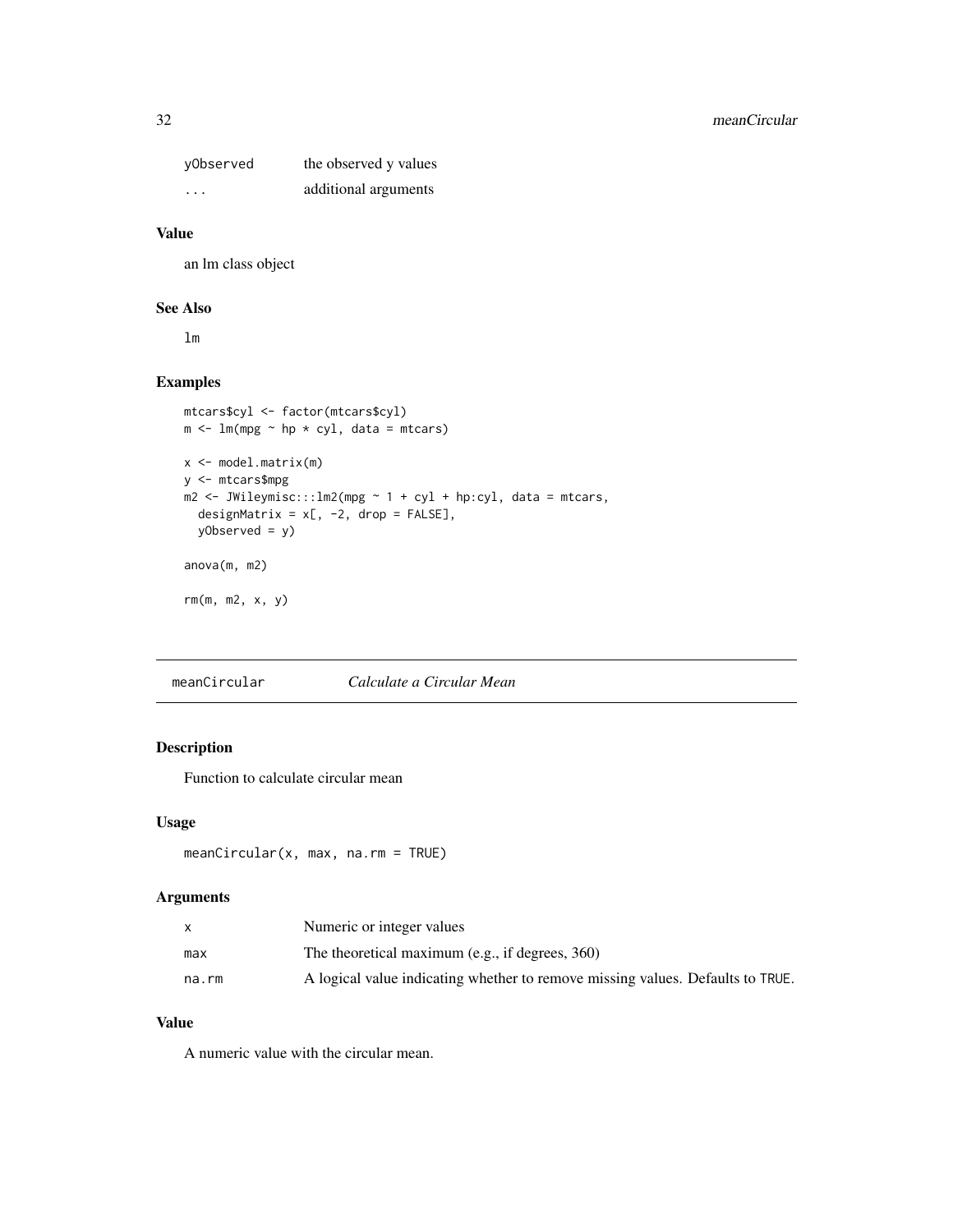## <span id="page-32-0"></span>modelCompare 33

## Examples

```
meanCircular(c(22:23, 1:2), max = 24)
meanCircular(c(12, 24), max = 24)meanCircular(c(6, 7, 23), max = 24)
meanCircular(c(6, 7, 21), max = 24)
meanCircular(c(6, 21), max = 24)
meanCircular(c(6, 23), max = 24)
meanCircular(c(.91, .96, .05, .16), max = 1)
meanCircular(c(6, 7, 8, 9), max = 24)
meanCircular(1:3, max = 24)
meanCircular(21:23, max = 24)
meanCircular(c(16, 17, 18, 19), max = 24)
meanCircular(c(355, 5, 15), max = 360)
```
modelCompare *Compare Two Models*

## Description

Generic function.

## Usage

```
modelCompare(model1, model2, ...)
as.modelCompare(x)
is.modelCompare(x)
## S3 method for class 'lm'
modelCompare(model1, model2, ...)
```
## Arguments

| model1   | A fitted model object.                                                                                    |
|----------|-----------------------------------------------------------------------------------------------------------|
| model2   | A fitted model object to compare to model 1                                                               |
| $\cdots$ | Additional arguments passed to specific methods.                                                          |
| x        | An object (e.g., list or a model Compare object) to test or attempt coercing to a<br>modelCompare object. |

#### Value

Depends on the method dispatch.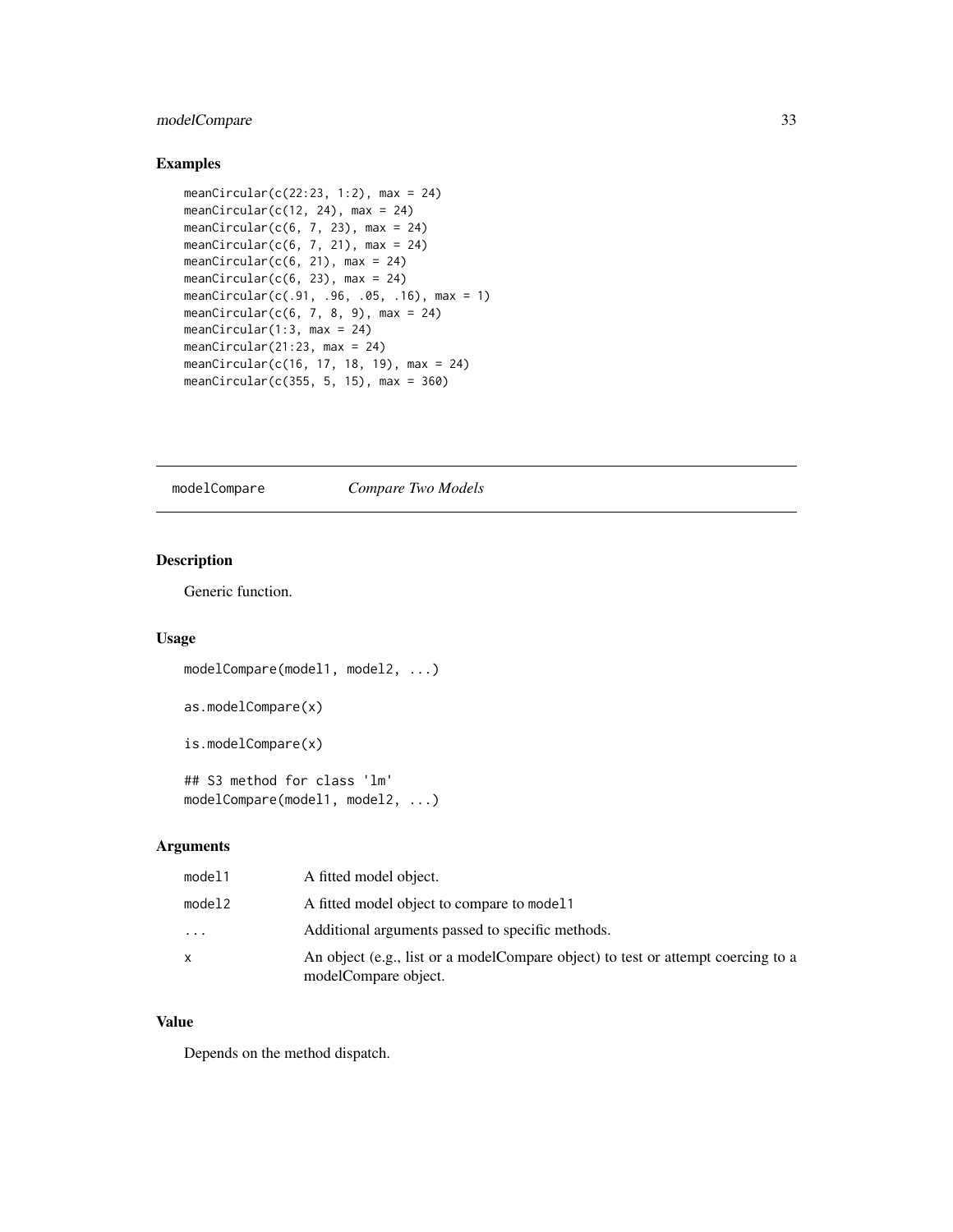#### Examples

```
m1 < -1m(mpg \sim qsec \times hp, data = mtcars)m2 < - \ln(mpg \sim am, data = mtcars)modelCompare(m1, m2)
## cleanup
rm(m1, m2)
## Not run:
m3 \leq Im(mpg \sim 1, data = mtcars)m4 \leq Im(mpg \sim 0, data = mtcars)modelCompare(m3, m4)
## cleanup
rm(m3, m4)
## End(Not run)
```
modelDiagnostics *Model Diagnostics Functions*

## Description

A set of functions to calculate model diagnostics on models, including constructors, a generic function, a test of whether an object is of the modelDiagnostics class, and methods.

## Usage

```
modelDiagnostics(object, ...)
as.modelDiagnostics(x)
is.modelDiagnostics(x)
## S3 method for class 'lm'
modelDiagnostics(
 object,
  ev.perc = 0.001,
  robust = FALSE,
  distr = "normal",
  standardized = TRUE,
  ...
\mathcal{L}
```
<span id="page-33-0"></span>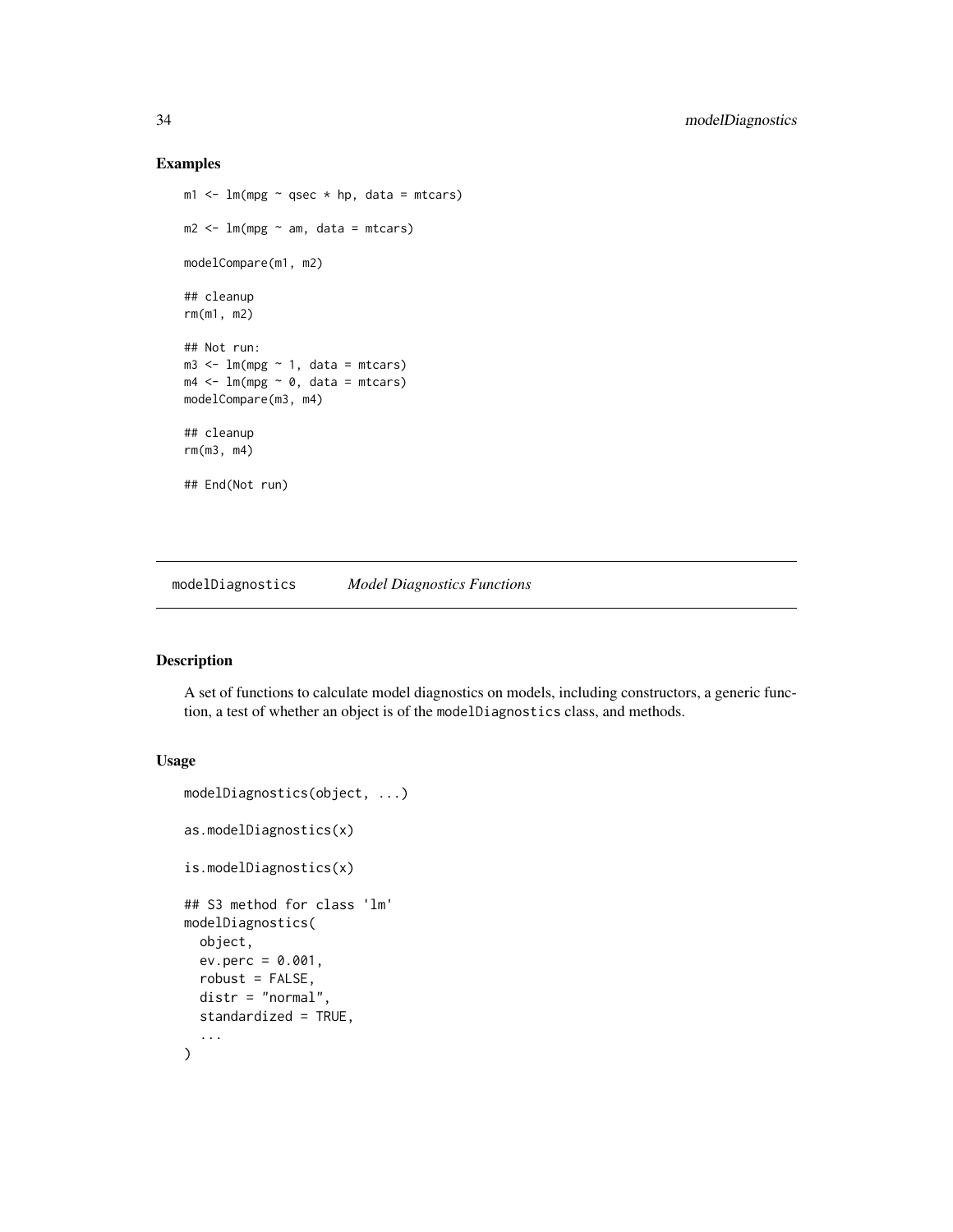## <span id="page-34-0"></span>modelDiagnostics 35

## Arguments

| object            | A fitted model object, with methods for model. frame, resid and fitted.                                                                                                                  |
|-------------------|------------------------------------------------------------------------------------------------------------------------------------------------------------------------------------------|
| $\cdot\cdot\cdot$ | Additional arguments, passed to residualDiagnostics.                                                                                                                                     |
| $\mathsf{x}$      | An object to test or a list to coerce to a model Diagnostics object.                                                                                                                     |
| ev.perc           | A real number between 0 and 1 indicating the proportion of the theoretical dis-<br>tribution beyond which values are considered extreme values (possible outliers).<br>Defaults to .001. |
| robust            | Whether to use robust mean and standard deviation estimates for normal distri-<br>bution                                                                                                 |
| distr             | A character string given the assumed distribution. Passed on to test Distribution.<br>Defaults to "normal".                                                                              |
| standardized      | A logical whether to use standardized residuals. Defaults to TRUE generally<br>where possible but may depend on method.                                                                  |

## Value

A logical (is.modelDiagnostics) or a modelDiagnostics object (list) for as.modelDiagnostics and modelDiagnostics.

## Examples

testm  $\le$  stats:: lm(mpg  $\sim$  hp  $\star$  factor(cyl), data = mtcars)

```
md <- modelDiagnostics(testm)
plot(md$residualDiagnostics$testDistribution)
md$extremeValues
```
plot(md)

```
md <- modelDiagnostics(testm, ev.perc = .1)
md$extremeValues
plot(md, ncol = 2)
```

```
testdat <- data.frame(
 y = c(1, 2, 2, 3, 3, NA, 9000000, 2, 2, 1),
 x = c(1, 2, 3, 4, 5, 6, 5, 4, 3, 2))
```

```
modelDiagnostics(
  lm(y \sim x, data = testdat, na.action = "na.omit"),ev.perc = .1)$extremeValues
```

```
modelDiagnostics(
  lm(y \sim x, data = testdat, na.action = "na. exclude"),ev.perc = .1)$extremeValues
## clean up
```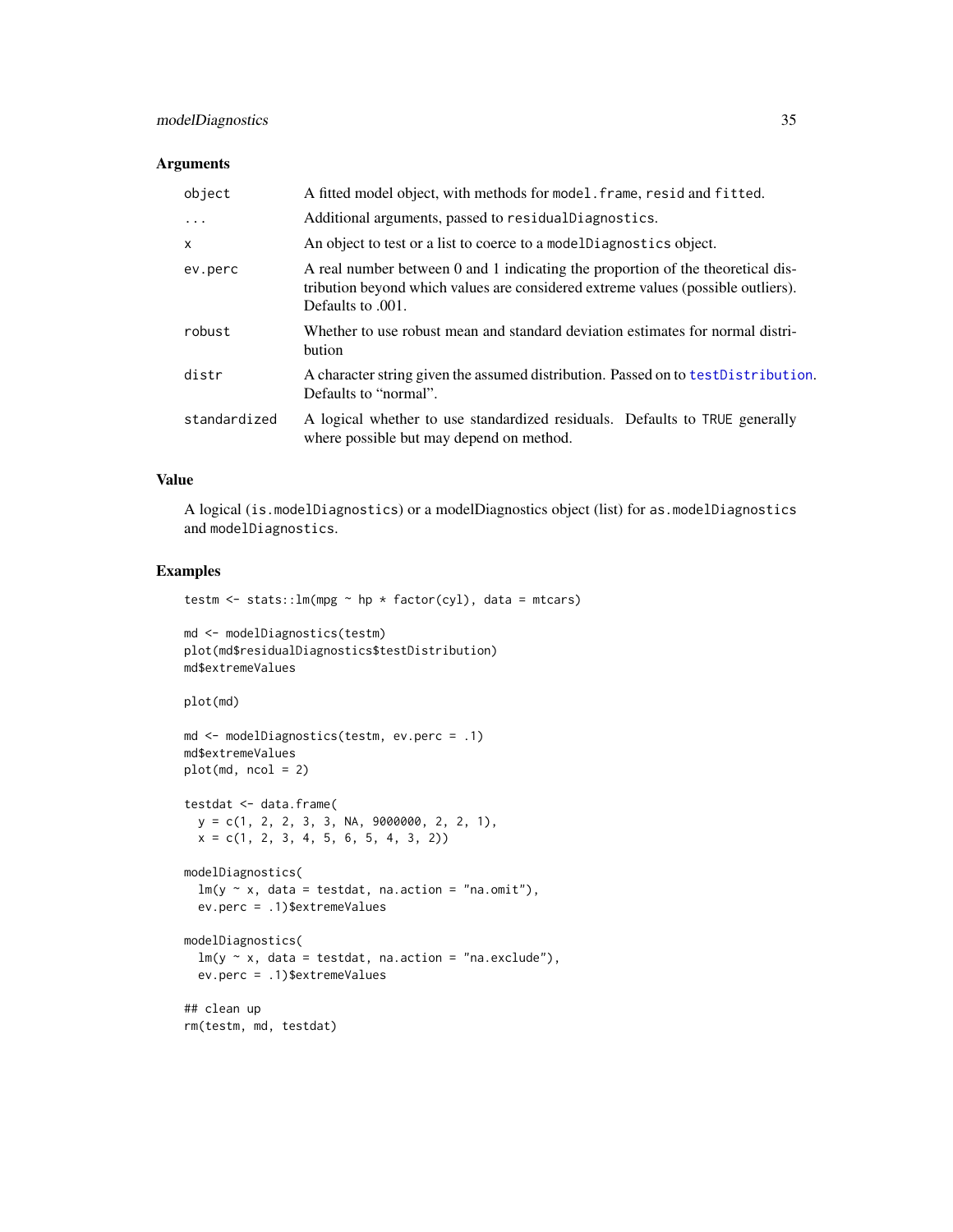<span id="page-35-0"></span>

Generic function. Generally returns things like fit indices, absolute error metrics, tests of overall model significance.

#### Usage

```
modelPerformance(object, ...)
```
as.modelPerformance(x)

is.modelPerformance(x)

```
## S3 method for class 'lm'
modelPerformance(object, ...)
```
#### Arguments

| object                  | A fitted model object. The class of the model determines which specific method<br>is called.                    |
|-------------------------|-----------------------------------------------------------------------------------------------------------------|
| $\cdot$ $\cdot$ $\cdot$ | Additional arguments passed to specific methods.                                                                |
| X                       | A object (e.g., list or a modelPerformance object) to test or attempt coercing to<br>a modelPerformance object. |

## Details

For lm class objects, return number of observations, AIC, BIC, log likelihood, R2, overall model F test, and p-value.

#### Value

A data.table with results.

A list with a data.table with the following elements:

Model A character string indicating the model type, here lm

N Obs The number of observations

AIC Akaike Information Criterion

BIC Bayesian Information Criterion

LL log likelihood

LLDF log likelihood degrees of freedom

Sigma Residual variability

R2 in sample variance explained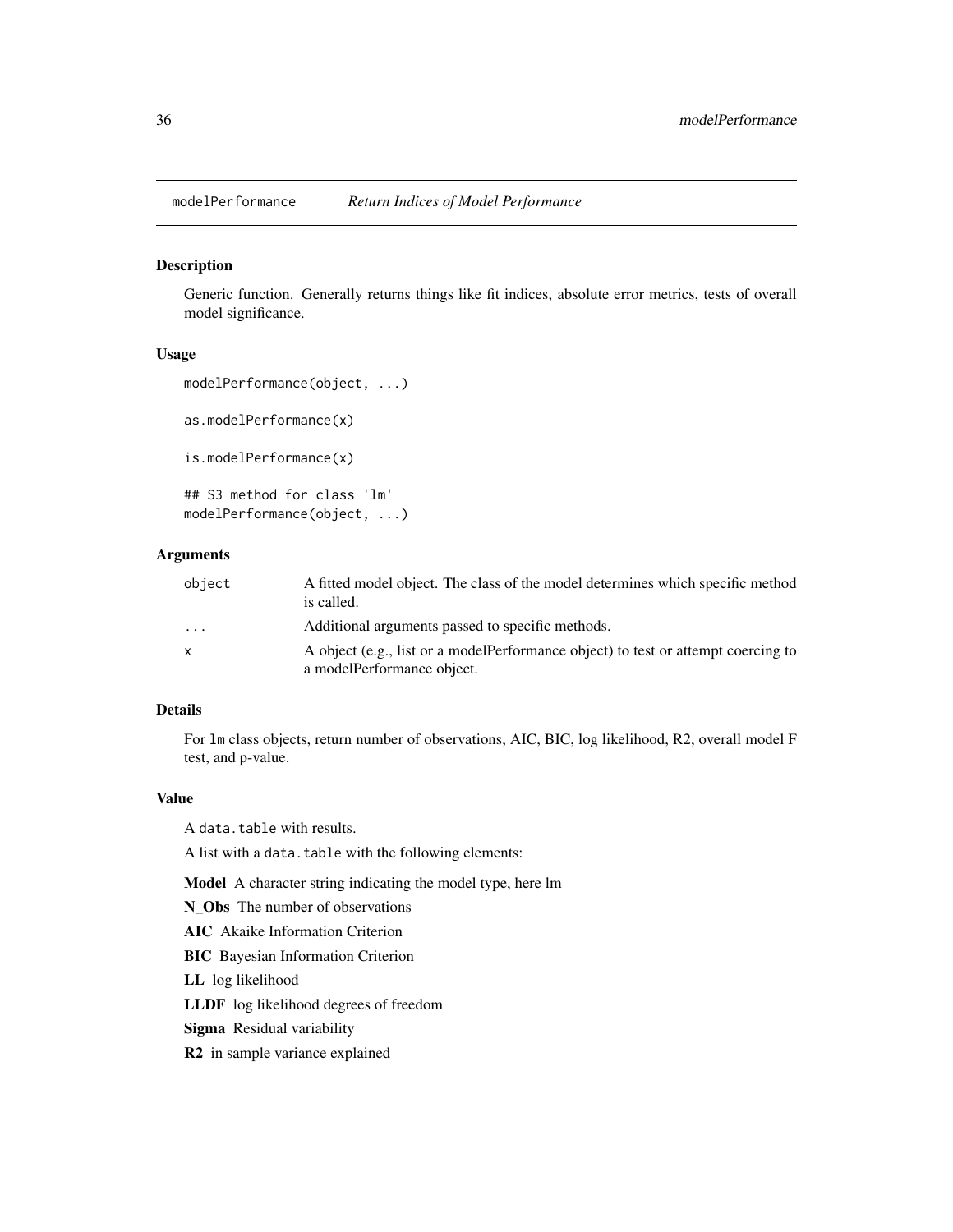#### <span id="page-36-0"></span>modelTest 37

F2 Cohen's F2 effect size R2 / (1 - R2) AdjR2 adjusted variance explained F F value for overall model significance test FNumDF numerator degrees of freedom for F test FDenDF denominator degrees of freedom for F test P p-value for overall model F test

## Examples

```
modelPerformance(lm(mpg \sim qsec * hp, data = mtcars))
modelPerformance(lm(mpg ~ hp, data = mtcars))
## Not run:
modelPerformance(lm(mpg \sim 0 + hp, data = mtcars))
modelPerformance(lm(mpg ~ 1, data = mtcars))
modelPerformance(lm(mpg \sim 0, data = mtcars))
## End(Not run)
```
modelTest *Detailed Tests on Models*

#### Description

TODO: make me!

## Usage

```
modelTest(object, ...)
```
is.modelTest(x)

as.modelTest(x)

## S3 method for class 'vglm' modelTest(object, ...)

```
## S3 method for class 'lm'
modelTest(object, ...)
```
## Arguments

| object                  | A fitted model object.                                                               |
|-------------------------|--------------------------------------------------------------------------------------|
| $\cdot$ $\cdot$ $\cdot$ | Additional arguments passed to specific methods.                                     |
|                         | A object (e.g., list or a model Test object) to test or attempt coercing to a model- |
|                         | Test object.                                                                         |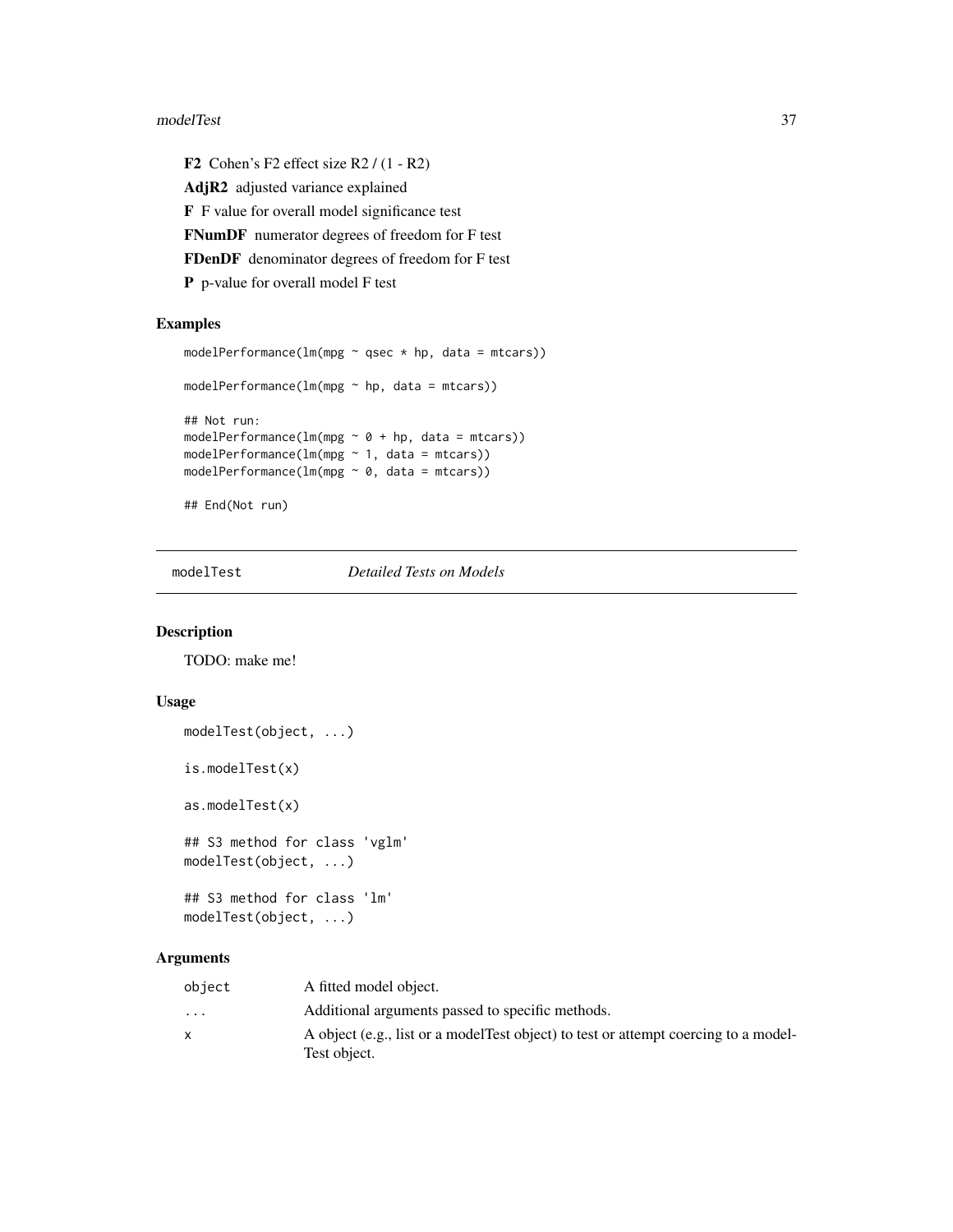#### Value

Depends on the method dispatch.

A list with two elements. Results contains a data table of the actual estimates. Table contains a nicely formatted character matrix.

A list with two elements. Results contains a data table of the actual estimates. Table contains a nicely formatted character matrix.

```
mtcars$cyl <- factor(mtcars$cyl)
m <- VGAM::vglm(cyl ~ qsec,
  family = VGAM::multinomial(), data = mtcars)
modelTest(m)
## clean up
rm(m, mtcars)
## Not run:
mtcars$cyl <- factor(mtcars$cyl)
mtcars$am <- factor(mtcars$am)
m <- VGAM::vglm(cyl \sim qsec,
  family = VGAM::multinomial(), data = mtcars)
modelTest(m)
m <- VGAM::vglm(cyl ~ scale(qsec),
  family = VGAM::multinomial(), data = mtcars)
modelTest(m)
m2 <- VGAM::vglm(cyl ~ factor(vs) * scale(qsec),
  family = VGAM::multinomial(), data = mtcars)
modelTest(m2)
m <- VGAM::vglm(Species ~ Sepal.Length,
  family = VGAM::multinomial(), data = iris)
modelTest(m)
set.seed(1234)
sampdata <- data.frame(
  Outcome = factor(sample(letters[1:3], 20 * 9, TRUE)),
  C1 = rnorm(20 * 9),
 D3 = sample(paste0("L", 1:3), 20 * 9, TRUE)m <- VGAM::vglm(Outcome ~ factor(D3),
  family = VGAM::multinomial(), data = sampdata)
modelTest(m)
m <- VGAM::vglm(Outcome ~ factor(D3) + C1,
  family = VGAM::multinomial(), data = sampdata)
modelTest(m)
## End(Not run)
```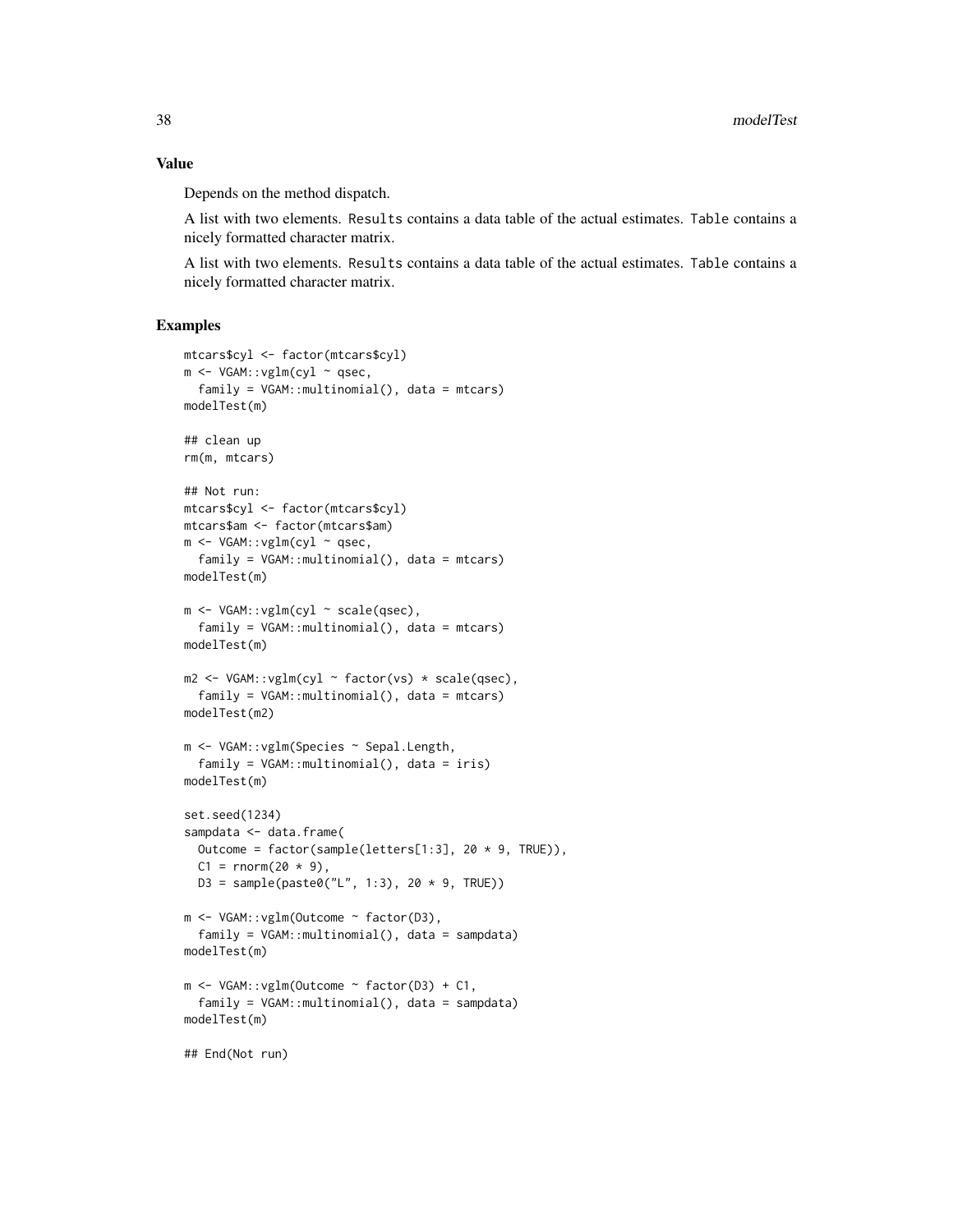#### <span id="page-38-0"></span>moments 39

```
m1 < - \ln(mpg \sim qsec \times hp, data = mtcars)modelTest(m1)
mtcars$cyl <- factor(mtcars$cyl)
m2 < -1m(mpg \sim cyl, data = mtcars)modelTest(m2)
m3 \leq -\ln(mpg \sim hp * cyl, data = mtcars)modelTest(m3)
m4 \leq Im(sqrt(mpg) \sim hp * cyl, data = mtcars)modelTest(m4)
m5 \leq -\ln(mpg \sim \sqrt{6} \cdot \sqrt{6}) \cdot \sqrt{6} ata = mtcars)
modelTest(m5)
## cleanup
rm(m1, m2, m3, m4, m5, mtcars)
```
## moments *Estimate the first and second moments*

#### Description

This function relies on the lavaan package to use the Expectation Maximization (EM) algorithm to estimate the first and second moments (means and [co]variances) when there is missing data.

#### Usage

moments(data, ...)

## Arguments

| data     | A data frame or an object coercable to a data frame. The means and covariances          |
|----------|-----------------------------------------------------------------------------------------|
|          | of all variables are estimated.                                                         |
| $\cdots$ | Additional arguments passed on to the estimate. moments. EM function in <b>lavaan</b> . |
|          | Note this is not an exported function.                                                  |

#### Value

A list containing the esimates from the EM algorithm.

| mu    | A named vector of the means. |
|-------|------------------------------|
| sigma | The covariance matrix.       |

## Author(s)

Suggested by Yves Rosseel author of the lavaan package on which this depends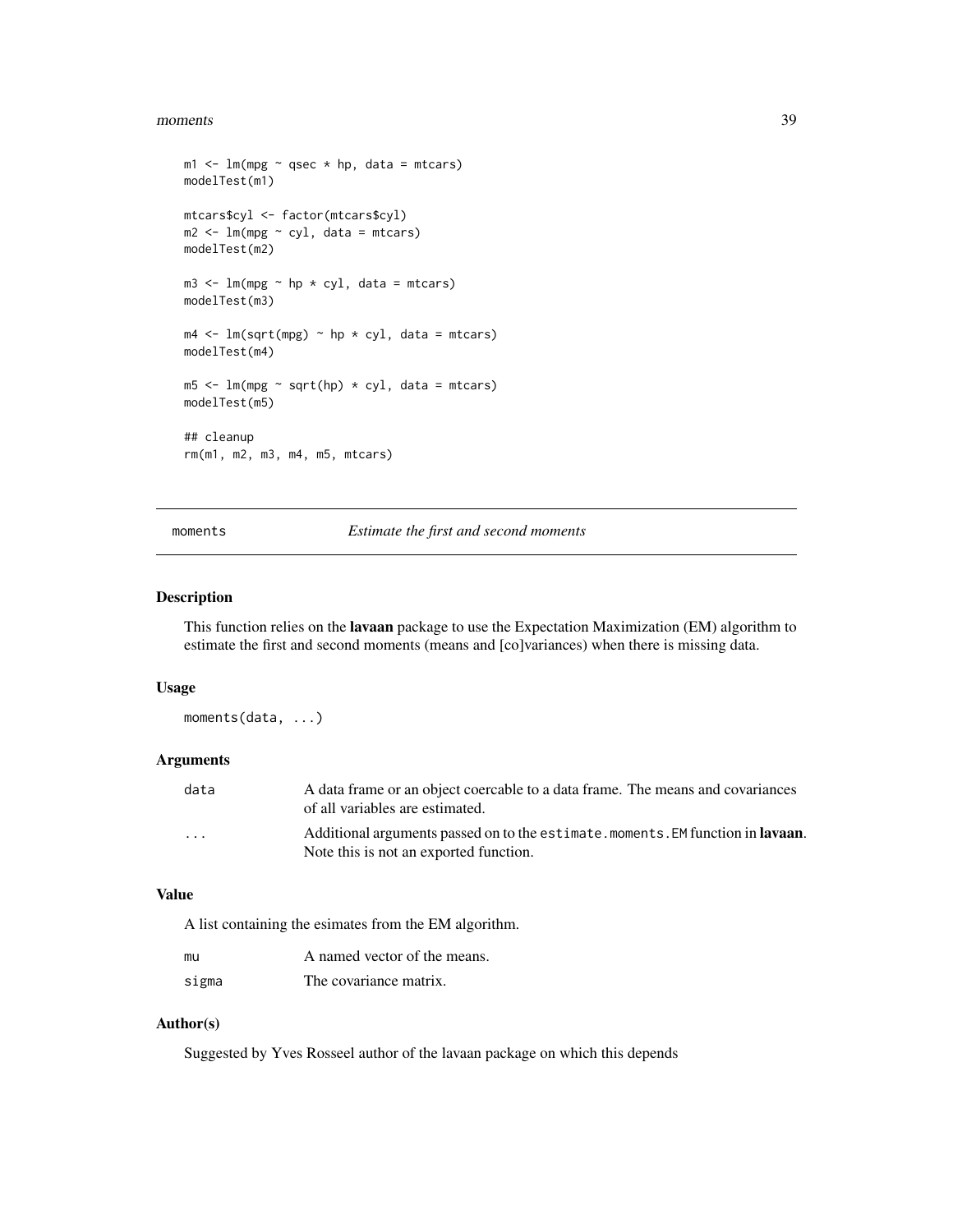<span id="page-39-0"></span>40 naz.omit

## See Also

**[SEMSummary](#page-50-1)** 

## Examples

```
# sample data
Xmiss <- as.matrix(iris[, -5])
# make 25% missing completely at random
set.seed(10)
Xmiss[sample(length(Xmiss), length(Xmiss) * .25)] <- NA
Xmiss <- as.data.frame(Xmiss)
# true means and covariance
colMeans(iris[, -5])
# covariance with n - 1 divisor
cov(iris[, -5])
# means and covariance matrix using list wise deletion
colMeans(na.omit(Xmiss))
cov(na.omit(Xmiss))
# means and covariance matrix using EM
moments(Xmiss)
# clean up
rm(Xmiss)
```
naz.omit *Missing and Zero Character Omit*

## Description

Given a vector, exclude any missing values, not a number values, and if a character class, any zero length strings.

## Usage

```
naz.omit(x)
```
## Arguments

x A vector to exclude missing or zero length strings from

## Value

a vector with missing or zero length strings omitted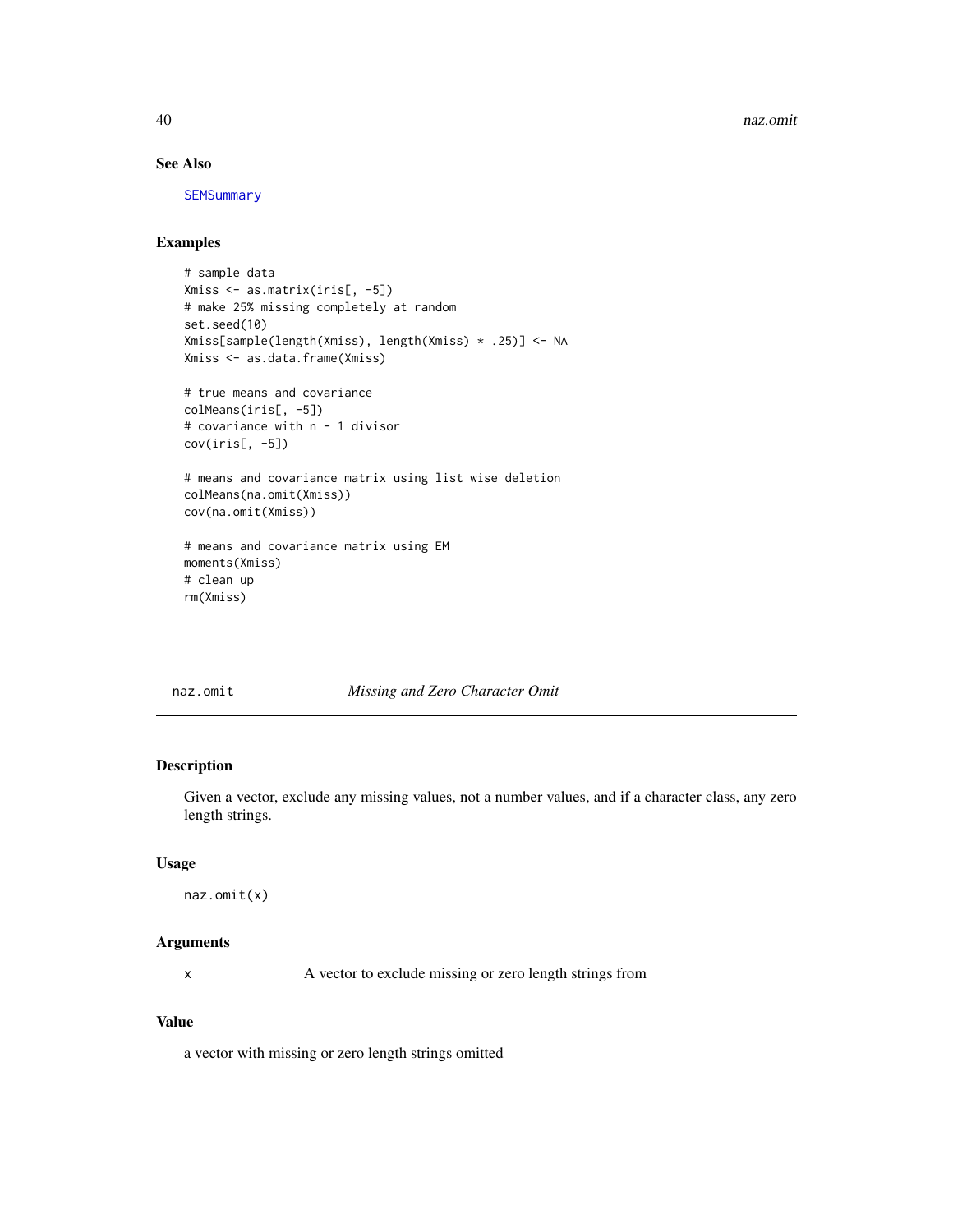## <span id="page-40-0"></span>param\_summary 41

## Examples

```
## stats na.omit
stats::na.omit(c(1, NA, NaN))
stats::na.omit(c("test", "", NA_character_))
naz.omit(c(1, NA, NaN))
naz.omit(c("test", "", NA_character_))
```
param\_summary *Calculates summaries for a parameter*

## Description

This function takes a vector of statistics and calculates several summaries: mean, median, 95 the empirical p-value, that is, how many fall on the other side of zero.

## Usage

```
param\_summary(x, trans = function(x) x, ..., na.rm = TRUE)
```
## Arguments

| x        | a data vector to operate on                                                                                   |
|----------|---------------------------------------------------------------------------------------------------------------|
| trans    | A function to transform the data. Used for summaries, but not p-values. Defaults<br>to the identity function. |
| $\ddots$ | Additional arguments passed to format Pval to control p-value printing.                                       |
| na.rm    | Logical whether to remove NA values. Defaults to TRUE                                                         |

## Value

A data frame of summary statistics

## Examples

param\_summary(rnorm(100))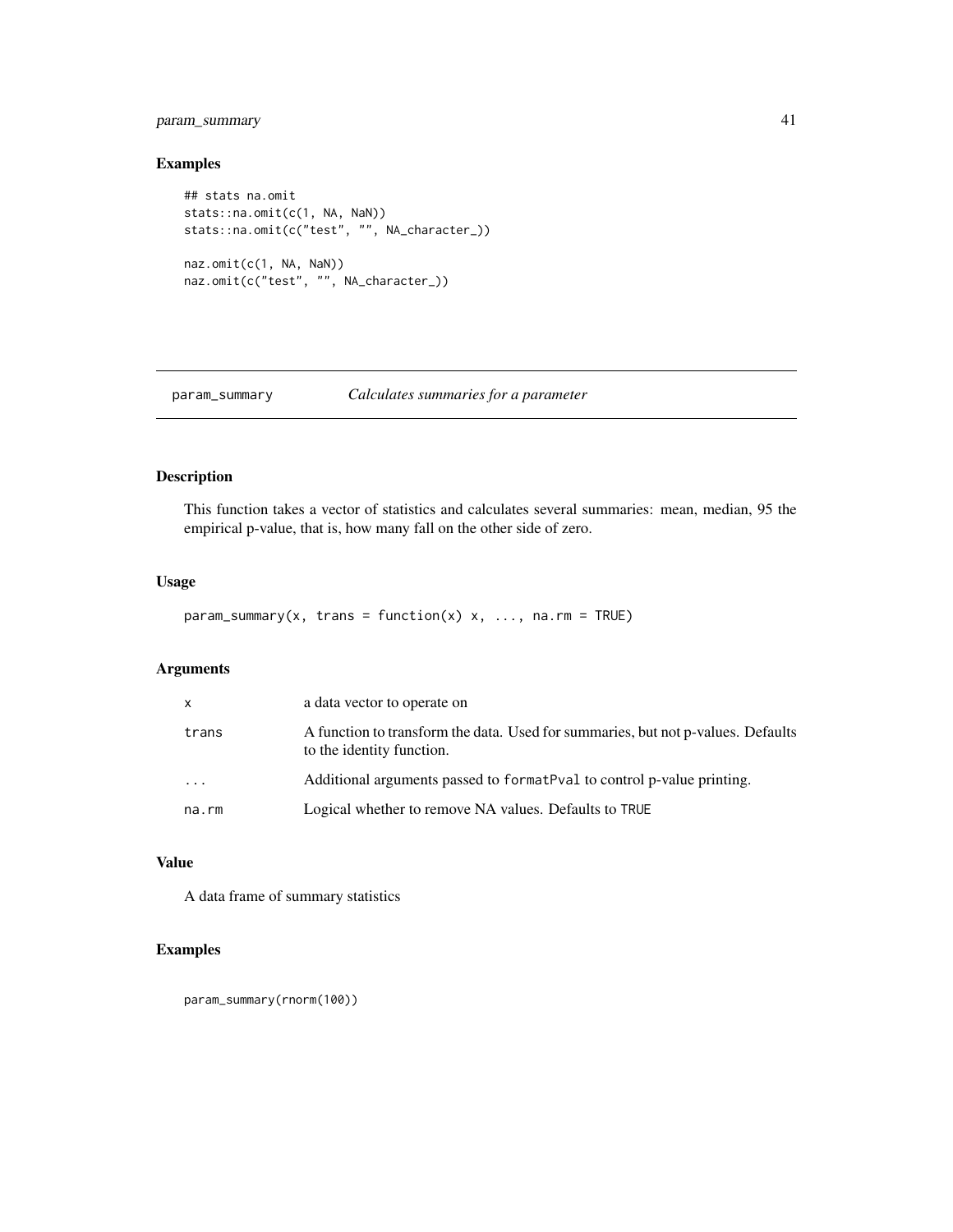<span id="page-41-0"></span>param\_summary\_format *Format a data frame of summary statistics*

#### Description

This functions nicely formats a data frame of parameter summary statistics and is designed to be used with the param\_summary() function.

#### Usage

param\_summary\_format(d, digits = getOption("digits"), pretty = FALSE)

#### Arguments

|        | A data frame of the parameter summary statistics                               |
|--------|--------------------------------------------------------------------------------|
| digits | Number of digits to round to for printing                                      |
| pretty | Logical value whether prettified values should be returned. Defaults to FALSE. |

#### Value

A formatted data.table of summary statistics or a formated vector (if pretty = TRUE).

## Examples

```
set.seed(1234)
xsum <- do.call(rbind, apply(matrix(rnorm(100*10), ncol = 10),
  2, param_summary))
rownames(xsum) <- letters[1:10]
param_summary_format(xsum)
param_summary_format(xsum, pretty = TRUE)
```
rm(xsum)

plot.modelDiagnostics.lm *Plot Diagnostics for an lm model*

## Description

This function creates a number of diagnostic plots from lm models.

#### Usage

```
## S3 method for class 'modelDiagnostics.lm'
plot(x, y, plot = TRUE, ask = TRUE, ncol, ...)
```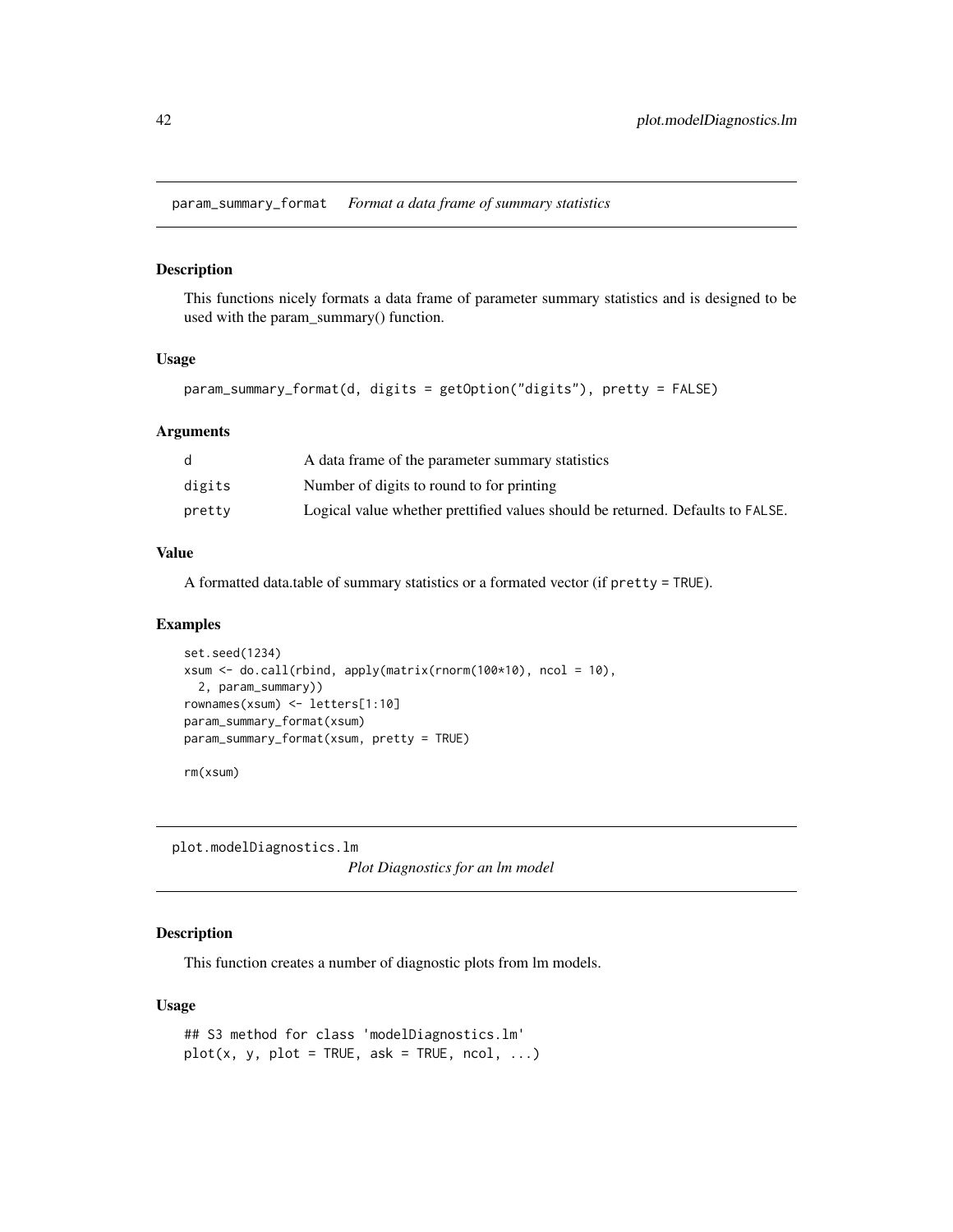## <span id="page-42-0"></span>Arguments

| $\mathsf{x}$ | A modelDiagnostics class object from lm.                                                                                                                  |
|--------------|-----------------------------------------------------------------------------------------------------------------------------------------------------------|
| У            | Included to match the generic. Not used.                                                                                                                  |
| plot         | A logical value whether or not to plot the results or simply return the graaphical<br>objects.                                                            |
| ask          | A logical whether to ask before changing plots. Only applies to interactive en-<br>vironments.                                                            |
| ncol         | The number of columns to use for plots. Missing by default which means indi-<br>vidual plots are created. If specified, plots are put together in a grid. |
| .            | Included to match the generic. Not used.                                                                                                                  |

## Value

a list including plots of the residuals, residuals versus fitted values

## Examples

```
testm <- stats::lm(mpg ~ hp * factor(cyl), data = mtcars)
md <- modelDiagnostics(testm, ev.perc = .1)
plot(md)
plot(md, ncol = 2)
## clean up
rm(testm, md)
```

```
plot.residualDiagnostics
```

```
Plot Residual Diagnostics Default Method
```
## Description

This function creates a number of diagnostic plots from residuals. It is a default method.

#### Usage

## S3 method for class 'residualDiagnostics'  $plot(x, y, plot = TRUE, ask = TRUE, ncol, ...)$ 

## Arguments

|      | A residual Diagnostics class object.                                              |
|------|-----------------------------------------------------------------------------------|
|      | Included to match the generic. Not used.                                          |
| plot | A logical value whether or not to plot the results or simply return the graphical |
|      | objects.                                                                          |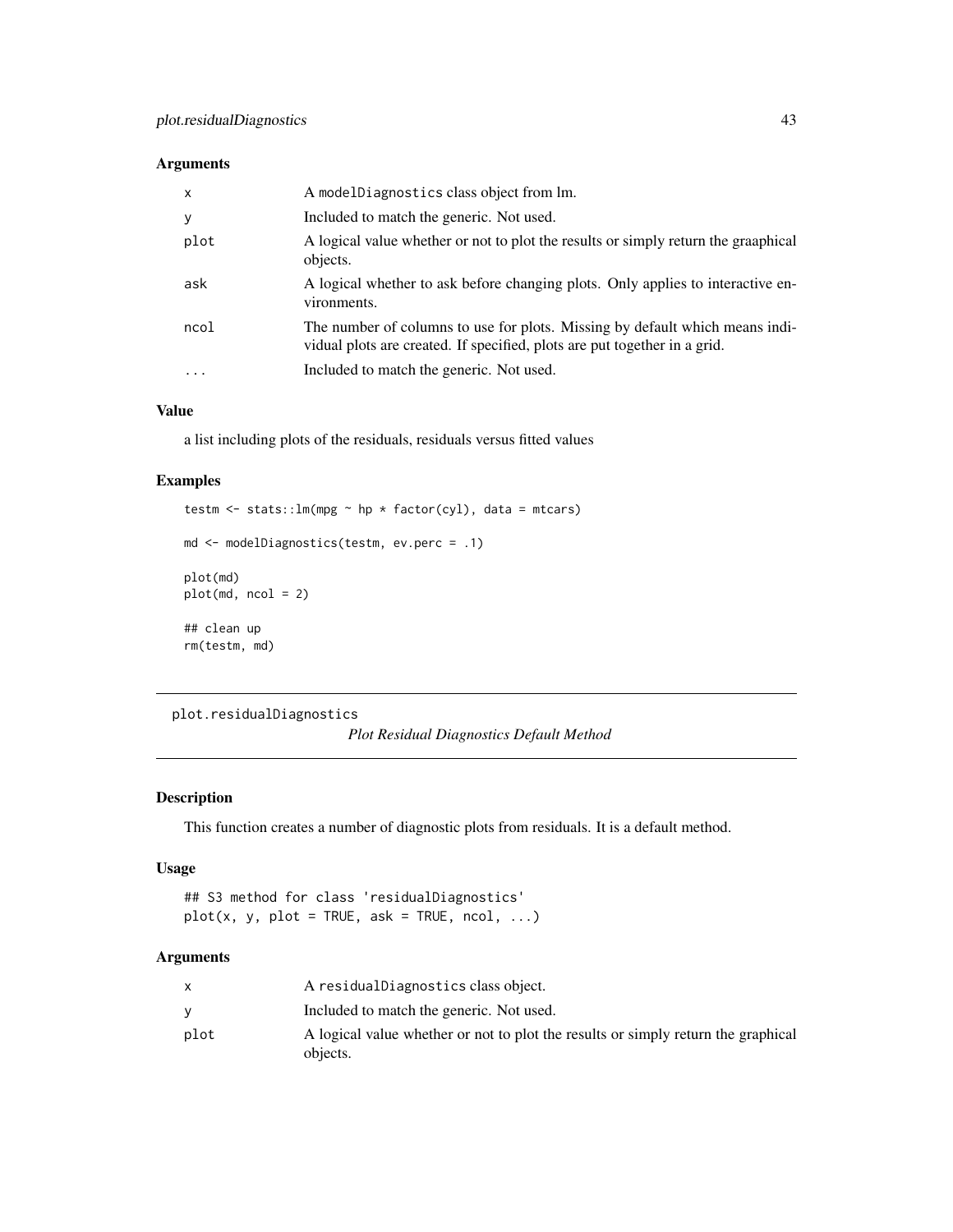<span id="page-43-0"></span>

| ask                     | A logical whether to ask before changing plots. Only applies to interactive en-<br>vironments.                                                            |
|-------------------------|-----------------------------------------------------------------------------------------------------------------------------------------------------------|
| ncol                    | The number of columns to use for plots. Missing by default which means indi-<br>vidual plots are created. If specified, plots are put together in a grid. |
| $\cdot$ $\cdot$ $\cdot$ | Included to match the generic. Not used.                                                                                                                  |

## Value

a list including plots of the residuals, residuals versus fitted values

## Examples

```
testm <- stats::lm(mpg \sim hp * factor(cyl), data = mtcars)
testm <- stats::lm(mpg ~ factor(cyl), data = mtcars)
md <- residualDiagnostics(testm, ev.perc = .1)
plot(md, plot = FALSE)$ResFittedPlot
plot(md, ncol = 2)
## clean up
rm(testm, md)
```
plot.SEMSummary *Plots SEMSummary object*

## Description

Plots SEMSummary object

## Usage

```
## S3 method for class 'SEMSummary'
plot(x, y, ...)
```
#### Arguments

|          | An object of class SEMSummary.                                 |
|----------|----------------------------------------------------------------|
|          | Ignored                                                        |
| $\cdots$ | Additional arguments passed on to the real workhorse, corplot. |

## See Also

[corplot](#page-16-1), [SEMSummary](#page-50-1)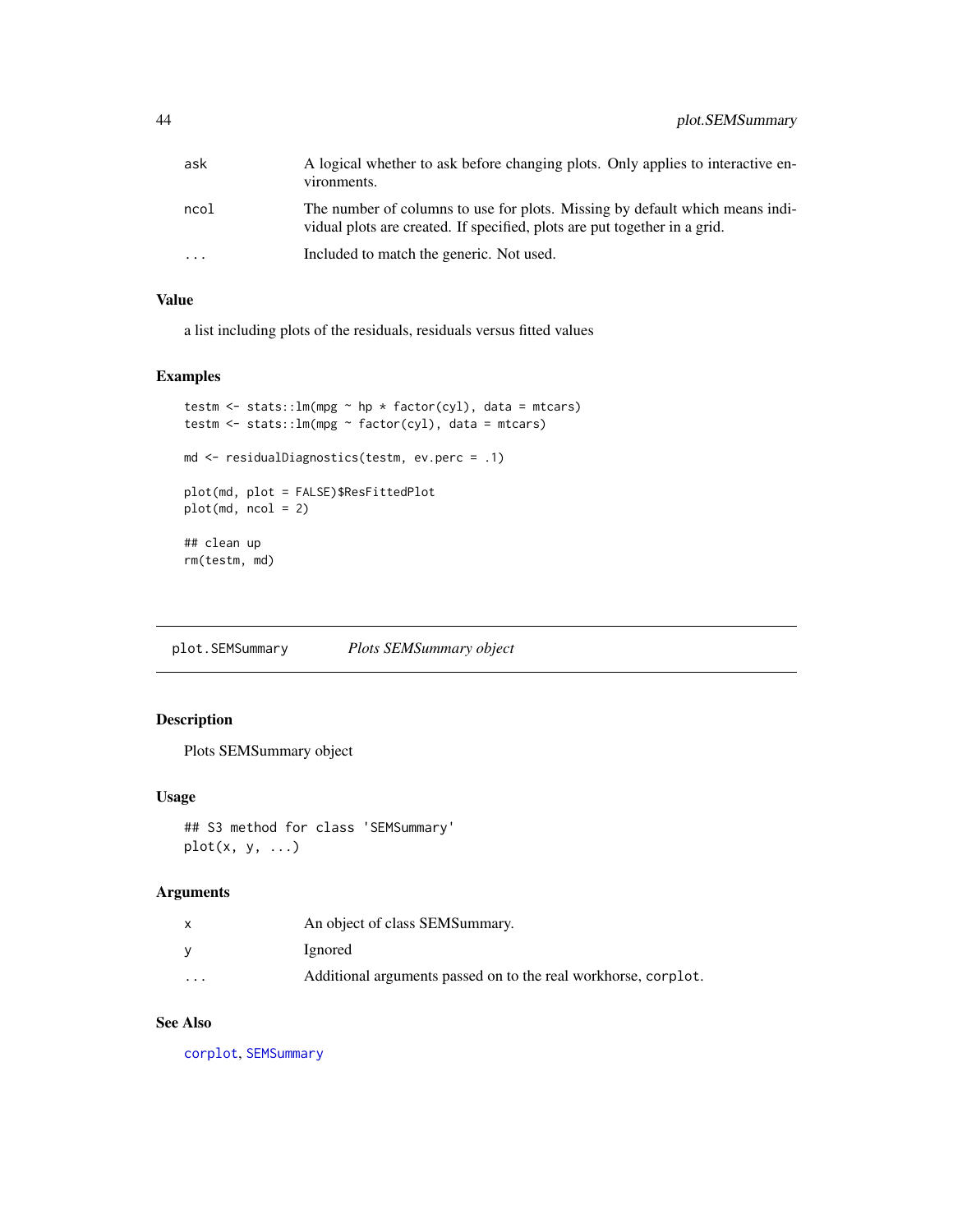## <span id="page-44-0"></span>plot.SEMSummary.list 45

## Examples

```
# default plot
plot(SEMSummary(~ ., data = mtcars))
# same as default
plot(SEMSummary(~ ., data = mtcars), type = "coverage")
# shows p values
plot(SEMSummary(\sim ., data = mtcars), type = "p")# shows correlations
plot(SEMSummary(~ ., data = mtcars), type = "cor")
```
plot.SEMSummary.list *Plots SEMSummary.list object*

## Description

Plots SEMSummary.list object

## Usage

```
## S3 method for class 'SEMSummary.list'
plot(x, y, which, plot = TRUE, ...)
```
## Arguments

| x         | An object of class SEMSummary.list.                                                                                          |
|-----------|------------------------------------------------------------------------------------------------------------------------------|
| У         | Ignored                                                                                                                      |
| which     | either a numeric vector based on the positions, or a character vector giving the<br>names of the levels of the list to plot. |
| plot      | A logical, whether to actually plot the results or not. Defaults to TRUE.                                                    |
| $\ddotsc$ | Additional arguments passed on to the real workhorse, corplot.                                                               |

## See Also

[corplot](#page-16-1), [SEMSummary](#page-50-1)

```
## correlation matrix by am level
plot(SEMSummary(~ . | am, data = mtcars))
```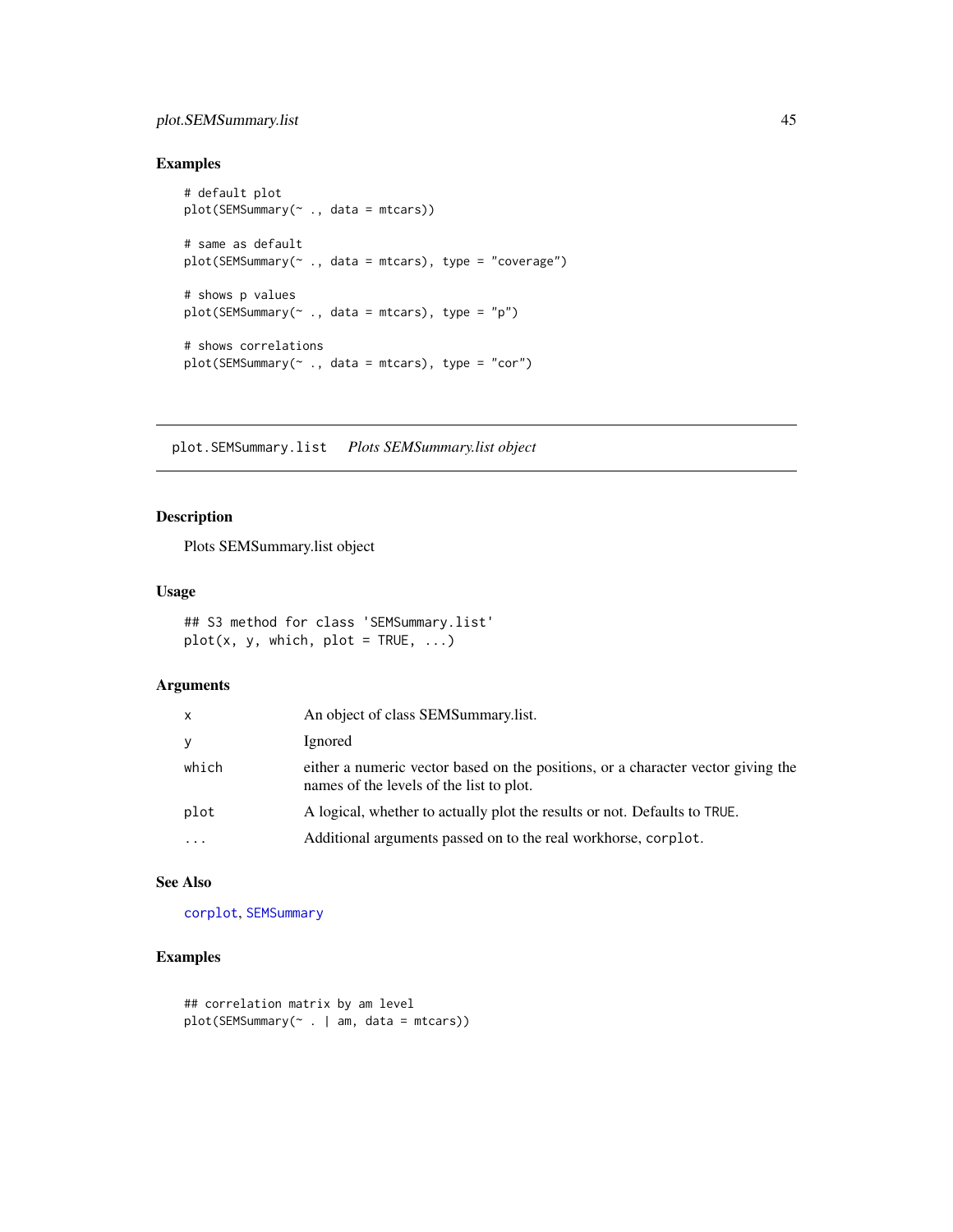<span id="page-45-0"></span>plot.testDistribution *Plot method for testDistribution objects*

## Description

Make plots of testDistribution objects, including density and QQ plots.

#### Usage

```
## S3 method for class 'testDistribution'
plot(
  x,
 y,
 xlim = NULL,
  varlab = "X",plot = TRUE,
  rugthreshold = 500,
  seed = 1234,
  factor = 1,
  ...
)
```
#### Arguments

| $\mathsf{x}$ | A list of class "testDistribution".                                                                                                                                                                                                   |
|--------------|---------------------------------------------------------------------------------------------------------------------------------------------------------------------------------------------------------------------------------------|
| У            | Included to match the generic. Not used.                                                                                                                                                                                              |
| xlim         | An optional vector to control the x limits for the theoretical distribution density<br>line, useful when densities become extreme at boundary values to help keep the<br>scale of the graph reasonable. Passed on to stat_function.   |
| varlab       | A character vector the label to use for the variable                                                                                                                                                                                  |
| plot         | A logical vector whether to plot the graphs. Defaults to TRUE.                                                                                                                                                                        |
| rugthreshold | Integer determining the number of observations beyond which no rug plot is<br>added. Note that even if this threshold is exceeded, a rug plot will still be added<br>for any extreme values (if extreme values are used and present). |
| seed         | a random seed used to make the jitter added for Poisson and Negative Binomial<br>distributions reproducible                                                                                                                           |
| factor       | A scale factor fo the amount of jitter added to the QQ and Deviates plots for<br>Poisson and Negative Binomial distributions. Defaults to 1. This results in 1 <sup>*</sup><br>smallest distance between points / 5 being used.       |
|              | Additional arguments.                                                                                                                                                                                                                 |

## Value

An invisible list with the ggplot2 objects for graphs, as well as information about the distribution (parameter estimates, name, log likelihood (useful for comparing the fit of different distributions to the data), and a dataset with the sorted data and theoretical quantiles.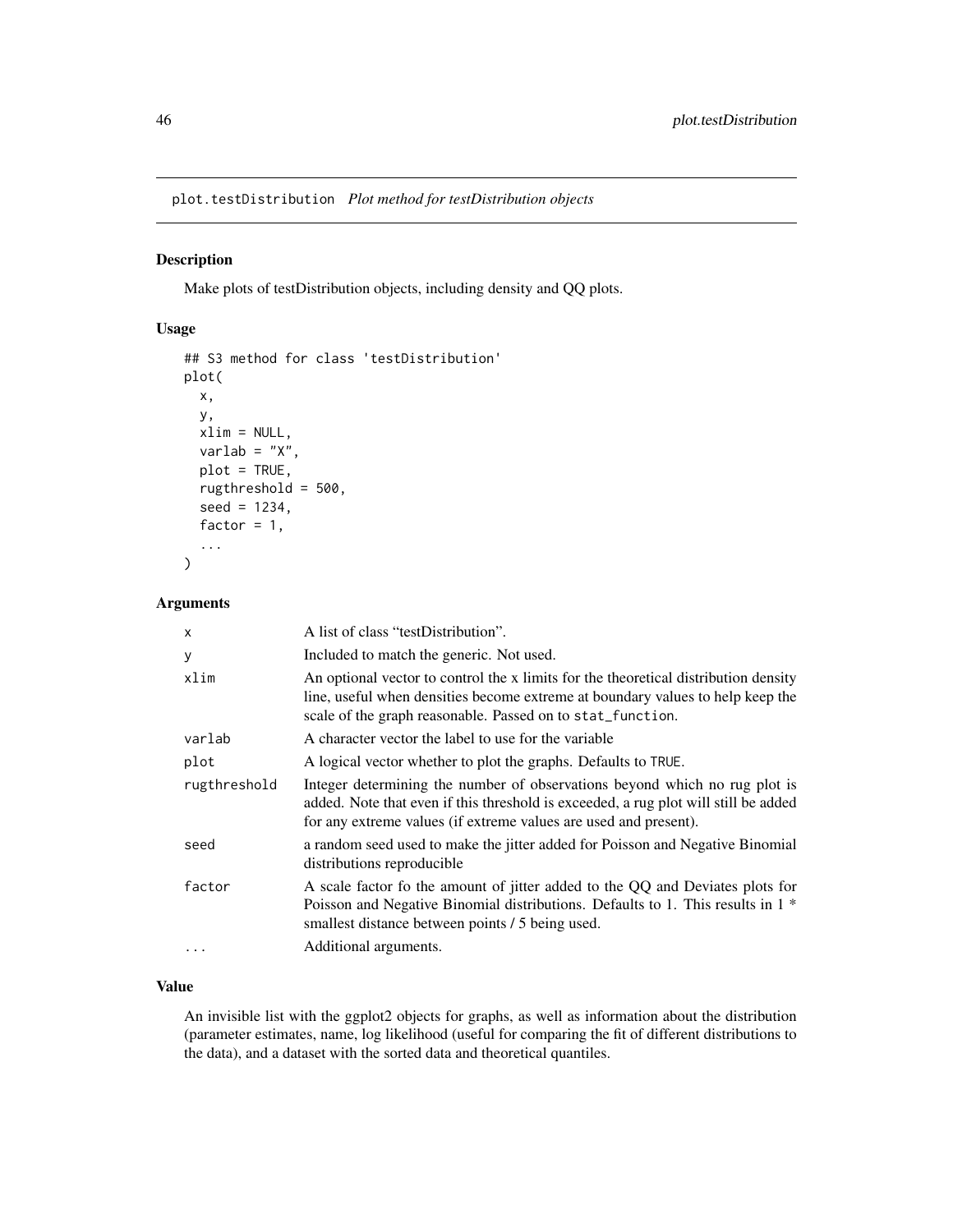## <span id="page-46-0"></span>plot.testDistribution 47

#### See Also

[testDistribution](#page-55-1)

```
## evaluate mpg against a normal distribution
plot(testDistribution(mtcars$mpg))
## Not run:
## example data
set.seed(1234)
d <- data.table::data.table(
 Ynorm = rnorm(200),
 Ybeta = rbeta(200, 1, 4),
  Ychisq = rchisq(200, 8),
  Yf = rf(200, 5, 10),
  Ygamma = rgamma(200, 2, 2),
  Ynbinom = rnbinom(200, mu = 4, size = 9),
  Ypois = rpois(200, 4)## testing and graphing
plot(testDistribution(d$Ybeta, "beta", starts = list(shape1 = 1, shape2 = 4)))
plot(testDistribution(d$Ychisq, "chisq", starts = list(df = 8)))
## for chi-square distribution, extreme values only on
## the right tail
plot(testDistribution(d$Ychisq, "chisq", starts = list(df = 8),
  extremevalues = "empirical", ev.perc = .1))
plot(testDistribution(d$Ychisq, "chisq", starts = list(df = 8),
  extremevalues = "theoretical", ev.perc = .1))
plot(testDistribution(d<sup>3</sup>)f, "f", starts = list(df1 = 5, df2 = 10)))
plot(testDistribution(d$Ygamma, "gamma"))
plot(testDistribution(d$Ynbinom, "poisson"))
plot(testDistribution(d$Ynbinom, "nbinom"))
plot(testDistribution(d$Ypois, "poisson"))
## compare log likelihood of two different distributions
testDistribution(d$Ygamma, "normal")$Distribution$LL
testDistribution(d$Ygamma, "gamma")$Distribution$LL
plot(testDistribution(d$Ynorm, "normal"))
plot(testDistribution(c(d$Ynorm, 10, 1000), "normal",
  extremevalues = "theoretical"))
plot(testDistribution(c(d$Ynorm, 10, 1000), "normal",
  extremevalues = "theoretical", robust = TRUE))
plot(testDistribution(mtcars, "mvnormal"))
## for multivariate normal mahalanobis distance
```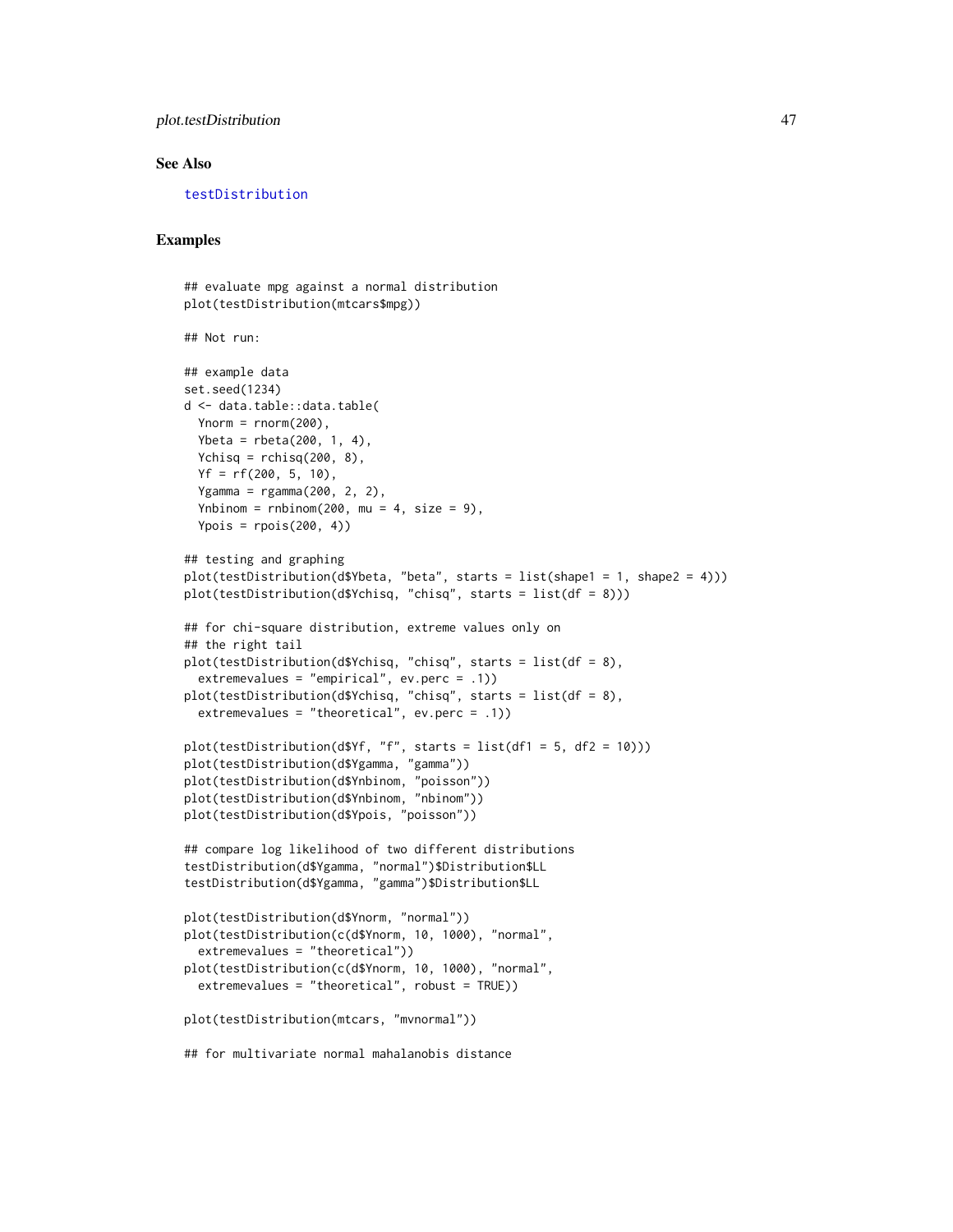```
48 and R2
```

```
## which follows a chi-square distribution, extreme values only on
## the right tail
plot(testDistribution(mtcars, "mvnormal", extremevalues = "empirical",
  ev.perc = .1)plot(testDistribution(mtcars, "mvnormal", extremevalues = "theoretical",
  ev.perc = .1)rm(d) ## cleanup
## End(Not run)
```
## R2 *Calculate R2 Values*

## Description

Generic function to return variance explained (R2) estimates from various models. In some cases these will be true R2 values, in other cases they may be pseudo-R2 values if R2 is not strictly defined for a model.

#### Usage

```
R2(object, ...)
## S3 method for class 'lm'
R2(object, ...)
```
## Arguments

| object   | A fitted model object.                           |
|----------|--------------------------------------------------|
| $\cdots$ | Additional arguments passed to specific methods. |

## Value

Depends on the method dispatch.

The raw and adjusted r-squared value.

## Examples

 $R2(\text{lm(mpg \sim qsec \times hp, data = mtcars}))$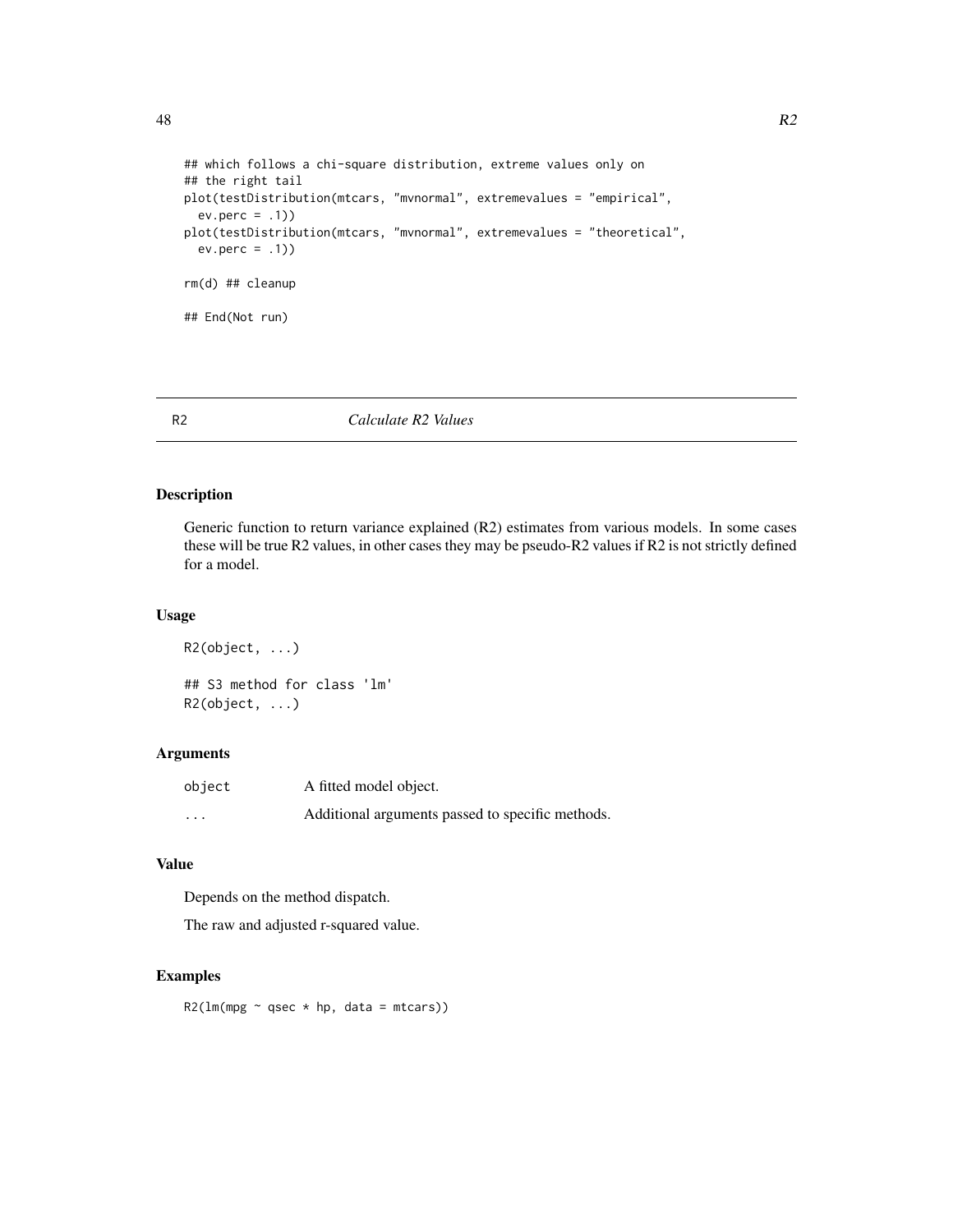<span id="page-48-0"></span>residualDiagnostics *Residual Diagnostics Functions*

## Description

A set of functions to calculate residual diagnostics on models, including constructors, a generic function, a test of whether an object is of the residualDiagnostics class, and methods.

## Usage

```
residualDiagnostics(object, ...)
as.residualDiagnostics(x)
is.residualDiagnostics(x)
## S3 method for class 'lm'
residualDiagnostics(
  object,
 ev.perc = 0.001,
 robust = FALSE,distr = "normal",
  standardized = TRUE,
 cut = 4L,
  ...
)
```
## Arguments

| object       | A fitted model object, with methods for model. frame, resid and fitted.                                                                                                                       |  |
|--------------|-----------------------------------------------------------------------------------------------------------------------------------------------------------------------------------------------|--|
| $\ddots$     | Additional arguments, not currently used.                                                                                                                                                     |  |
| $\mathsf{x}$ | A object (e.g., list or a modelDiagnostics object) to test or attempt coercing to a<br>residualDiagnostics object.                                                                            |  |
| ev.perc      | A real number between 0 and 1 indicating the proportion of the theoretical dis-<br>tribution beyond which values are considered extreme values (possible outliers).<br>Defaults to .001.      |  |
| robust       | Whether to use robust mean and standard deviation estimates for normal distri-<br>bution                                                                                                      |  |
| distr        | A character string given the assumed distribution. Passed on to testDistribution.<br>Defaults to "normal".                                                                                    |  |
| standardized | A logical whether to use standardized residuals. Defaults to TRUE generally<br>where possible but may depend on method.                                                                       |  |
| cut          | An integer, how many unique predicted values there have to be at least for pre-<br>dicted values to be treated continuously, otherwise they are treated as discrete<br>values. Defaults to 4. |  |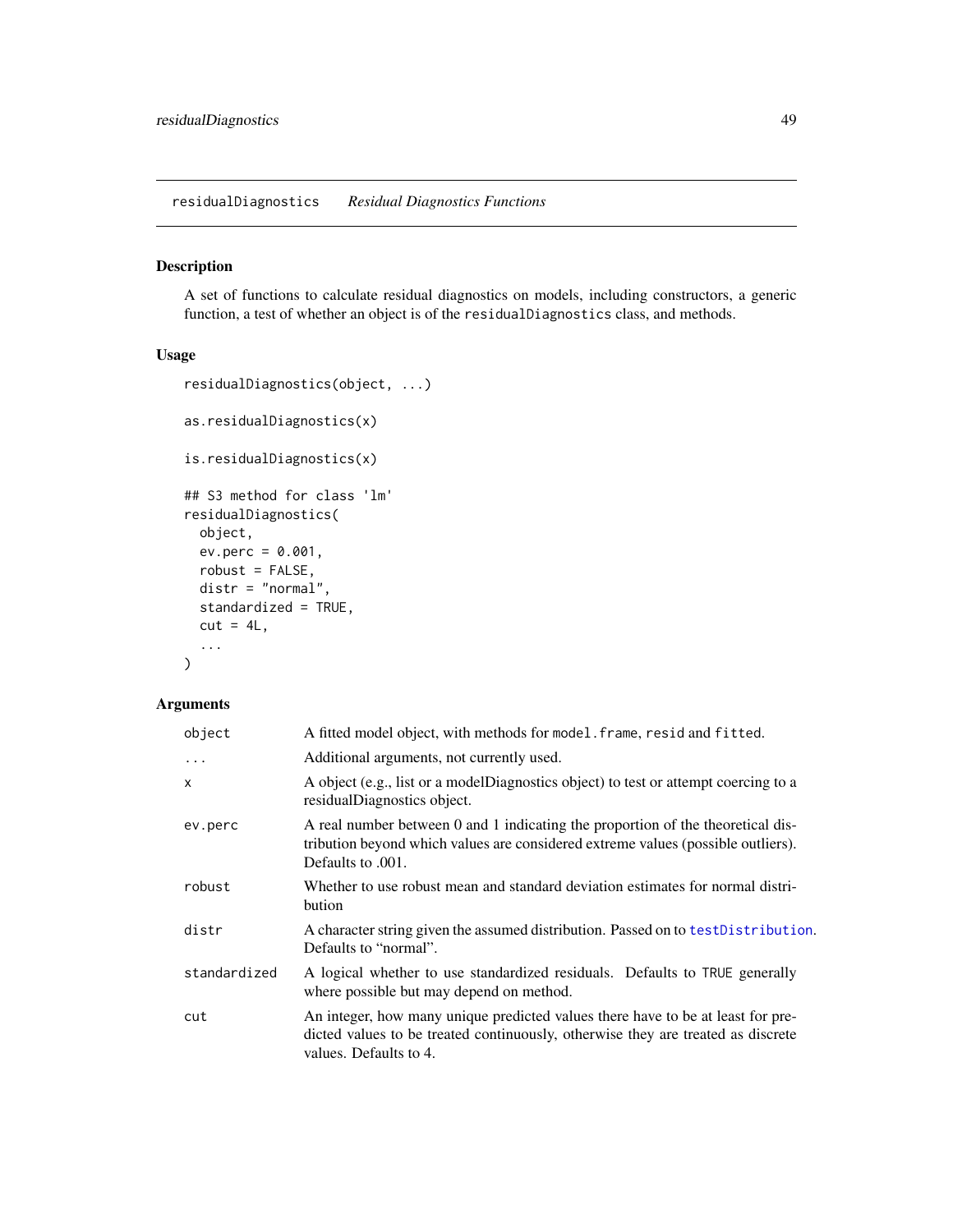## <span id="page-49-0"></span>Value

A logical (is.residualDiagnostics) or a residualDiagnostics object (list) for as.residualDiagnostics and residualDiagnostics.

## Examples

```
testm <- stats::lm(mpg \sim hp * factor(cyl), data = mtcars)
resm <- residualDiagnostics(testm)
plot(resm$testDistribution)
resm <- residualDiagnostics(testm, standardized = FALSE)
plot(resm$testDistribution)
## clean up
rm(testm, resm)
## Not run:
testdat <- data.frame(
 y = c(1, 2, 2, 3, 3, NA, 9000000, 2, 2, 1),
 x = c(1, 2, 3, 4, 5, 6, 5, 4, 3, 2)residualDiagnostics(
 lm(y \sim x, data = testdat, na.action = "na.omit"),ev.perc = .1)$Residuals
residualDiagnostics(
 lm(y \sim x, data = testdat, na.action = "na. exclude"),ev.perc = .1)$Residuals
residualDiagnostics(
 lm(sqrt(mpg) ~~h, data = mtcars, na.action = "na.omit"),
 ev.perc = .1)$Residuals
## End(Not run)
```
## Description

Numbers are the minimum, 25th percentile, median, 75th percentile, and maximum, of the non missing data. Values returned are either the significant digits or rounded values, whichever ends up resulting in the fewest total digits.

#### Usage

```
roundedfivenum(x, round = 2, sig = 3)
```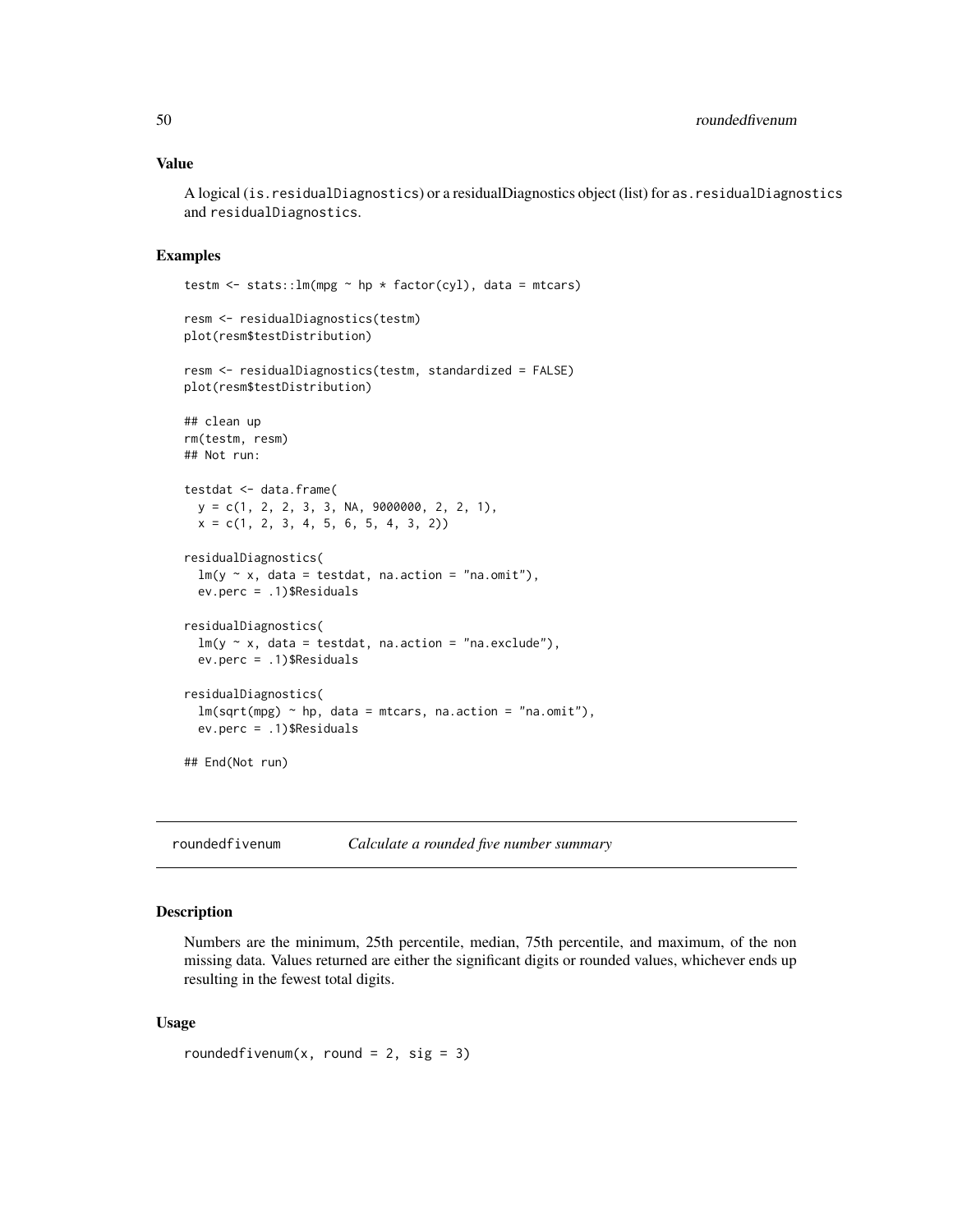## <span id="page-50-0"></span>SEMSummary 51

#### **Arguments**

| X     | The data to have the summary calculated on |
|-------|--------------------------------------------|
| round | The number of digits to try rounding       |
| sig   | The number of significant digits to try    |

#### Value

The rounded or significant digit five number summary

#### Examples

```
JWileymisc:::roundedfivenum(rnorm(1000))
JWileymisc:::roundedfivenum(mtcars$hp)
```
<span id="page-50-1"></span>SEMSummary *Summary Statistics for a SEM Analysis*

#### Description

This function is designed to calculate the descriptive statistics and summaries that are often reported on raw data when the main analyses use structural equation modelling.

#### Usage

```
SEMSummary(
  formula,
  data,
  use = c("fiml", "pairwise.complete.obs", "complete.obs")
```
## Arguments

)

| formula | A formula of the variables to be used in the analysis. See the 'details' section<br>for more information.   |
|---------|-------------------------------------------------------------------------------------------------------------|
| data    | A data frame, matrix, or list containing the variables used in the formula. This<br>is a required argument. |
| use     | A character vector of how to handle missing data. Defaults to "fiml".                                       |

#### Details

This function calculates a variety of relevant statistics on the raw data used in a SEM analysis. Because it is meant for SEM style data, for now it expects all variables to be numeric. In the future I may try to expand it to handle factor variables somehow.

Both the formula and data arguments are required. The formula should be the right hand side only. The most common way to use it would be with variable names separated by '+s'. For convenience, a '.' is expanded to mean "all variables in the data set". For a large number of variables or when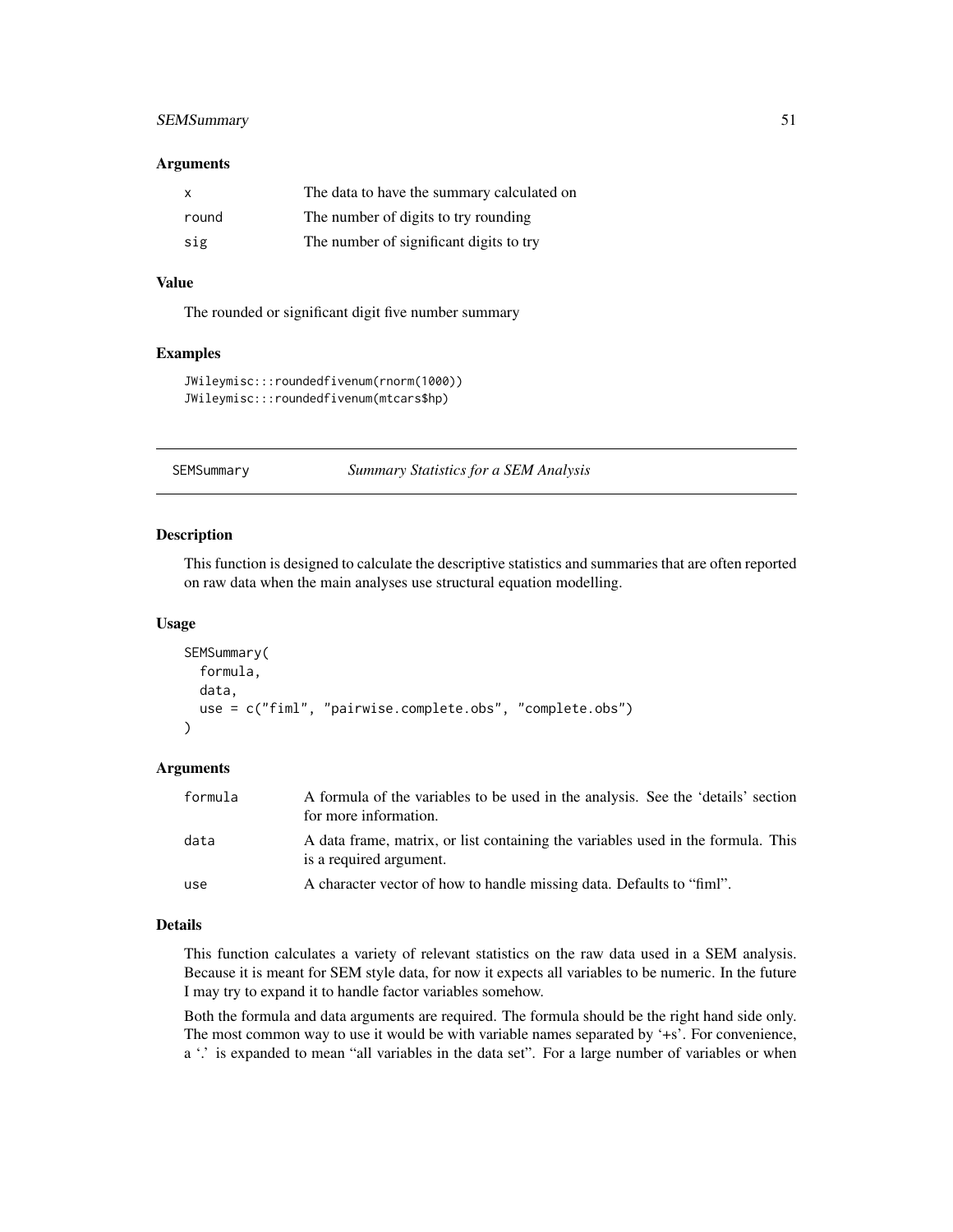<span id="page-51-0"></span>whole datasets are being analyzed, this can be considerably easier to write. Also it facilitates column indexing by simply passing a subset of the data (e.g., data[,  $1:10$ ]) and using the '.' expansion to analyze the first 10 columns. The examples section demonstrate this use.

Also noteworthy is that SEMSummary is not really meant to be used on its own. It is the computational workhorse, but it is meant to be used with a styling or printing method to produce simple output. APAStyler has methods for SEMSummary output.

There are several new ways to handle missing data now including listwise deletion, pairwise deletion, and using the EM algorithm, the default.

#### Value

A list with S3 class "SEMSummary"

| names    | A character vector containing the variable names.                                                                                  |
|----------|------------------------------------------------------------------------------------------------------------------------------------|
| n        | An integer vector of the length of each variable used (this includes available and<br>missing data).                               |
| nmissing | An integer vector of the number of missing values in each variable.                                                                |
| mu       | A vector of the arithmetic means of each variable (on complete data).                                                              |
| stdev    | A numeric vector of the standard deviations of each variable (on complete data).                                                   |
| Sigma    | The numeric covariance matrix for all variables.                                                                                   |
| sSigma   | The numeric correlation matrix for all variables.                                                                                  |
| coverage | A numeric matrix giving the percentage (technically decimal) of information<br>available for each pairwise covariance/correlation. |
| pvalue   | The two-sided p values for the correlation matrix. Pairwise present N used to<br>calculate degrees of freedom.                     |

## See Also

#### [APAStyler](#page-4-1)

```
## Example using the built in iris dataset
s <- SEMSummary(~ Sepal.Length + Sepal.Width + Petal.Length, data = iris)
s # show output ... not very nice
## Prettier output from SEMSummary
APAStyler(s)
#### Subset the dataset and use the . expansion ####
## summary for all variables in mtcars data set
## with 11 variables, this could be a pain to write out
SEMSummary(\sim., data = mtcars)
## . expansion is also useful when we know column positions
## but not necessarily names
```

```
SEMSummary ., data = mtcars[, c(1, 2, 3, 9, 10, 11)])
```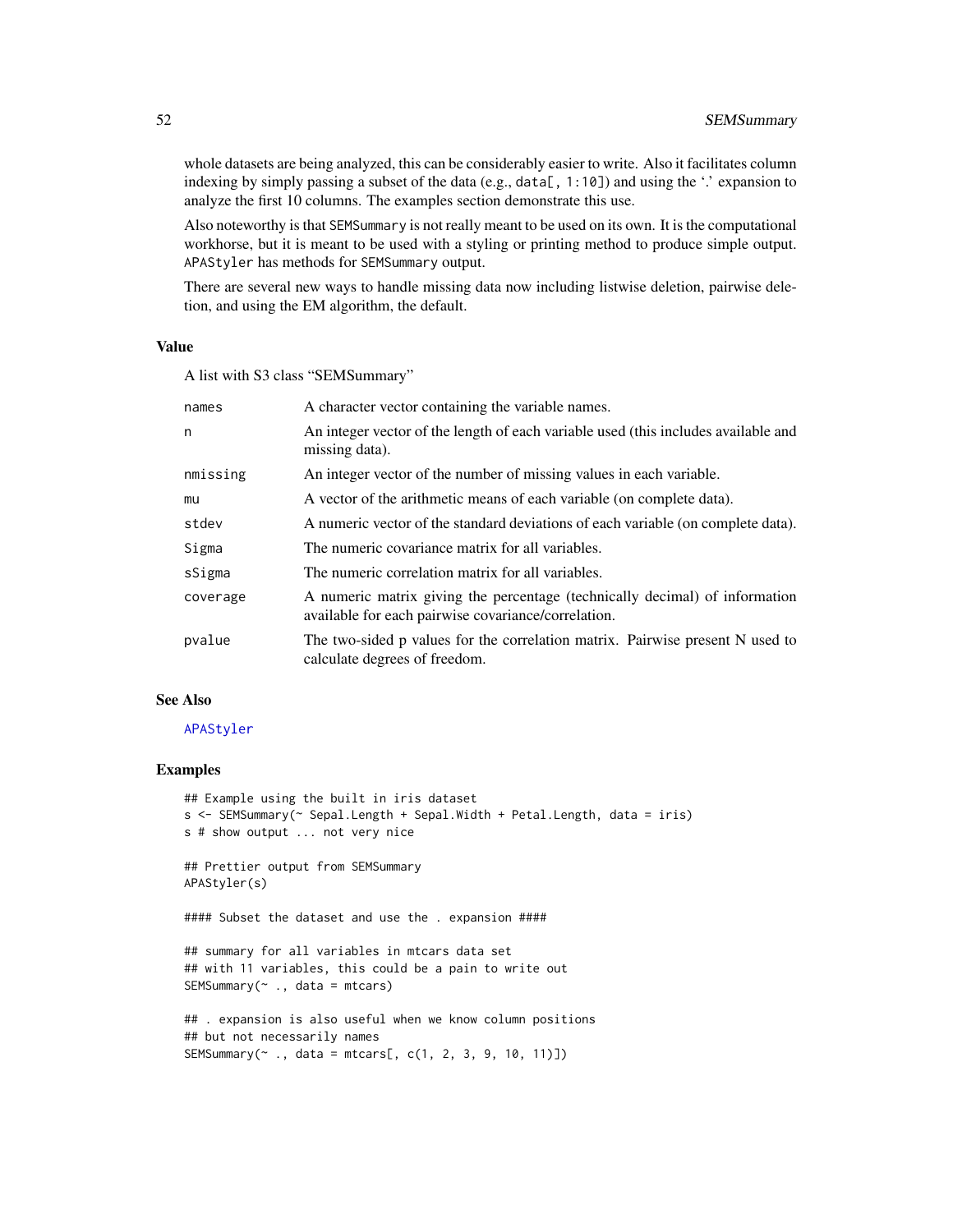```
## clean up
rm(s)
## sample data
Xmiss <- as.matrix(iris[, -5])
# make q0% missing completely at random
set.seed(10)
Xmiss[sample(length(Xmiss), length(Xmiss) * .10)] <- NA
Xmiss <- as.data.frame(Xmiss)
SEMSummary(~ ., data = Xmiss, use = "fiml")
## pairwise
APAStyler(SEMSummary(~ ., data = Xmiss, use = "pair"),
  type = "cor")
## same as cor()
cor(Xmiss, use = "pairwise.complete.obs")
## complete cases only
SEMSummary(~ ., data = Xmiss, use = "comp")
## clean up
rm(Xmiss)
```
SEMSummary.fit *Summary Statistics for a SEM Analysis*

#### Description

This is a low level fitting function, for SEMSummary.

## Usage

```
SEMSummary.fit(
  formula,
 data,
  use = c("fiml", "pairwise.complete.obs", "complete.obs")
)
```
#### Arguments

| formula | A formula of the variables to be used in the analysis. See the 'details' section<br>for more information.   |
|---------|-------------------------------------------------------------------------------------------------------------|
| data    | A data frame, matrix, or list containing the variables used in the formula. This<br>is a required argument. |
| use     | A character vector of how to handle missing data. Defaults to "fiml".                                       |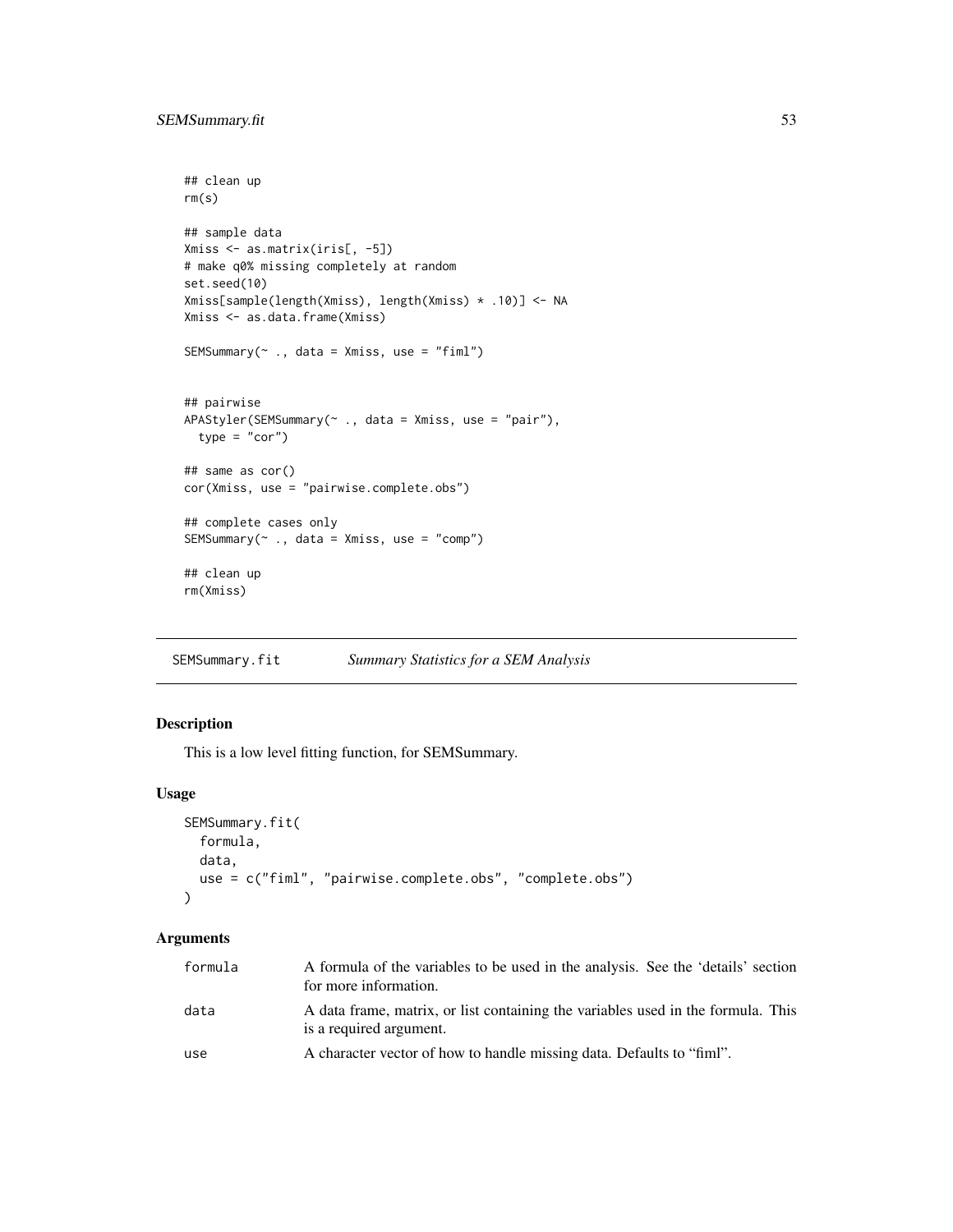## <span id="page-53-0"></span>Value

A list with S3 class "SEMSummary"

| names    | A character vector containing the variable names.                                                                                  |
|----------|------------------------------------------------------------------------------------------------------------------------------------|
| n        | An integer vector of the length of each variable used (this includes available and<br>missing data).                               |
| nmissing | An integer vector of the number of missing values in each variable.                                                                |
| mu       | A vector of the arithmetic means of each variable (on complete data).                                                              |
| stdev    | A numeric vector of the standard deviations of each variable (on complete data).                                                   |
| Sigma    | The numeric covariance matrix for all variables.                                                                                   |
| sSigma   | The numeric correlation matrix for all variables.                                                                                  |
| coverage | A numeric matrix giving the percentage (technically decimal) of information<br>available for each pairwise covariance/correlation. |
| pvalue   | The two-sided p values for the correlation matrix. Pairwise present N used to<br>calculate degrees of freedom.                     |

## See Also

**[SEMSummary](#page-50-1)** 

 $Calculate Standardized Mean Difference (SMD)$ 

## Description

Simple function to calculate effect sizes for mean differences.

## Usage

smd(x, g, index =  $c("all", "1", "2"))$ 

## Arguments

| X     | A continuous variable                                                           |
|-------|---------------------------------------------------------------------------------|
| g     | A grouping variable, with two levels                                            |
| index | A character string: "all" uses pooled variance, "1" uses the first factor level |
|       | variance, "2" uses the second factor level variance.                            |

## Value

The standardized mean difference.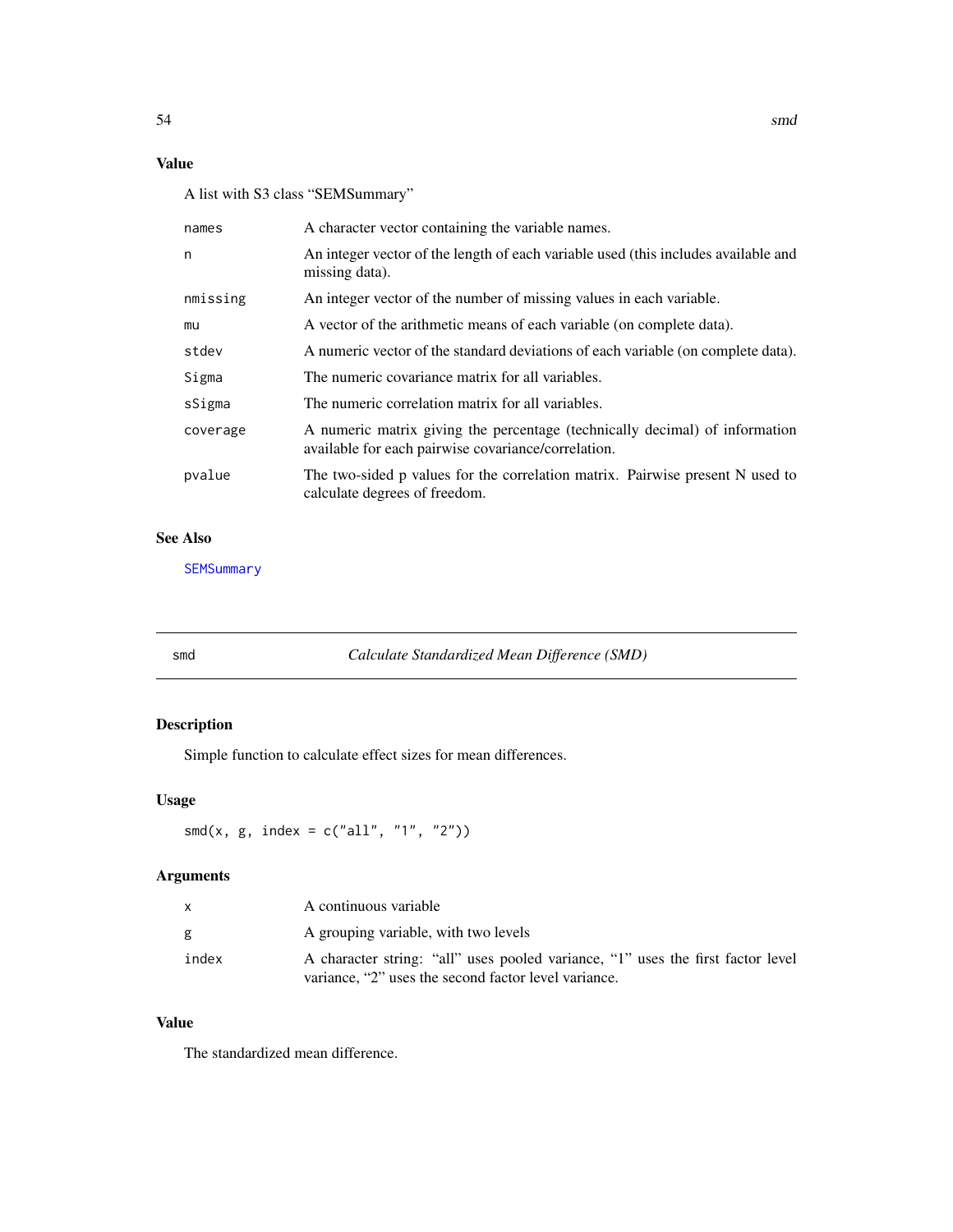<span id="page-54-0"></span>star 55

#### Examples

```
smd(mtcars$mpg, mtcars$am)
smd(mtcars$mpg, mtcars$am, "all")
smd(mtcars$mpg, mtcars$am, "1")
smd(mtcars$mpg, mtcars$am, "2")
smd(mtcars$hp, mtcars$vs)
d <- data.table::as.data.table(mtcars)
d[, smd(mpg, vs)]
rm(d)
```
## star *Function to simplify converting p-values to asterisks*

## Description

Function to simplify converting p-values to asterisks

## Usage

star(x, includeMarginal = FALSE)

## Arguments

x p values to convert to stars

includeMarginal

logical value whether to include a symbol for marginally significant >.05 but < .10 p-values. Defaults to FALSE.

## Value

A character string with stars

## Examples

star(c(.0005, .001, .005, .01, .02, .05, .08, .1, .5, 1))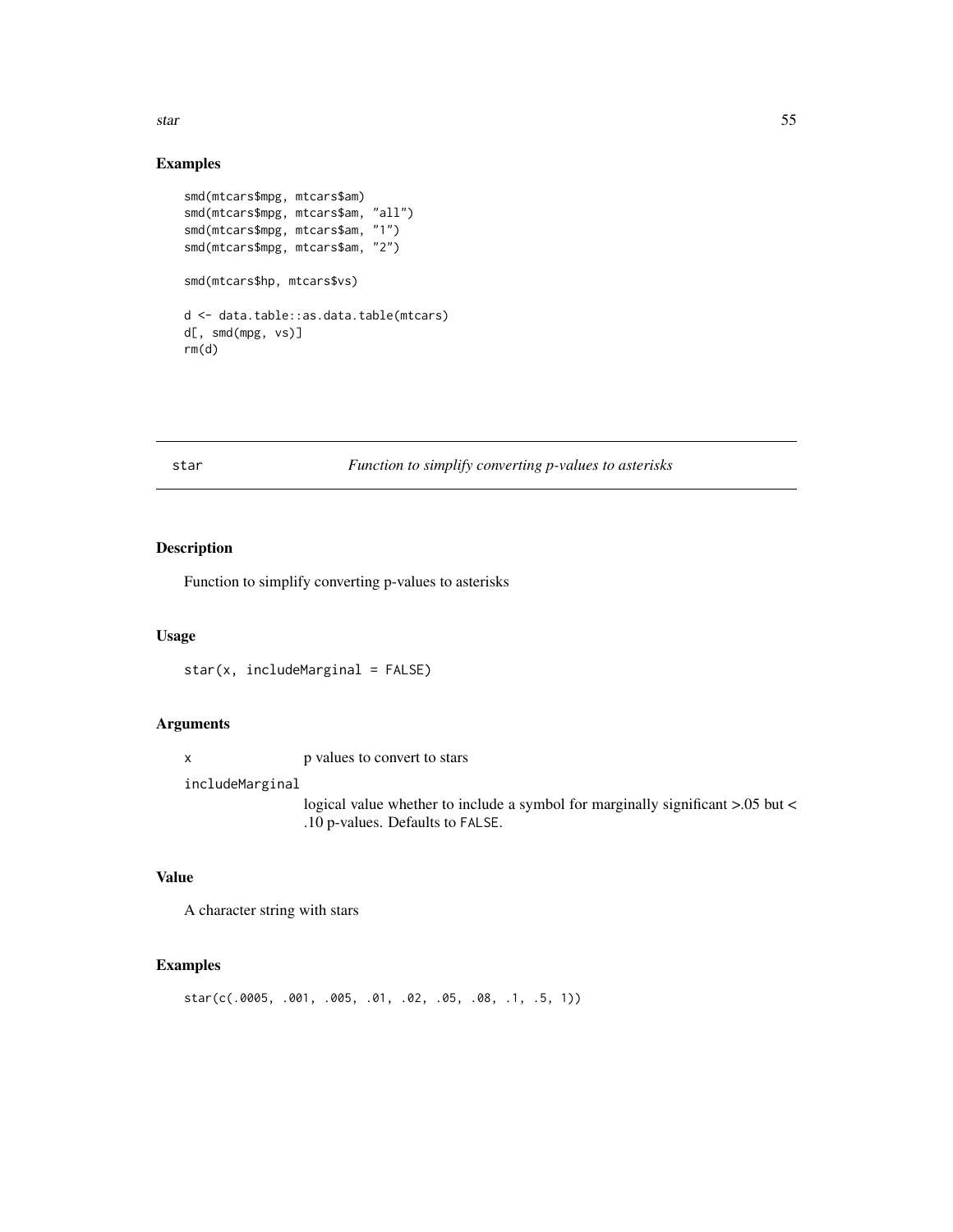<span id="page-55-1"></span><span id="page-55-0"></span>Function designed to help examine distributions. It also includes an option for assessing multivariate normality using the (squared) Mahalanobis distance. A generic function, some methods, and constructor (as.testDistribution) and function to check class (is.testDistribution) also are provided.

Note that for the use argument, several options are possible. By default it is "complete.obs", which uses only cases with complete data on all variables. Another option is "pairwise.complete.obs", which uses all available data for each variable indivdiually to estimate the means and variances, and all pairwise complete observation pairs for each covariance. Because the same cases are not used for all estimates, it is possible to obtain a covariance matrix that is not positive definite (e.g., correlations  $> +1$  or  $< -1$ ).

Finally, the last option is "fiml", which uses full information maximum likelihood estimates of the means and covariance matrix. Depending on the number of cases, missing data patterns, and variables, this may be quite slow and computationally demanding.

The robust argument determines whether to use robust estimates or not when calculating densities, etc. By default it is FALSE, but if TRUE and a univariate or multivariate normal distribution is tested, then robust estimates of the means and covariance matrix (a variance if univariate) will be used based on covMcd from the robustbase package.

## Usage

```
testDistribution(x, ...)
as.testDistribution(x)
is.testDistribution(x)
## Default S3 method:
testDistribution(
  x,
 distr = c("normal", "beta", "chisq", "f", "gamma", "geometric", "nbinom", "poisson",
    "uniform", "mvnormal"),
  na.rm = TRUE,starts,
  extremevalues = c("no", "theoretical", "empirical"),
  ev.perc = 0.005,
  use = c("complete.obs", "pairwise.complete.obs", "fiml"),
  robust = FALSE,
  ...
)
```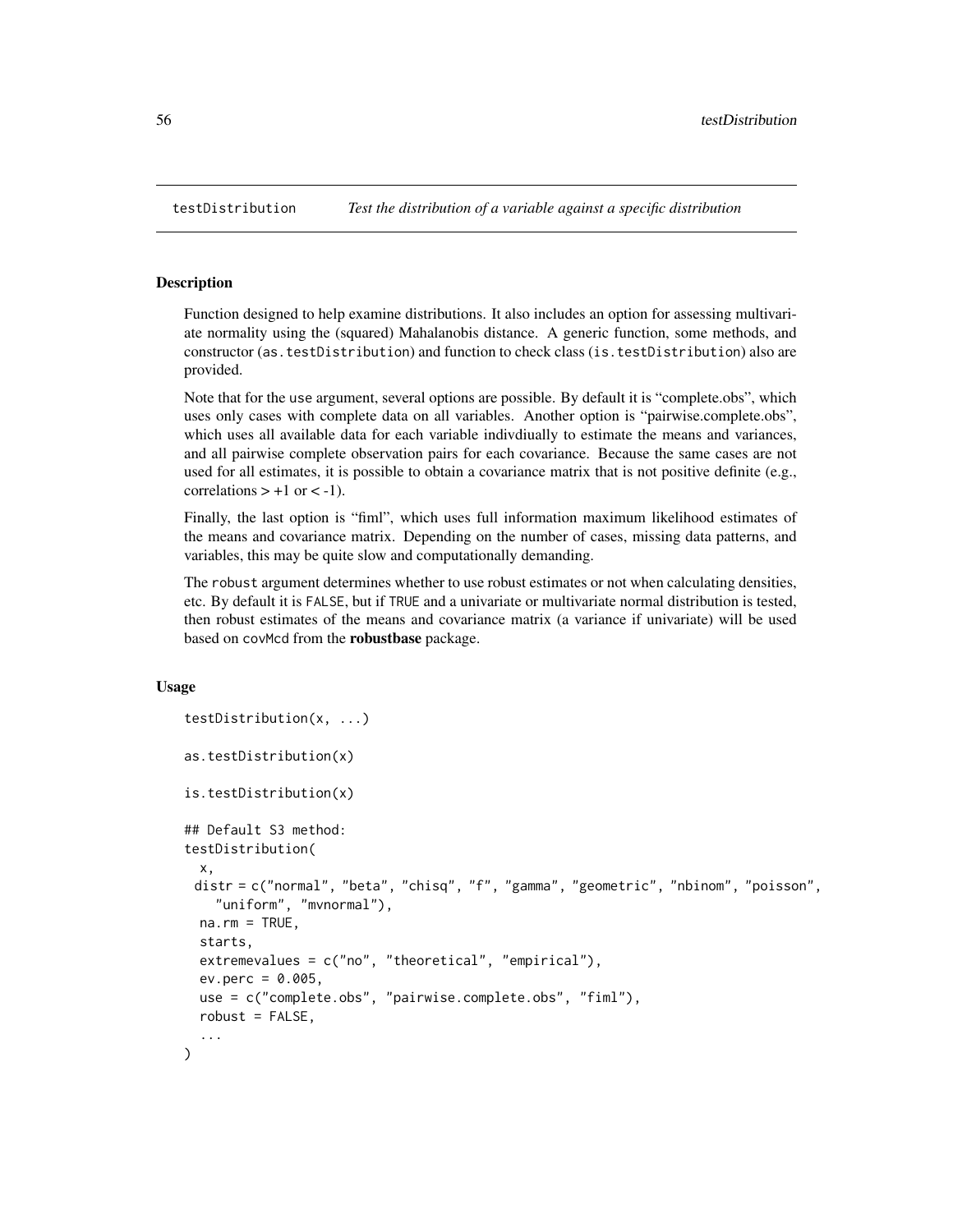## <span id="page-56-0"></span>Arguments

| X             | The data as a single variable or vector to check the distribution unless the distri-<br>bution is "mynormal" in which case it should be a data frame or data table.                                                                                                                                                                                                                                              |
|---------------|------------------------------------------------------------------------------------------------------------------------------------------------------------------------------------------------------------------------------------------------------------------------------------------------------------------------------------------------------------------------------------------------------------------|
|               | Additional arguments. If these include mu and sigma and the distribution is<br>multivariate normal, then it will use the passed values instead of calculating the<br>mean and covariances of the data.                                                                                                                                                                                                           |
| distr         | A character string indicating the distribution to be tested. Currently one of:<br>"normal", "beta", "chisq" (chi-squared), "f", "gamma", "geometric", "nbinom"<br>(negative binomial), "poisson", "uniform", or "mvnormal" for multivariate nor-<br>mal where Mahalanobis distances are calculated and compared against a Chi-<br>squared distribution with degrees of freedom equal to the number of variables. |
| na.rm         | A logical value whether to omit missing values. Defaults to TRUE.                                                                                                                                                                                                                                                                                                                                                |
| starts        | A named list of the starting values. Not required for all distributions. Passed<br>on to fit distrubility which fits the maximum likelihood estimates of the distribution<br>parameters.                                                                                                                                                                                                                         |
| extremevalues | A character vector whether to indicate extreme values. Should be "no" to do<br>nothing, "empirical" to show extreme values based on the observed data per-<br>centiles, or "theoretical" to show extreme values based on percentiles of the<br>theoretical distribution.                                                                                                                                         |
| ev.perc       | Percentile to use for extreme values. For example if .01, then the lowest 1 per-<br>cent and highest 1 percent will be labelled extreme values. Defaults to the lowest<br>and highest 0.5 percent.                                                                                                                                                                                                               |
| use           | A character vector indicating how the moments (means and covariance matrix)<br>should be estimated in the presence of missing data when distr = mvnormal.<br>The default is to use complete observations, but full information maximum like-<br>lihood based on functions in <b>lavaan</b> is also available. See details.                                                                                       |
| robust        | A logical whether to use robust estimation or not. Currently only applies to nor-<br>mally distributed data (univariate or multivariate). Also, when robust = TRUE,<br>only complete observations are used (i.e., use = "complete.obs"). See details.                                                                                                                                                            |

## Value

A logical whether or not an object is of class testDistribution or an object of the same class.

A list with information about the distribution (parameter estimates, name, log likelihood (useful for comparing the fit of different distributions to the data), and a dataset with the sorted data and theoretical quantiles.

#### See Also

**[SEMSummary](#page-50-1)** 

## Examples

## example data set.seed(1234)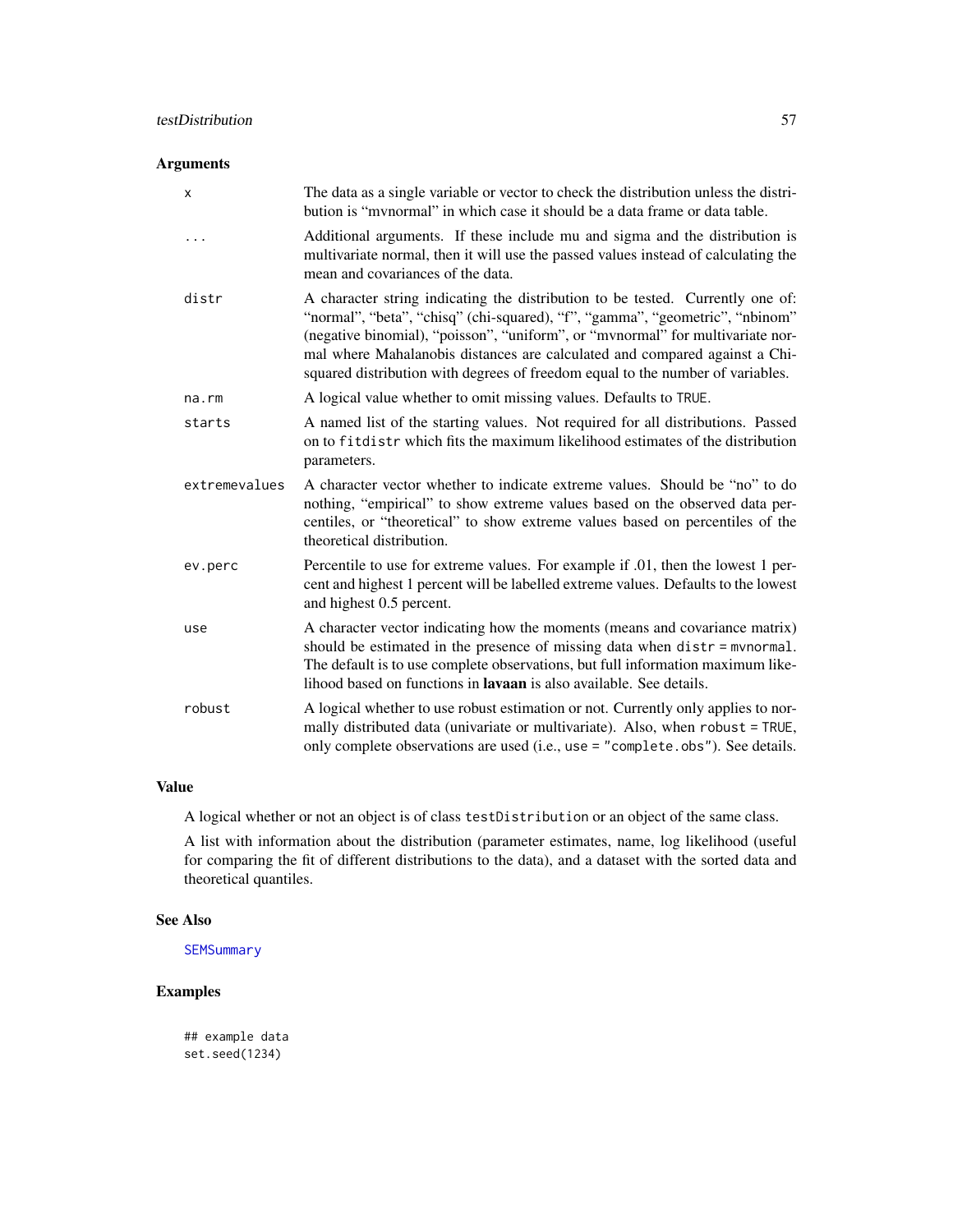```
d <- data.table::data.table(
 Ynorm = rnorm(200),
 Ybeta = rbeta(200, 1, 4),
 Ychisq = rchisq(200, 8),
 Yf = rf(200, 5, 10),
 Ygamma = rgamma(200, 2, 2),
 Ynbinom = rnbinom(200, mu = 4, size = 9),
 Ypois = rpois(200, 4)## testing and graphing
testDistribution(d$Ybeta, "beta", starts = list(shape1 = 1, shape2 = 4))
testDistribution(d$Ychisq, "chisq", starts = list(df = 8))
## for chi-square distribution, extreme values only on
## the right tail
testDistribution(d$Ychisq, "chisq", starts = list(df = 8),
 extremevalues = "empirical", ev.perc = .1)
testDistribution(d$Ychisq, "chisq", starts = list(df = 8),
 extremevalues = "theoretical", ev.perc = .1)
## Not run:
testDistribution(d$Yf, "uniform")
testDistribution(d$Ypois, "geometric")
testDistribution(d$Yf, "f", starts = list(df1 = 5, df2 = 10))
testDistribution(d$Ygamma, "gamma")
testDistribution(d$Ynbinom, "poisson")
testDistribution(d$Ynbinom, "nbinom")
testDistribution(d$Ypois, "poisson")
## compare log likelihood of two different distributions
testDistribution(d$Ygamma, "normal")$Distribution$LL
testDistribution(d$Ygamma, "gamma")$Distribution$LL
testDistribution(d$Ynorm, "normal")
testDistribution(c(d$Ynorm, 10, 1000), "normal",
 extremevalues = "theoretical")
testDistribution(c(d$Ynorm, 10, 1000), "normal",
 extremevalues = "theoretical", robust = TRUE)
testDistribution(mtcars, "mvnormal")
## for multivariate normal mahalanobis distance
## which follows a chi-square distribution, extreme values only on
## the right tail
testDistribution(mtcars, "mvnormal", extremevalues = "empirical",
 ev.perc = .1)testDistribution(mtcars, "mvnormal", extremevalues = "theoretical",
 ev.perc = .1)rm(d) ## cleanup
```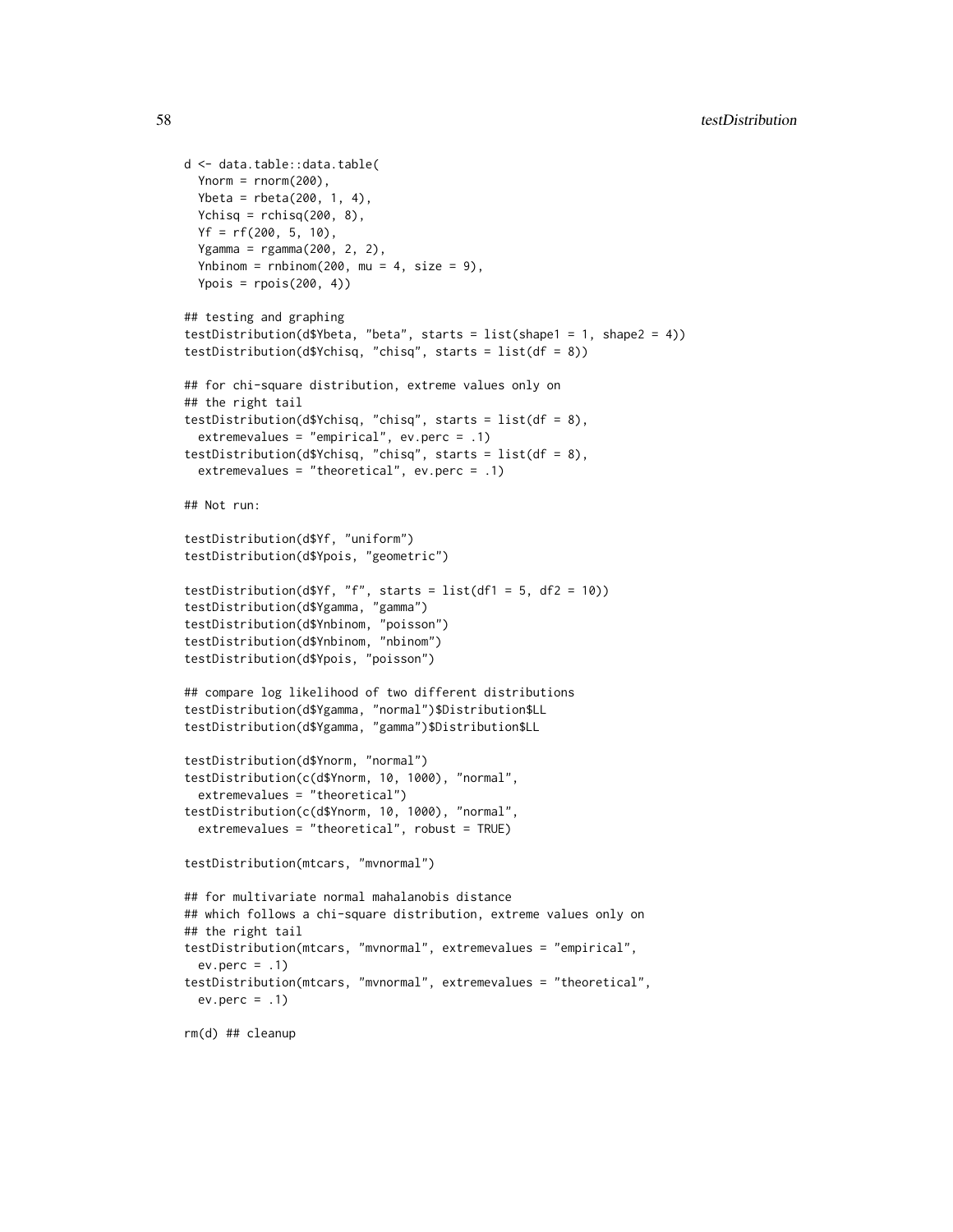#### <span id="page-58-0"></span>timeshift 59

## End(Not run)

timeshift *Shift a time variable to have a new center (zero point)*

#### Description

Given a vector, shift the values to have a new center, but keeping the same minimum and maximum. Designed to work with time values where the minimum indicates the same time as the maximum (e.g., 24:00:00 is the same as 00:00:00).

## Usage

timeshift(x, center =  $0$ , min =  $0$ , max = 1, inverse = FALSE)

## Arguments

| $\mathsf{x}$ | the time scores to shift                                                                                      |
|--------------|---------------------------------------------------------------------------------------------------------------|
| center       | A value (between the minimum and maximum) to center the time scores. De-<br>faults to 0, which has no effect. |
| min          | The theoretical minimum of the time scores. Defaults to 0.                                                    |
| max          | the theoretical maximum of the time scores. Defaults to 1.                                                    |
| inverse      | A logical value, whether to 'unshift' the time scores. Defaults to FALSE.                                     |

## Value

A vector of shifted time scores, recentered as specified.

```
## example showing centering at 11am (i.e., 11am becomes new 0)
plot((1:24)/24, timeshift((1:24)/24, 11/24))
```

```
## example showing the inverse, note that 24/24 becomes 0
plot((1:24)/24, timeshift(timeshift((1:24)/24, 11/24), 11/24, inverse = TRUE))
```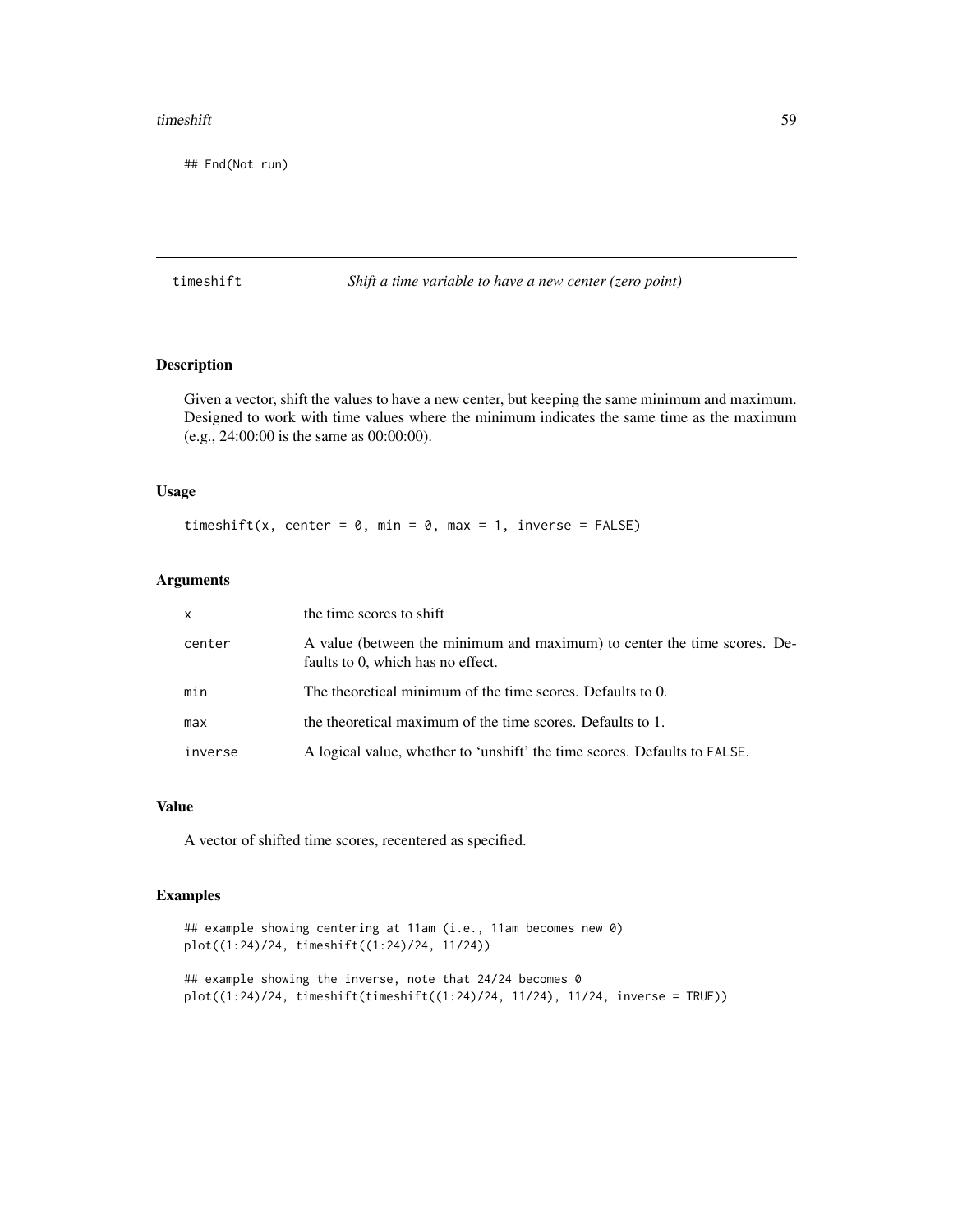<span id="page-59-0"></span>

This calculates and displays means, confidence intervals as well as which groups are different based on Tukey's HSD. Inspired by http://stackoverflow.com/questions/18771516/is-there-a-function-toadd-aov-post-hoc-testing-results-to-ggplot2-boxplot

## Usage

TukeyHSDgg(x, y, d, ci =  $0.95$ , idvar, ...)

#### Arguments

| x        | A categorical grouping variable name.                                                             |
|----------|---------------------------------------------------------------------------------------------------|
|          | A continuous outcome variable name.                                                               |
| d        | A dataset                                                                                         |
| сi       | A numeric value indicating the coverage of the confidence interval to use. De-<br>faults to 0.95. |
| idvar    | An optional ID variable for multilevel data                                                       |
| $\cdots$ | Additional arguments passed on.                                                                   |

#### Value

A ggplot graph object.

```
## examples using it with single level data
## differences based on an ANOVA and follow up contrasts
mtcars$cyl <- factor(mtcars$cyl)
TukeyHSDgg("cyl", "mpg", mtcars)
rm(mtcars)
## Not run:
TukeyHSDgg("Species", "Sepal.Length", iris)
## example based on multilevel data
## differences based on model fit with lmer and follow up contrasts
TukeyHSDgg("treatment", "decrease", OrchardSprays, idvar = "colpos")
## End(Not run)
```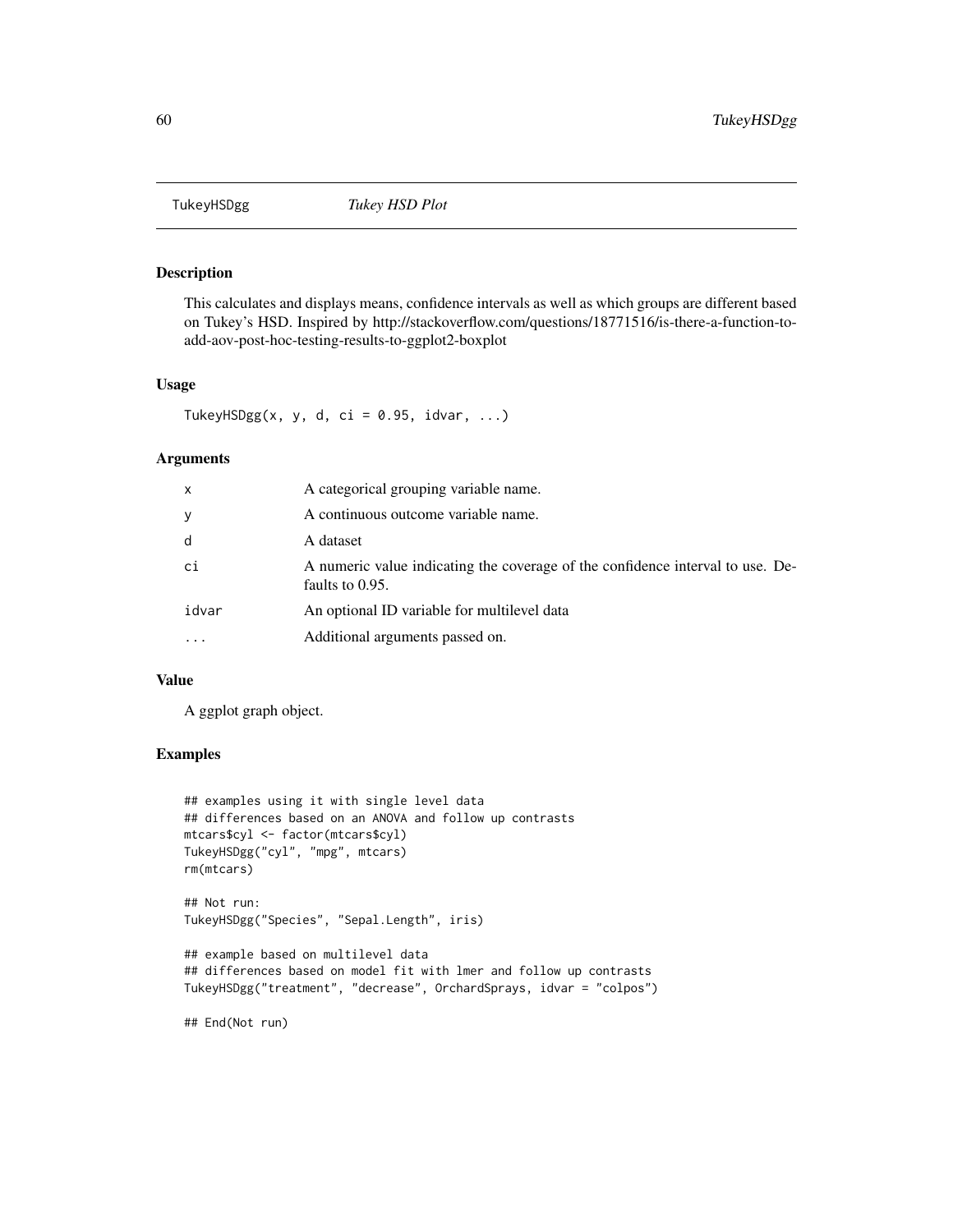<span id="page-60-0"></span>

Converter character (string) input of Snellen fractions, Counting Fingers (CF), and Hand Motion (HM) to logMAR values for use in statistical models. Can handle linear interpolation if passed an appropriate chart or if the measures fit with the default chart.

#### Usage

```
VAConverter(
  OS,
  OD,
  chart.values = NULL,
  chart.nletters = NULL,
  datatype = c("snellen", "decimal", "logMAR"),
  zero = 3\mathcal{E}
```
## Arguments

| 0S           | The values to be converted for the left eye (oculus sinister).                                                                                                                                                                                                      |
|--------------|---------------------------------------------------------------------------------------------------------------------------------------------------------------------------------------------------------------------------------------------------------------------|
| 0D           | The values to be converted for the right eye (oculus dexter)                                                                                                                                                                                                        |
| chart.values | The Snellen fractions for the chart used (if interpolation is necessary and it is<br>different from the default).                                                                                                                                                   |
|              | chart net net are The number of letters on each line of the chart that was used. Necessary for<br>proper interpolation.                                                                                                                                             |
| datatype     | The type of data passed to OS and OD. One of "Snellen" (the default), "deci-<br>mal", or "logMAR". Determines what transformations are needed to convert to<br>logMAR values.                                                                                       |
| zero         | The "zero" logMAR value. This is used as the zero point for visual acuity. For<br>example, for light perception (LP), no light perception (NLP), etc. It defaults to<br>3 (which is equivalent to a Snellen value of 20/20000), but may also be NA. See<br>details. |

#### Details

VAConverter is primarily designed to take raw character data of various forms and convert them to logMAR values. Acceptable examples include: "20/20", "20/80 + 3", "20/20 - 4", "10/20", "CF 10", "HM 2", "CF 4", "NLP", "LP", "", "CF", "HM", etc. For Snellen values, both parts should be present, and there should be a space between components; e.g., between fraction, +/- and number or between CF and 10. Although I have attempted to make it as flexible and general as possible, there are still fairly rigid requirements so that it can parse a variety of text formats to numerical values. Optionally, it can also handle decimal values (i.e., the results of actually dividing a Snellen value  $20/20 = 1$ .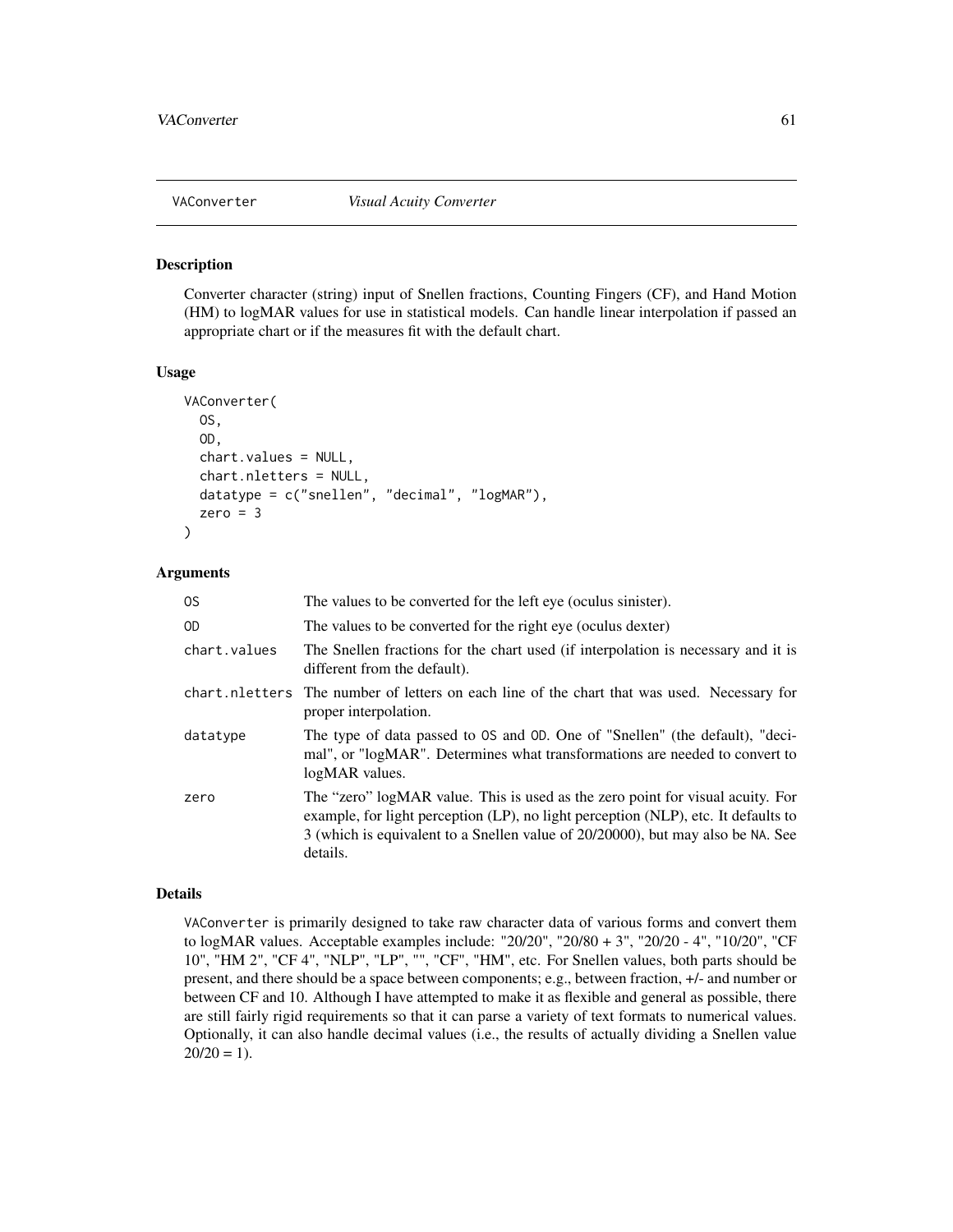chart.values and chart.nletters must be the same length. These are used to interpolate values such as "20/20 + 3" which is interpreted as reading all of the letters on the "20/20" line and "3" of the letters on the next best line (typically "20/15" but this can be chart dependent). The functions goes 3/n of the distance between the logMAR values for each line. This is why it is important to know the values for the chart *that was actually used*.

If datatype = "logMAR", the values passed to OS and OD are directly assigned to the logMAROS and logMAROD slots of a ["VAObject"](#page-61-1) and an error is returned if that results in the creation of an invalid object (e.g., they are not numeric or not of equal length).

The zero argument is primarily included to facilitate calculating averages. For example, in some cases it may be nice to get a sense of an individual's "overall" or "average" logMAR value. Because on the logMAR scale, 0 is "20/20", an alternate number needs to be used. 3 was chosen as a rough default, but it is by no means necessarily the best choice. If you are not interested in computing an average between the left and right eyes within individuals, it makes sense to simply use NA rather than a crude "zero" approximation.

#### Value

An object of class [VAObject](#page-61-1). This includes the left and right eye logMAR values in slots @logMAROS and @logMAROD as well as additional information. More information can be found in the class documentation.

#### Examples

```
## sampdat <- c("HM 12", "20/20 + 3", "20/50", "CF", "HM",
## "20/70 - 2", "LP", NA, "Prosthetic")
## tmp <- VAConverter(OS = sampdat, OD = rev(sampdat), datatype = "snellen")
```
<span id="page-61-1"></span>VAObject-class *An S4 class to hold visual acuity data*

#### **Description**

A class to hold Visual Acuity data for the oculus sinister (OS; left eye) and oculus dexter (OD; right eye)

#### Usage

```
## S4 method for signature 'VAObject,ANY,ANY,ANY'
x[i, j, \ldots, drop = TRUE]## S4 method for signature 'VAObject'
print(x, \ldots)## S4 method for signature 'VAObject'
show(object)
## S4 method for signature 'VAObject'
summary(object, weightbest = TRUE, w = c(0.75, 0.25))
```
<span id="page-61-0"></span>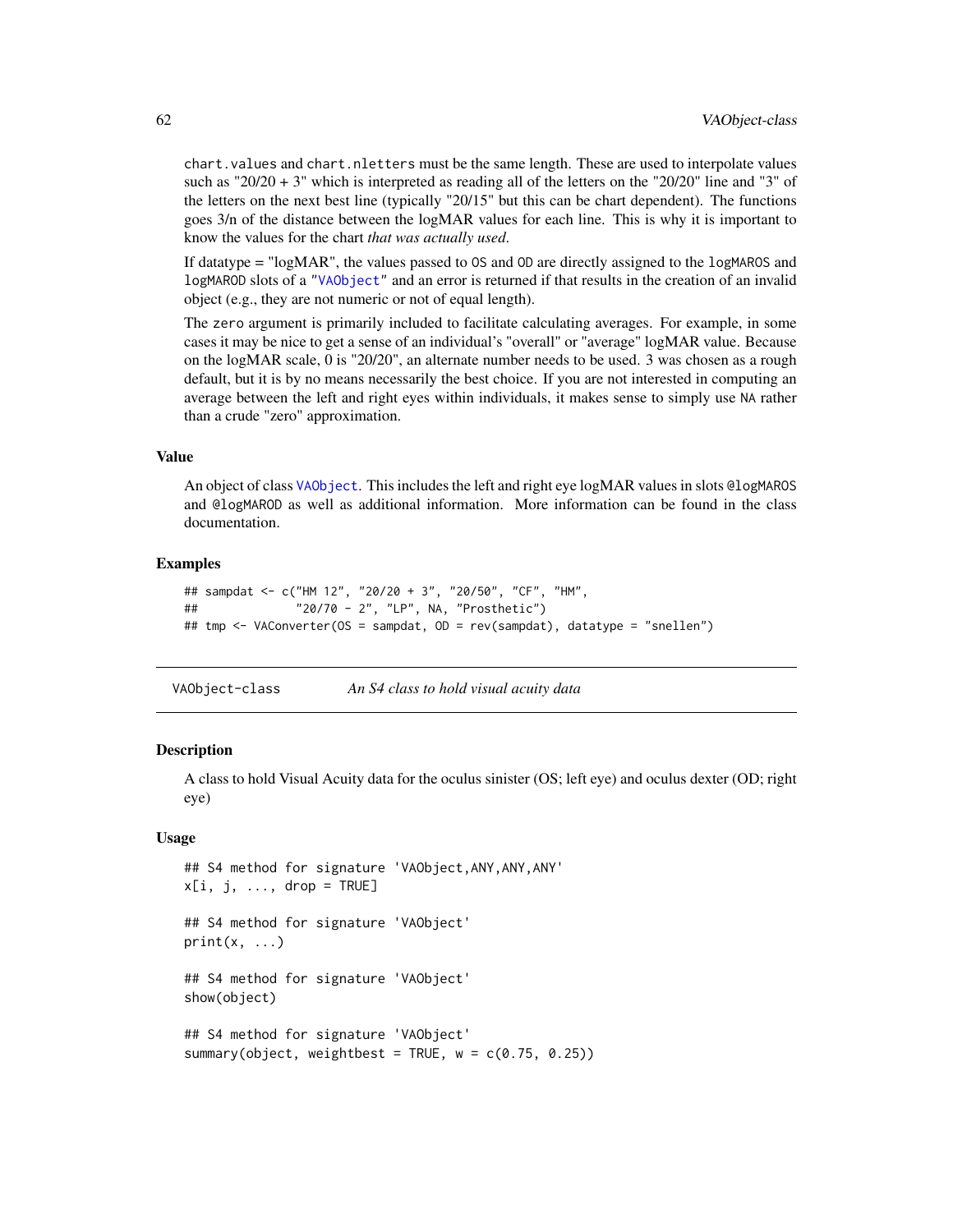#### <span id="page-62-0"></span>**Arguments**

| $\mathsf{x}$ | the object to subset                                                                                                 |
|--------------|----------------------------------------------------------------------------------------------------------------------|
| $\mathbf i$  | the rows to subset (optional)                                                                                        |
| j            | the columns to subset (optional)                                                                                     |
| $\cdots$     | Additional arguments passed to lower functions                                                                       |
| drop         | should be missing                                                                                                    |
| object       | A VAO bject class object                                                                                             |
| weightbest   | Logical whether to upweight the best seeing eye. Defaults to TRUE.                                                   |
| W            | A numeric vector of the weights, first for the best seeing then the worst seeing<br>eye. Defaults to $c(.75, .25)$ . |

## Methods (by generic)

- [: extract method
- print: print method
- show: show method
- summary: summary method

## Slots

originalOS the original visual acuity data for the left (ocular sinister) eye

originalOD the original visual acuity data for the right (ocular dexter) eye

logMAROS Logarithm of the minimum angle of resolution data for OS

logMAROD Logarithm of the minimum angle of resolution data for OD

- chart.values the snellen values for each line of the chart used to measure visual acuity. Used for the linear interpolation in the case of partially correct line readings.
- chart.nletters the number of letters on each line of the chart used to measure visual acuity. Used for the linear interpolation in the case of partially correct line readings (+2 is 2/4 of the way to the next line if there are four letters, but only 2/6 if there are six, etc.)
- zero the logMAR value chosen to represent "zero" visual acuity when creating the combined log-MAR values for both eyes or taking the arithmetic mean.

VASummaryObject-class *An S4 class to hold visual acuity summary data*

### Description

A class designed to hold visual acuity summary data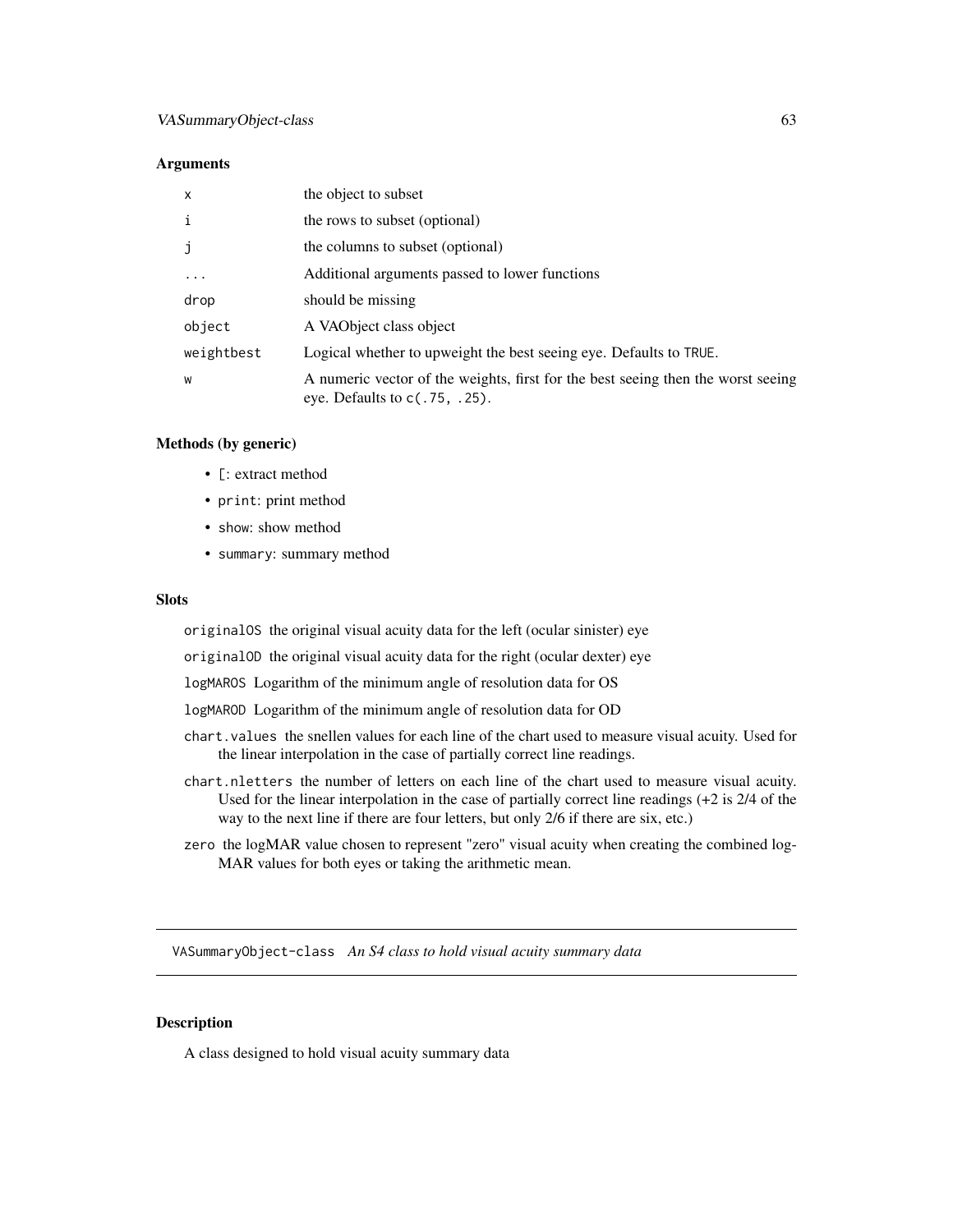#### 64 winsorizor

## Usage

```
## S4 method for signature 'VASummaryObject'
show(object)
## S4 method for signature 'VASummaryObject,missing'
plot(x, y, ...)
```
#### Arguments

| object   | The object to be shown       |
|----------|------------------------------|
| X        | A VASummaryObject            |
| <b>y</b> | Should be missing            |
|          | Additional, unused arguments |

## Methods (by generic)

- show: show method
- plot: plot method

## Slots

- logMAR.combined Numeric values of the combined logarithm of the minimum angle of resolution data for both eyes
- snellen.combined the snellen values back transformed from the combined logMAR values

mean.logMAR average of the logarithm of the minimum angle of resolution data

mean.snellen average of the combined Snellen data

winsorizor *Winsorize at specified percentiles*

## Description

Simple function winsorizes data at the specified percentile.

## Usage

```
winsorizor(d, percentile, values, na.rm = TRUE)
```
<span id="page-63-0"></span>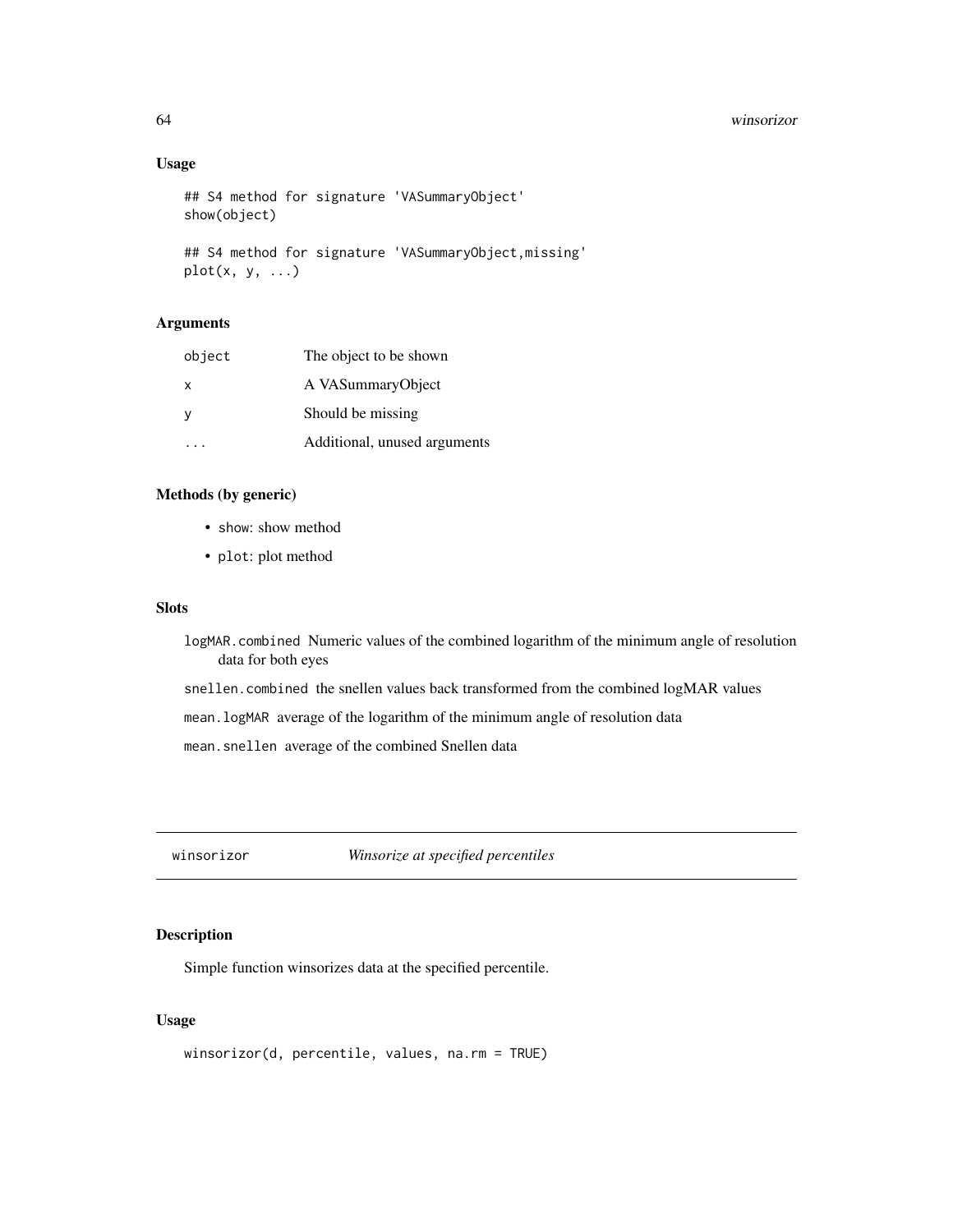#### winsorizor 65

## Arguments

| d           | A vector, matrix, data frame, or data table to be winsorized                                                                                                                                                                                                                                  |
|-------------|-----------------------------------------------------------------------------------------------------------------------------------------------------------------------------------------------------------------------------------------------------------------------------------------------|
| percentile  | The percentile bounded by $[0, 1]$ to winsorize data at. If a data frame or matrix<br>is provided for the data, this should have the same length as the number of<br>columns, or it will be repeated for all.                                                                                 |
| values      | If values are specified, use these instead of calculating by percentiles. Should be<br>a data frame with columns named "low", and "high". If a data frame or matrix<br>is provided for the data, there should be as many rows for values to winsorize at<br>as there are columns in the data. |
| $na$ . $rm$ | A logical whether to remove NAs.                                                                                                                                                                                                                                                              |

## Value

winsorized data. Attributes are included to list the exact values (for each variable, if a data frame or matrix) used to winsorize at the lower and upper ends.

```
dev.new(width = 10, height = 5)par(mfrow = c(1, 2))hist(as.vector(eurodist), main = "Eurodist")
hist(winsorizor(as.vector(eurodist), .05), main = "Eurodist with lower and upper\n5% winsorized")
library(data.table)
dat \leq data.table(x = 1:5)
dat[, y := scale(1:5)]
winsorizor(dat$y, .01)
## make a copy of the data table
winsorizor(dat, .01)
winsorizor(mtcars, .01)
winsorizor(matrix(1:9, 3), .01)
rm(dat) # clean up
```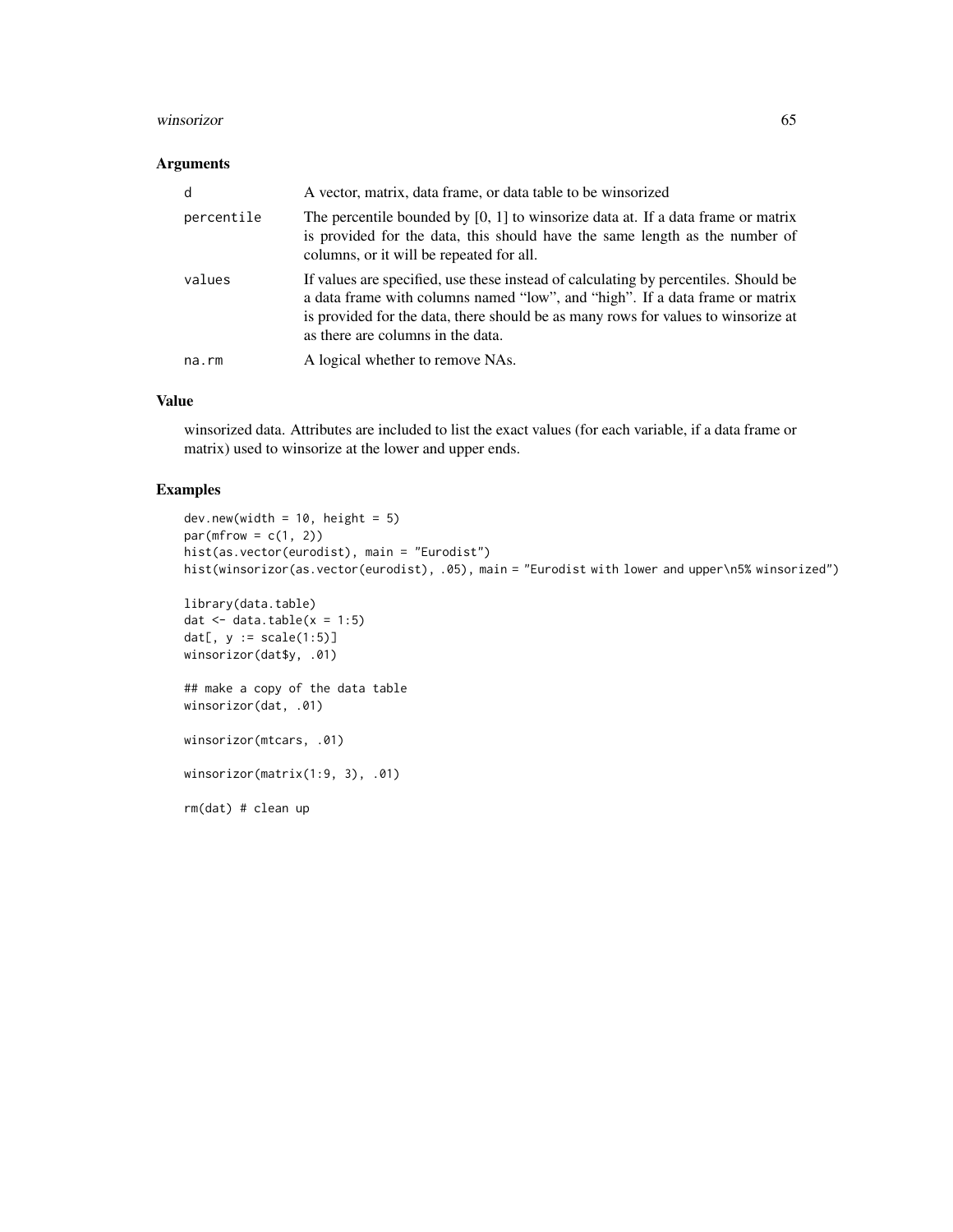# <span id="page-65-0"></span>Index

∗ datasets aces\_daily, [4](#page-3-0) ∗ hplot corplot, [17](#page-16-0) plot.testDistribution, [46](#page-45-0) ∗ misc formatHtest, [24](#page-23-0) formatMedIQR, [25](#page-24-0) formatPval, [25](#page-24-0) star, [55](#page-54-0) ∗ multivariate moments, [39](#page-38-0) plot.testDistribution, [46](#page-45-0) SEMSummary, [51](#page-50-0) SEMSummary.fit, [53](#page-52-0) testDistribution, [56](#page-55-0) ∗ plot plot.modelDiagnostics.lm, [42](#page-41-0) plot.residualDiagnostics, [43](#page-42-0) TukeyHSDgg, [60](#page-59-0) ∗ utilities cd, [12](#page-11-0) empirical\_pvalue, [22](#page-21-0) param\_summary, [41](#page-40-0) param\_summary\_format, [42](#page-41-0) ∗ utils as.na, [11](#page-10-0) corOK, [16](#page-15-0) egltable, [20](#page-19-0) lagk, [30](#page-29-0) naz.omit, [40](#page-39-0) .fround, [3](#page-2-0) .quantilePercentiles, [3](#page-2-0) [,VAObject,ANY,ANY,ANY-method *(*VAObject-class*)*, [62](#page-61-0) [,VAObject-method *(*VAObject-class*)*, [62](#page-61-0) aces\_daily, [4](#page-3-0) APAStyler, [5,](#page-4-0) *[52](#page-51-0)* APAStyler.list, [5](#page-4-0)

APAStyler.lm, [6](#page-5-0) APAStyler.mira, [7](#page-6-0) APAStyler.modelTest.lm, [7](#page-6-0) APAStyler.modelTest.vglm, [9](#page-8-0) APAStyler.SEMSummary, [10](#page-9-0) as.modelCompare *(*modelCompare*)*, [33](#page-32-0) as.modelDiagnostics *(*modelDiagnostics*)*, [34](#page-33-0) as.modelPerformance *(*modelPerformance*)*, [36](#page-35-0) as.modelTest *(*modelTest*)*, [37](#page-36-0) as.na, [11](#page-10-0) as.residualDiagnostics *(*residualDiagnostics*)*, [49](#page-48-0) as.testDistribution *(*testDistribution*)*, [56](#page-55-0)

cd, [12](#page-11-0) compareIVs, [13](#page-12-0) compressed RDS, [14](#page-13-0) cor2cov, [15](#page-14-0) corOK, [16](#page-15-0) corplot, [17,](#page-16-0) *[44,](#page-43-0) [45](#page-44-0)* cov2cor, *[15](#page-14-0)* cramerV, [19](#page-18-0)

diffCircular, [19](#page-18-0)

egltable, [20](#page-19-0) empirical\_pvalue, [22](#page-21-0)

findSigRegions, [23](#page-22-0) formatHtest, [24](#page-23-0) formatMedIQR, [25](#page-24-0) formatPval, [25](#page-24-0)

geom\_point, *[27](#page-26-0)* gglikert, [26](#page-25-0)

hashDataset, [28](#page-27-0)